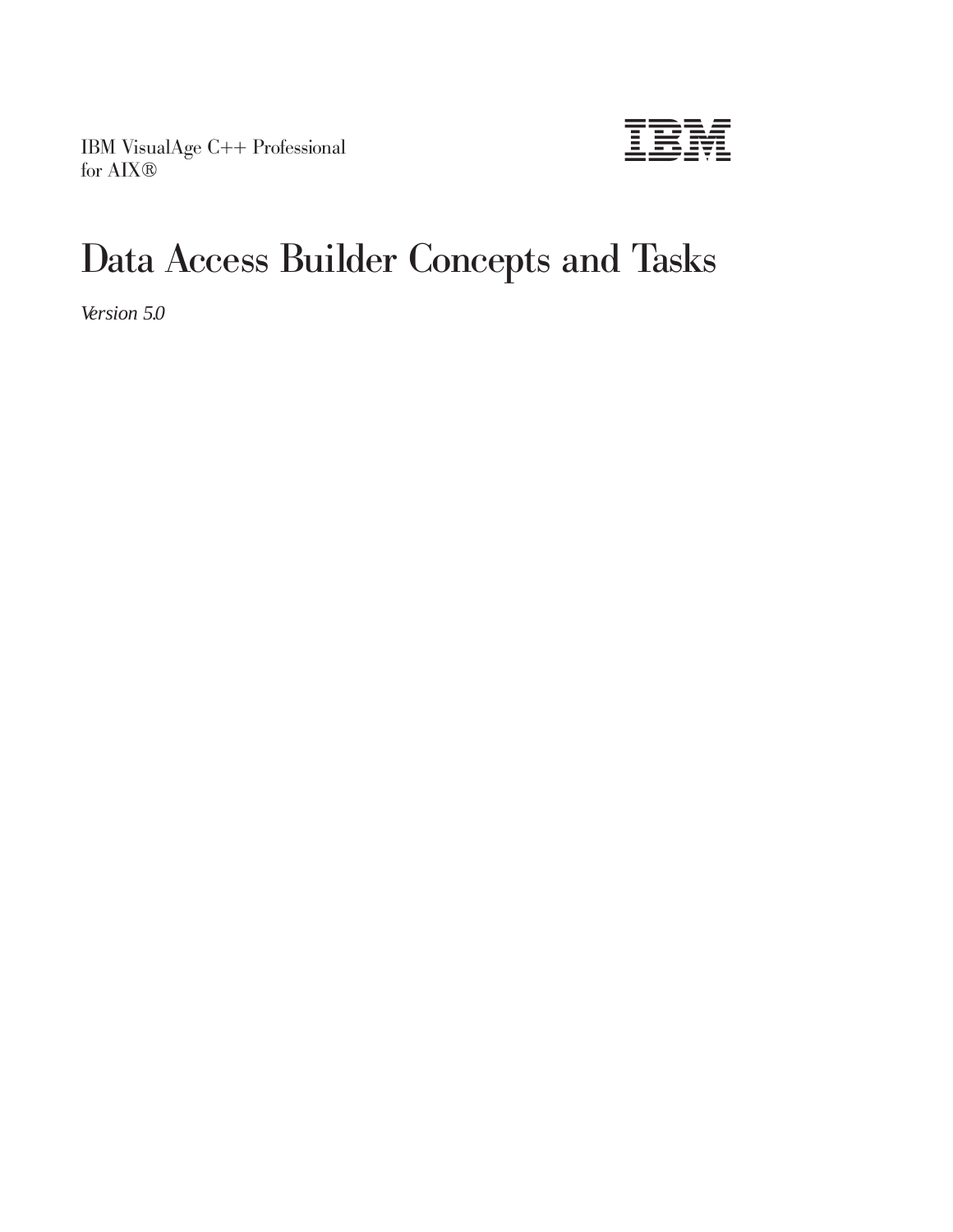**Note!**

Before using this information and the product it supports, be sure to read the general information under ["Notices" on page v.](#page-4-0)

#### **Second Edition (January 1999)**

This edition applies to Version 4.0 of IBM VisualAge C++ Professional and to all subsequent releases and modifications until otherwise indicated in new editions. Make sure you are using the correct edition for the level of the product. The term ″VisualAge″ as used in this publication, refers to the VisualAge C++ product set.

If you have comments about this document, address them to:

IBM Canada Ltd. Laboratory Information Development 2G/345/1150/TOR 1150 Eglinton Avenue East Toronto, Ontario, Canada, M3C 1H7 FAX: (416) 448-6161 torrcf@ca.ibm.com

When you send information to IBM, you grant IBM a nonexclusive right to use or distribute the information in any way it believes appropriate without incurring any obligation to you.

#### **© Copyright International Business Machines Corporation 1998. All rights reserved.**

Note to U.S. Government Users — Documentation related to restricted rights — Use, duplication or disclosure is subject to restrictions set forth in GSA ADP Schedule Contract with IBM Corp.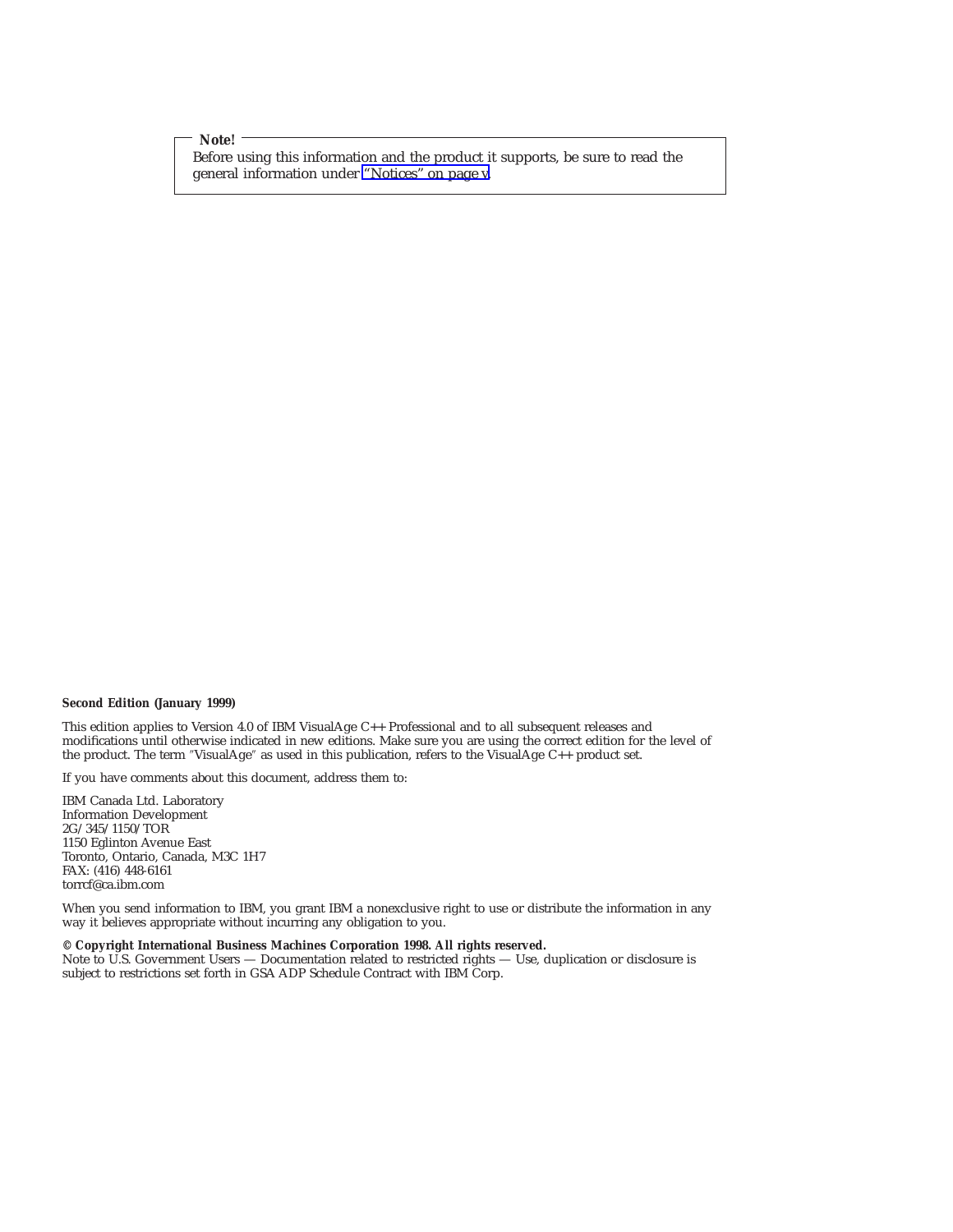## **Contents**

| Notices.                                                                                                                      |                        | V                                      |
|-------------------------------------------------------------------------------------------------------------------------------|------------------------|----------------------------------------|
| Programming Interface Information                                                                                             |                        | vi                                     |
| Trademarks and Service Marks                                                                                                  |                        | vi                                     |
|                                                                                                                               |                        |                                        |
| Chapter 1. Data Access Builder                                                                                                |                        | $\overline{1}$<br>ł,                   |
| Data Access Builder Workflow                                                                                                  | $\sim$                 | $\mathbf{1}$                           |
| User-Defined Methods<br>$\sim$                                                                                                |                        | 3                                      |
| Keyless Table Support and Data Identifiers                                                                                    |                        | $\boldsymbol{6}$                       |
| Table Joins and Query Support<br>$\mathcal{L}^{\mathcal{L}}$                                                                  | $\sim$                 | 7                                      |
| Large Object Support                                                                                                          |                        | 8                                      |
| Generated Methods                                                                                                             |                        | 10                                     |
|                                                                                                                               |                        | 11                                     |
| Read-Only Considerations.<br>Null Value Considerations                                                                        |                        | 11                                     |
|                                                                                                                               |                        | 12<br>$\ddot{\phantom{0}}$             |
|                                                                                                                               | $\mathbb{Z}^2$         | 12                                     |
| Data Access Class Library and Generated                                                                                       |                        | $\ddot{\phantom{0}}$                   |
|                                                                                                                               |                        | 13                                     |
| Code.<br>Files in Data Access Parts                                                                                           |                        | 16                                     |
| Connection Considerations                                                                                                     |                        | $\ddot{\phantom{a}}$                   |
|                                                                                                                               |                        | 18<br>$\ddot{\phantom{a}}$             |
| Start Data Access Builder SmartGuide.<br>Import a Data Access Builder Session.<br><b>Chapter 3. Work with Database Tables</b> | $\ddot{\phantom{a}}$   | 23<br>$\ddot{\phantom{0}}$<br>23<br>25 |
|                                                                                                                               |                        | 25                                     |
| Modify Table Filter .<br>Specify Table Joins in Schema                                                                        |                        | 25                                     |
| View Database Table or View Properties                                                                                        |                        | 25                                     |
| Recover When Database Definitions Change                                                                                      |                        | 26                                     |
|                                                                                                                               |                        |                                        |
| <b>Chapter 4. Create Schema Mappings</b>                                                                                      |                        | 27                                     |
|                                                                                                                               |                        | 27<br>$\ddot{\phantom{0}}$             |
| Map a Schema<br>Create Mappings.                                                                                              |                        | 27                                     |
| Create a Mapping from More than One                                                                                           |                        |                                        |
| Database Table                                                                                                                |                        | 27                                     |
| Create More than One Mapping for a                                                                                            |                        |                                        |
| Schema.                                                                                                                       |                        | 28                                     |
| Create Mapping from SQL Statements.                                                                                           | $\ddot{\phantom{a}}$   | 28                                     |
| Create Read-Only (R/O) or Read/Write                                                                                          | $\ddot{\phantom{0}}$   | $\ddot{\phantom{0}}$                   |
|                                                                                                                               |                        |                                        |
| (R/W) Classes.<br>$\mathcal{A}$ . The set of the set of the set of $\mathcal{A}$                                              | $\ddot{\phantom{a}}$ . | 28                                     |
| Create Mapping to Generate DB2 ESQL                                                                                           |                        | 28                                     |
| Create Mapping to Generate DB2 CLI.                                                                                           |                        | 29                                     |
| Create Mapping to Generate ODBC                                                                                               |                        | 29                                     |
| Add Comments for a Mapping                                                                                                    | $\ddot{\phantom{0}}$   | 29                                     |

© Copyright IBM Corp. 1998 **iii**

| <b>Chapter 5. Customize Schema Mappings</b>                                                                                                                     |                                              |                      | 31 |
|-----------------------------------------------------------------------------------------------------------------------------------------------------------------|----------------------------------------------|----------------------|----|
| Customize the Mapping<br>Change Mapping Properties                                                                                                              |                                              |                      | 31 |
|                                                                                                                                                                 | $\ddot{\phantom{a}}$                         |                      | 31 |
| Change Attribute Properties<br>$\mathcal{L}^{\pm}$                                                                                                              | $\mathbb{Z}^{\mathbb{Z}}$                    |                      | 32 |
| Add Comments for an Attribute<br>$\mathcal{L}^{\mathcal{L}}$                                                                                                    | $\mathbf{r}$<br>$\mathbf{r}$                 |                      | 33 |
| Delete Attribute<br>$\mathbb{Z}^{\mathbb{Z}}$                                                                                                                   | $\sim$<br>$\ddot{\phantom{0}}$               | $\ddot{\phantom{0}}$ | 33 |
| Map Attributes to Columns.<br>$\ddot{\phantom{a}}$<br>$\mathcal{L}^{\mathcal{L}}$                                                                               | $\mathbb{Z}^{\mathbb{Z}}$                    | $\ddot{\phantom{0}}$ | 33 |
| Delete Schema Object<br>L.<br>$\ddot{\phantom{0}}$<br>$\ddot{\phantom{0}}$                                                                                      | $\ddot{\phantom{0}}$                         |                      | 34 |
| Delete Mapping Object. .<br>$\langle \cdot \rangle$ .<br>$\ddot{\phantom{a}}$                                                                                   | ¥.<br>$\ddot{\phantom{a}}$                   | $\ddot{\phantom{0}}$ | 34 |
| View Schema Properties.<br>$\mathcal{L}^{\text{max}}$<br>$\ddot{\phantom{0}}$                                                                                   | $\ddot{\phantom{0}}$<br>$\mathbf{r}$         |                      | 34 |
| View Column Properties<br>$\ddot{\phantom{0}}$                                                                                                                  | $\ddot{\phantom{0}}$<br>$\ddot{\phantom{a}}$ | $\ddot{\phantom{0}}$ | 34 |
| Add User-Defined Methods.<br>$\mathbf{r} = \mathbf{r}$ .                                                                                                        | <b>Service</b> State                         |                      | 35 |
| Add User-Defined Methods with                                                                                                                                   |                                              |                      |    |
| Customized SQL Statements                                                                                                                                       |                                              |                      | 35 |
| Add User-Defined Methods That Are Stored                                                                                                                        |                                              |                      |    |
| Procedure Calls<br>$\mathcal{L}^{\mathcal{A}}$ , where $\mathcal{L}^{\mathcal{A}}$ , where $\mathcal{L}^{\mathcal{A}}$ , where $\mathcal{L}^{\mathcal{A}}$      |                                              |                      | 38 |
| Define Stored Procedures<br>$\ddot{\phantom{a}}$<br>$\mathcal{L}^{\pm}$                                                                                         | $\sim$<br>$\sim$                             |                      | 39 |
| Modify Stored Procedure Definitions.                                                                                                                            |                                              | $\ddot{\phantom{a}}$ | 41 |
|                                                                                                                                                                 |                                              |                      | 43 |
| Display List of Defined Stored Procedures                                                                                                                       |                                              |                      |    |
| <b>Import Database Stored Procedure</b>                                                                                                                         |                                              |                      |    |
| Definitions                                                                                                                                                     |                                              |                      | 43 |
| Add User-Defined Methods With SQL                                                                                                                               |                                              |                      |    |
| Predicates                                                                                                                                                      |                                              |                      | 43 |
| Add Comments to User-Defined Methods                                                                                                                            |                                              |                      | 45 |
| Copy User-Defined Methods                                                                                                                                       |                                              |                      | 45 |
| Delete User-Defined Methods<br>$\sim$<br>$\mathbb{R}^{\mathbb{Z}}$                                                                                              | $\mathbb{R}^2$                               |                      | 45 |
| Modify User-Defined Methods                                                                                                                                     |                                              |                      | 46 |
| Exclude Methods In the Generated Code                                                                                                                           |                                              |                      | 46 |
| Fix Broken Mappings                                                                                                                                             |                                              |                      | 47 |
|                                                                                                                                                                 |                                              |                      |    |
| <b>Chapter 6. Generate Source Code</b>                                                                                                                          |                                              |                      | 49 |
| Add Comments to Generated Code                                                                                                                                  | $\mathbb{R}^2$                               | $\ddot{\phantom{a}}$ | 49 |
| Migrate Existing Code                                                                                                                                           |                                              | $\ddot{\phantom{a}}$ | 49 |
|                                                                                                                                                                 |                                              |                      |    |
|                                                                                                                                                                 |                                              |                      |    |
| <b>Chapter 7. End a Data Access Builder</b>                                                                                                                     |                                              |                      |    |
| Session                                                                                                                                                         |                                              | l,                   | 51 |
| Save a Data Access Builder Session.                                                                                                                             | $\mathbb{R}^2$                               | $\ddot{\phantom{a}}$ | 51 |
| Export a Data Access Builder Session.                                                                                                                           | $\mathbb{R}^{\mathbb{Z}}$                    | $\overline{a}$       | 51 |
|                                                                                                                                                                 |                                              |                      |    |
| <b>Chapter 8. Write Applications that Use</b>                                                                                                                   |                                              |                      |    |
| Class Library Generated Code.                                                                                                                                   |                                              |                      | 53 |
| Derive Your Own Classes from Generated                                                                                                                          |                                              |                      |    |
| Classes.<br>$\mathcal{L}^{\mathcal{A}}$ , $\mathcal{L}^{\mathcal{A}}$ , $\mathcal{L}^{\mathcal{A}}$ , $\mathcal{L}^{\mathcal{A}}$ , $\mathcal{L}^{\mathcal{A}}$ |                                              |                      | 53 |
| Connect and Disconnect<br>$\ddot{\phantom{0}}$<br>$\ddot{\phantom{0}}$                                                                                          | $\ddot{\phantom{0}}$<br>$\ddot{\phantom{0}}$ |                      | 54 |
| Commit and Roll Back<br>$\sim$<br>$\ddot{\phantom{0}}$<br>¥.                                                                                                    | $\ddot{\phantom{0}}$                         |                      | 54 |
|                                                                                                                                                                 |                                              |                      |    |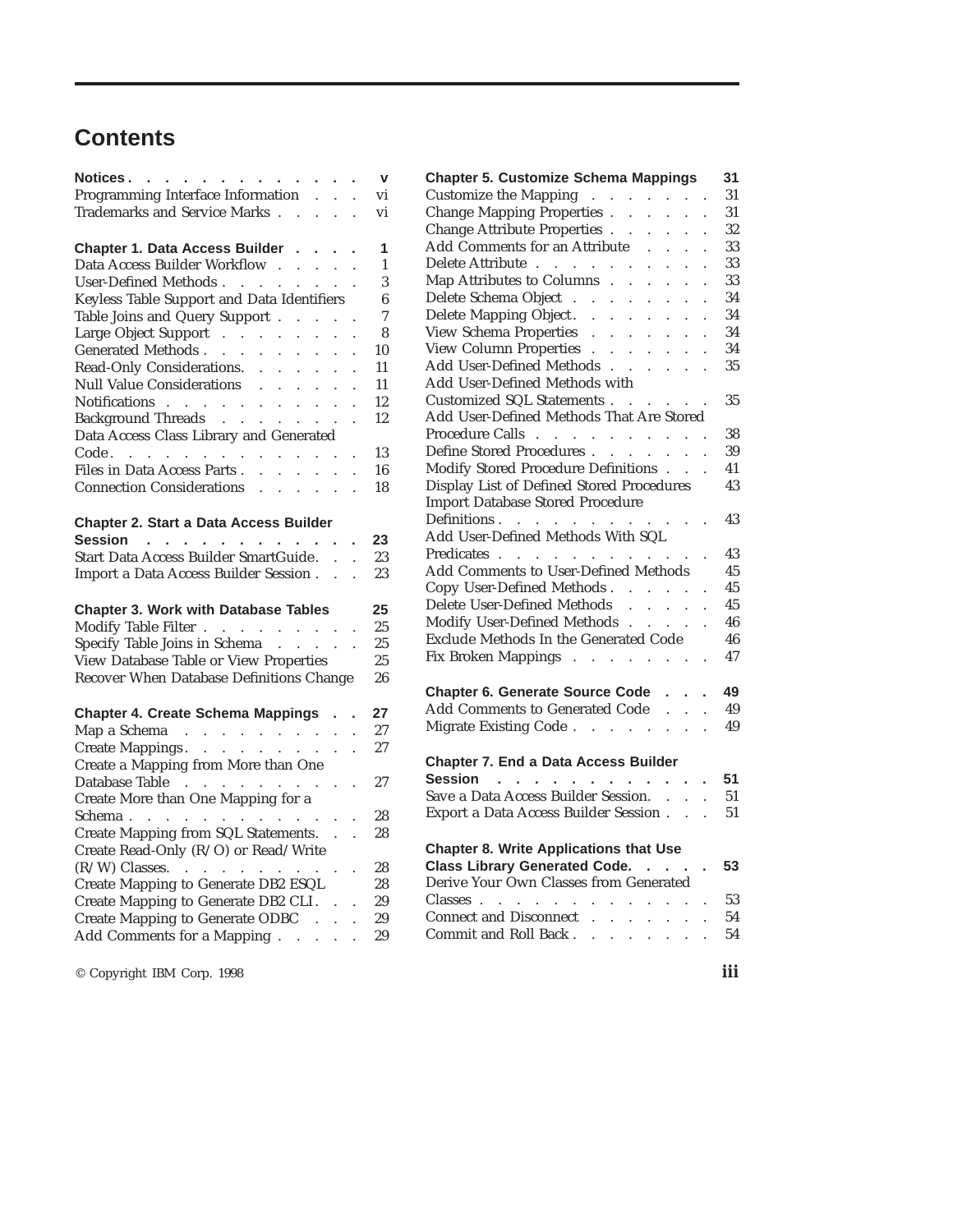| Retrieve Rows from the Database 55      | Tutorial: Create a Visual Data Access  |  |
|-----------------------------------------|----------------------------------------|--|
| Set and Retrieve IDate, ITime, and      | Application 59                         |  |
| ITimestamp Attributes 57                | Prepare a Target Machine for Running a |  |
| Write Data Access Applications with the | Data Access Application 67             |  |
| Visual Builder. 58                      |                                        |  |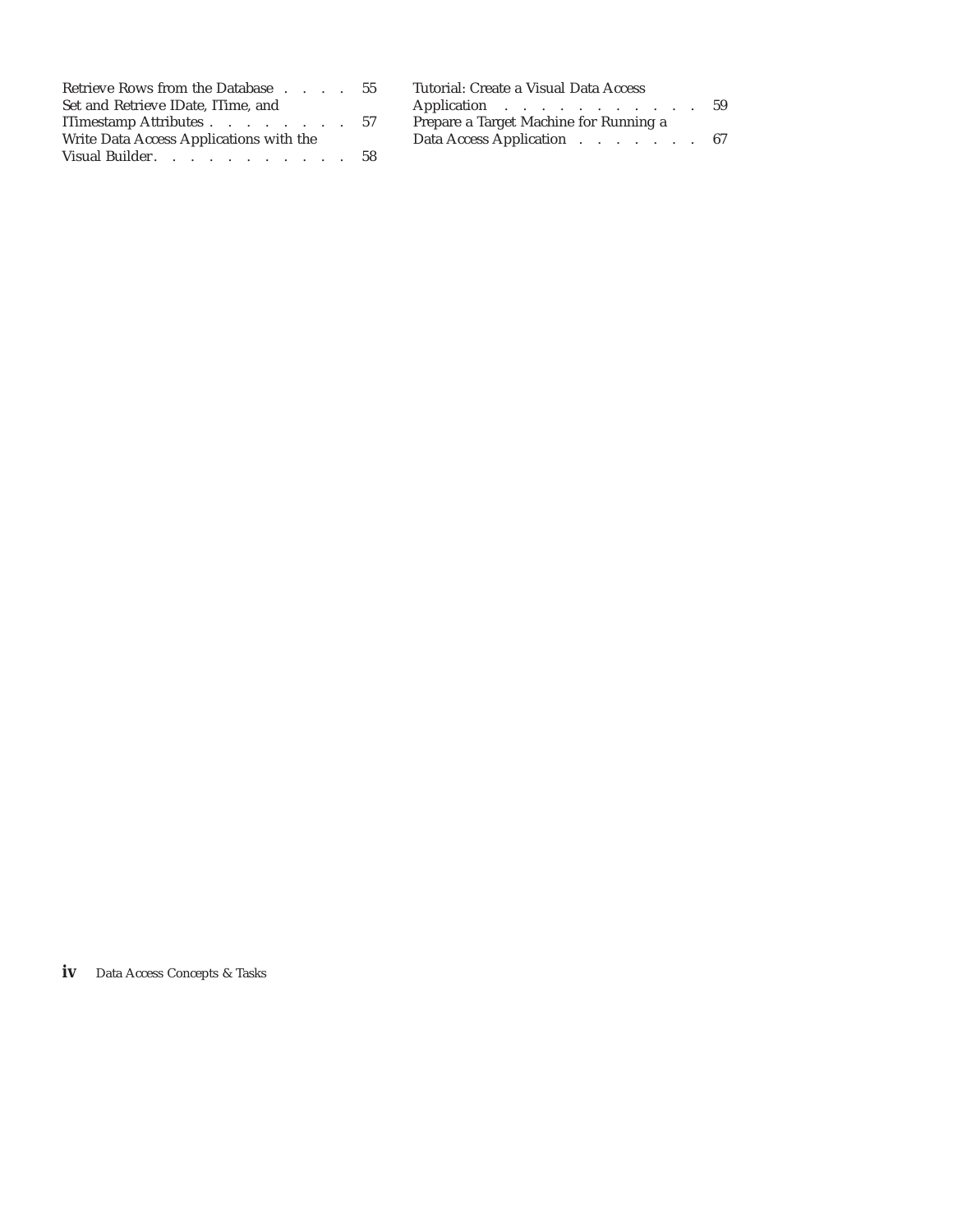### <span id="page-4-0"></span>**Notices**

Note to U.S. Government Users -- Documentation related to restricted rights -- Use, duplication or disclosure is subject to restrictions set forth in GSA ADP Schedule Contract with IBM Corp.

Any reference to an IBM licensed program in this publication is not intended to state or imply that only IBM's licensed program may be used. Any functionally equivalent product, program, or service that does not infringe any of IBM's intellectual property rights may be used instead of the IBM product, program, or service. Evaluation and verification of operation in conjunction with other products, except those expressly designated by IBM, is the user's responsibility.

IBM may have patents or pending patent applications covering subject matter in this document. The furnishing of this document does not give you any license to these patents. You can send license inquiries, in writing, to:

Director of Licensing Intellectual Property and & Licensing International Business Machines Corporation North Castle Drive, MD - NC119 Armonk, New York 10504-1785 U.S.A.

Licensees of this program who wish to have information about it for the purpose of enabling: (i) the exchange of information between independently created programs and other programs (including this one) and (ii) the mutual use of the information which has been exchanged, should contact IBM Canada Ltd., Department 071, 1150 Eglinton Avenue East, North York, Ontario M3C 1H7, Canada. Such information may be available, subject to appropriate terms and conditions, including in some cases payment of a fee.

This publication may contain examples of data and reports used in daily business operations. To illustrate them as completely as possible, the examples may include the names of individuals, companies, brands, and products. All of these names are fictitious and any similarity to the names and addresses used by an actual business enterprise is entirely coincidental.

IBM may change this publication, the product described herein, or both.

© Copyright IBM Corp. 1998 **v**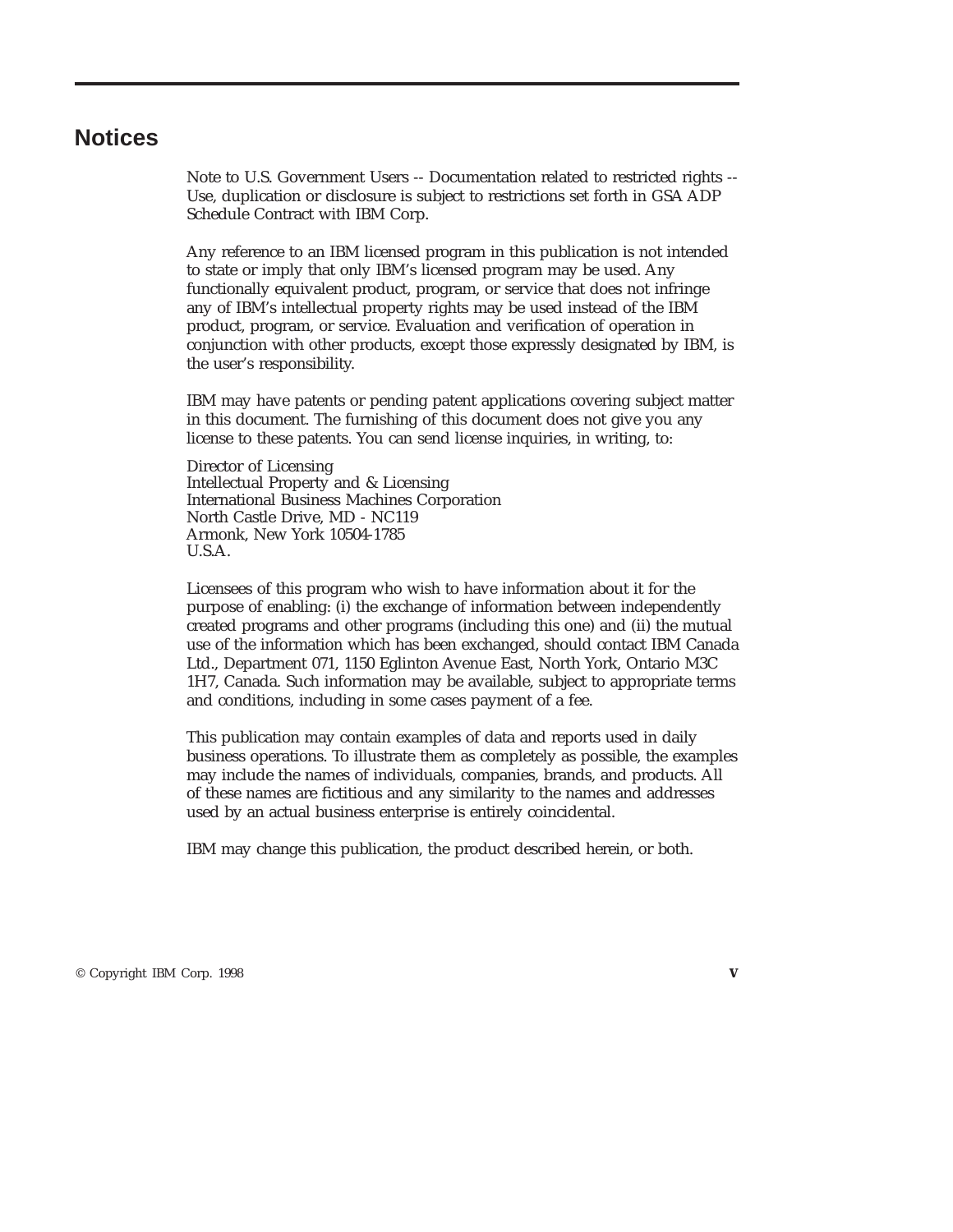### <span id="page-5-0"></span>**Programming Interface Information**

Programming interface information is intended to help you create application software using this program.

General-use programming interfaces allow the customer to write application software that obtain the services of this program's tools.

However, this information may also contain diagnosis, modification, and tuning information. Diagnosis, modification, and tuning information is provided to help you debug your application software.

**Warning:** Do not use this diagnosis, modification, and tuning information as a programming interface because it is subject to change.

### **Trademarks and Service Marks**

The following terms are trademarks of the International Business Machines Corporation in the United States or other countries or both:

AIX AS/400 D<sub>B2</sub> **CICS** IBM Open Class OS/2 OS/390 OS/400 RS/6000 VisualAge

Microsoft, Windows, Windows NT, and the Windows logo are trademarks or registered trademarks of Microsoft Corporation in the U.S. and/or other countries.

Java and all Java-based trademarks and logos are trademarks or registered trademarks of Sun Microsystems, Inc. in the U.S. and/or other countries.

UNIX is a registered trademark in the U.S. and other countries licensed exclusively through X/Open Company Limited.

Other company, product, and service names, which may be denoted by a double asterisk(\*\*), may be trademarks or service marks of others.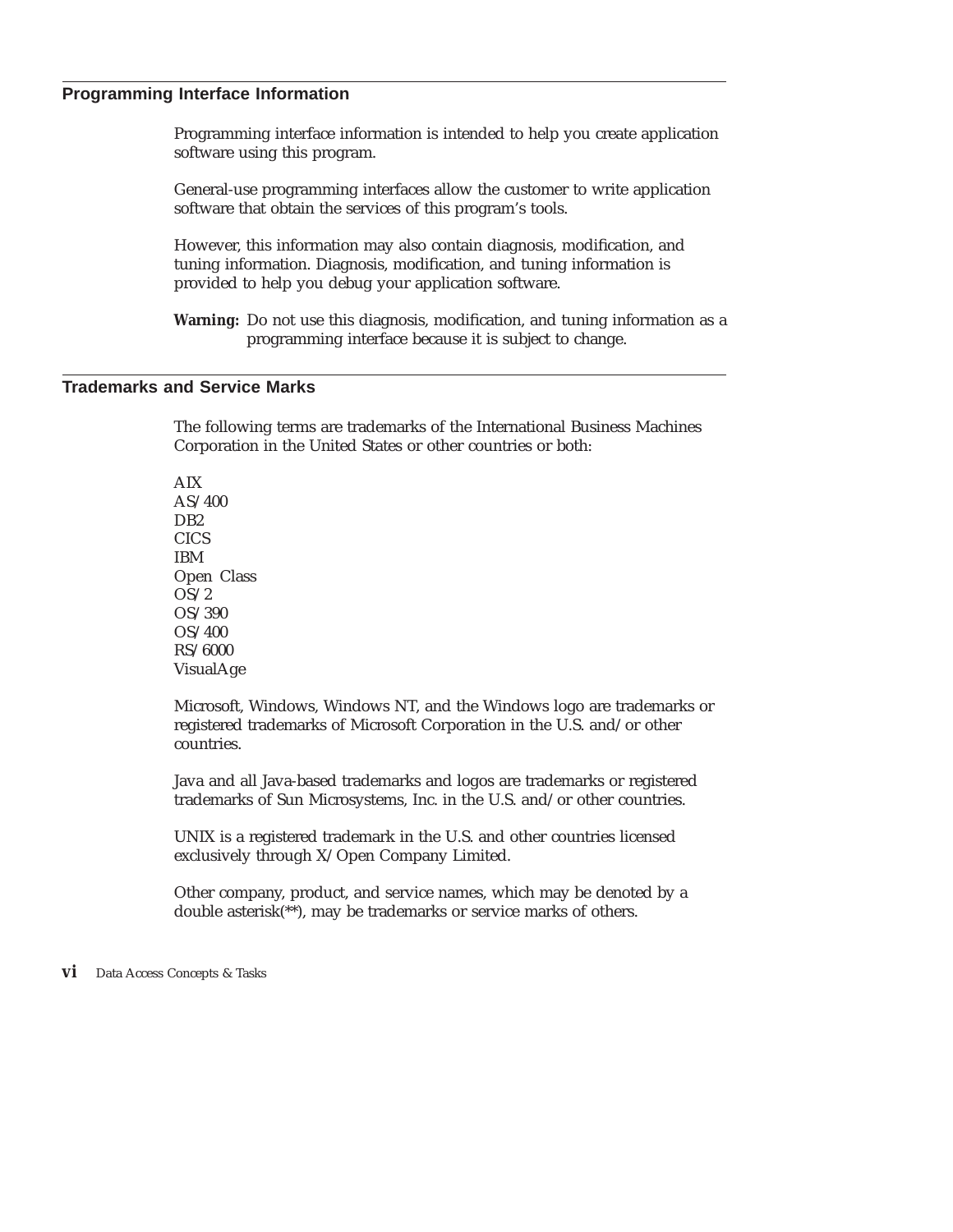### <span id="page-6-0"></span>**Chapter 1. Data Access Builder**

### **Data Access Builder Workflow**

### **WINDOWS and OS/2 Workflow**

### 1. **Creating a New Data Access Part**

Data Access applications use C++ code to access a database. To create a Data Access application, first create a Data Access target in the Integrated Development Environment (IDE) (see Create a Project and Add or Change a Target).

Then create a new Data Access part in that target. This launches the Data Access Builder SmartGuide, where Data Access Builder creates a *mapping* from a database *schema* (a database table, view, or an SQL query). The mapping contains sufficient information for Data Access Builder to generate C++ classes. For example, it has definitions for all attributes matching all the columns in the database table, view, or SQL query.

When you finish creating the mapping, the new Data Access part is added to the Data Access Launch view in the IDE. The part consists of the following files:

- v .dax file: The Data Access session file, which contains all the information about the mapping.
- v .vbe and .vbf files: Parts that correspond to Data Access classes that can access the database.
- v .icc file: The build configuration file that lists the .dax, .vbe, and .vbf files.

**Note:** Only one Data Access part can be created for a target. This means that only one Data Access session (a .dax file) can be associated with a target. However, you may include in that session several schemas and mappings.

### 2. **Editing a Data Access Part**

Once the part is created, customize the mapping to suit your application's needs. For example, you can change attribute names or add your own methods. To edit the new part, select it and click the **Edit Part** button. This will launch the Data Access Builder main window. See Customize the Mapping for information on the many ways a mapping can be customized.

You can also add schemas and mappings to the session. To add a schema, select **Map Schema** from the **File** menu. To add a mapping, select a schema and then select **Create Mapping** from the schema's popup menu.

 $\degree$  Copyright IBM Corp. 1998 **1**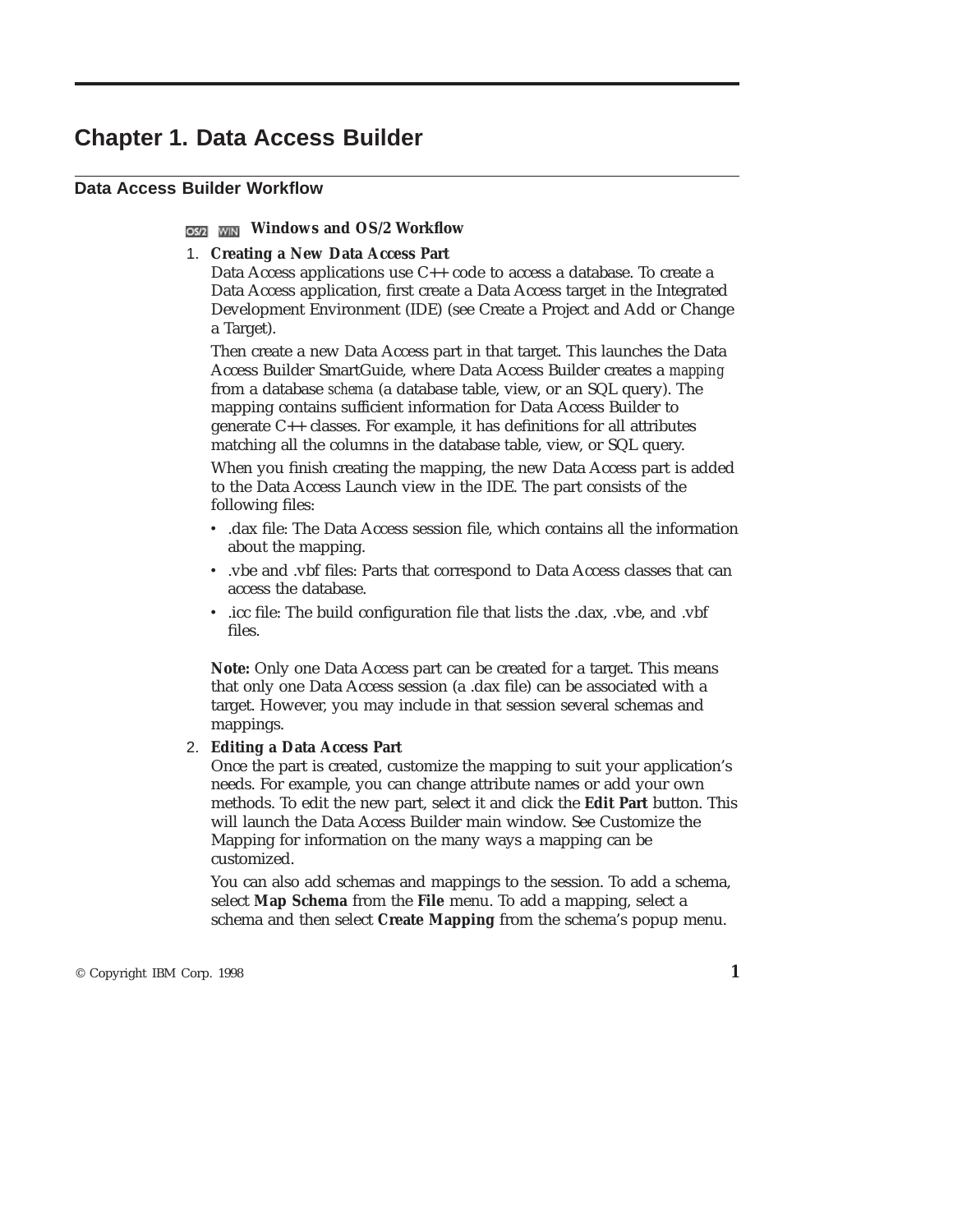Save the session information to the IDE. Corresponding .vbe and .vbf files will be added to the Data Access part in the IDE.

Then generate the code for the mapping (see Generate Source Code). If you chose the ESQL access method, an .sqx file will be generated. Otherwise, if you chose CLI or ODBC, a .cpp file and a .hpp file will be generated.

When you have finished customizing the mapping, close Data Access Builder and return to the IDE.

### 3. **Create the Application that Uses the Generated Classes**

Create other visual or nonvisual parts by using the IDE and Visual Builder to create a program that uses the generated data access classes to access and manipulate database tables. See the Data Access Builder Samples or the Data Access/Visual Builder Tutorial for examples that show how to do this.

### 4. **Building the Part into the Target**

Now you can Build the project (see Build). This will generate source code, if needed, translate .sqx files into .cxx files, and compile and link all code in the part. The build process uses the default build options for the target type. You can customize these options if you want (see Set Build Options).

### **AIX Workflow**

### 1. **Launching Data Access Builder and Creating the Mapping**

Start Data Access Builder by running cppdata from the working directory command line. In the startup window, select **Create New Mapping** or **Work with Existing Mapping**. Create and customize the mapping as needed.

### 2. **Generating Source Code**

The generated files will be stored in the working directory.

### 3. **Create the Application that Uses the Generated Classes** Create other visual or nonvisual parts by using the IDE and Visual Builder to create a program that uses the generated data access classes to access and manipulate database tables. See the Data Access Builder Samples or

the Data Access/Visual Builder Tutorial for examples that show how to do this.

### 4. **Importing Classes Into the IDE and Building the Project**

In the IDE, create a project and target for your application. Edit the project's configuration file to list all the .cpp source files for the data access classes, the visual parts, and the non visual parts that make up the program (see Add Part Source to the Configuration File). Then build the project (see Build)

### **Data Access/Visual Builder Tutorial**

Creating a Visual Data Access Application- Follow the instructions in this tutorial to create a basic data access application visually.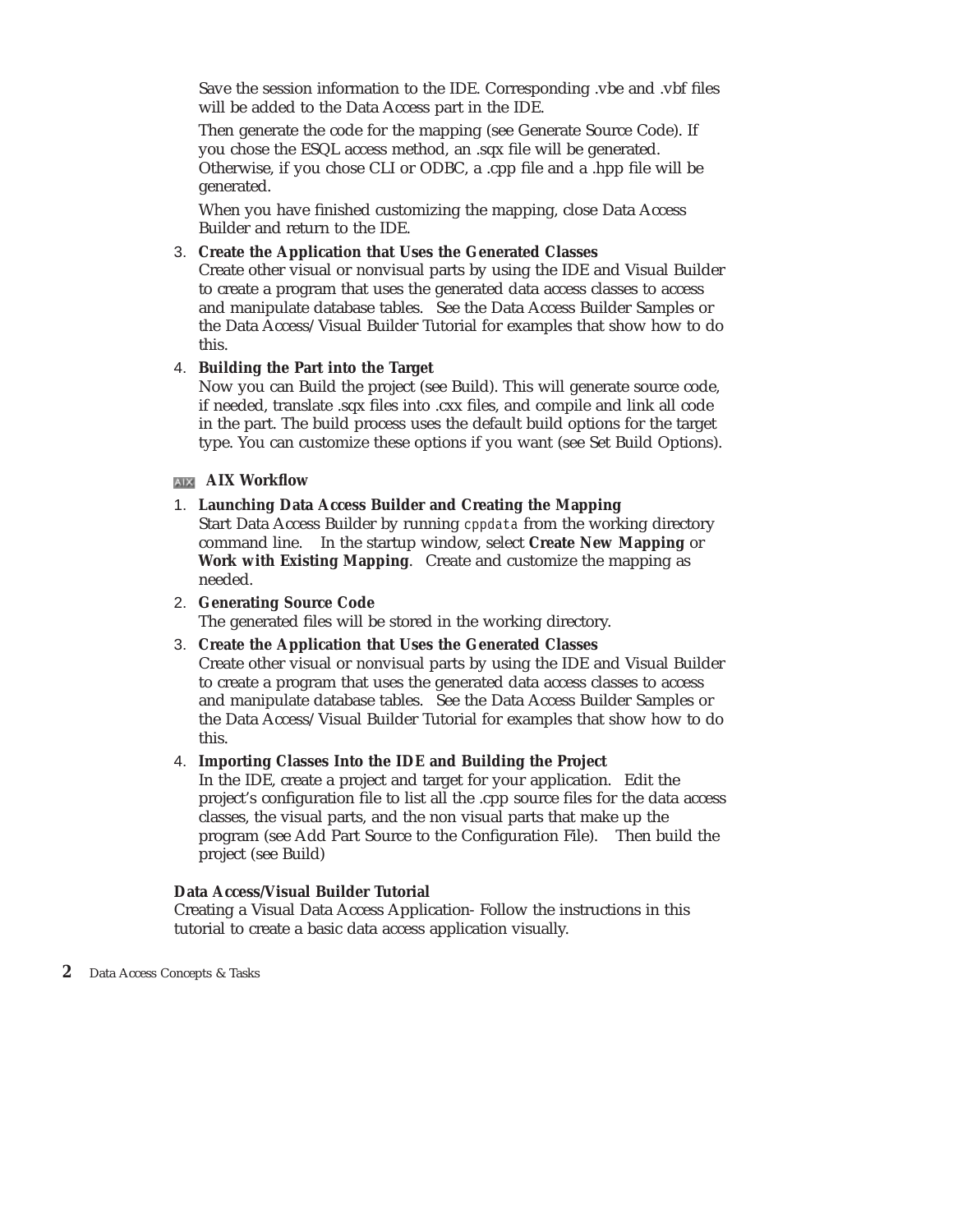### <span id="page-8-0"></span>**User-Defined Methods**

By default, Data Access Builder generates methods that you can use in a C++ application to access your database. However, you may want to add your own methods (user-defined methods) to the generated classes. There are several ways for you to add these methods.

**Note:** These methods will be generated as static methods if they do not access any of the class' attributes.

The three types of user-defined methods are:

- SQL Statement methods methods that query the schema and return an object.
- v SQL Predicate methods methods that query the schema and return a collection of rows.
- v Stored Procedure call methods methods that call a stored procedure in the database and return whatever the stored procedure returns.

The following sections describe each of these types of user-defined methods in detail.

### **Customized SQL Statement**

Suppose you want to add a method to find the average salary of all the employees. Data Access Builder lets you add this method to the mapping by selecting **Methods** from the mapping icon's popup menu. When you are adding the method, you will be asked to enter an SQL statement to define what the method does, for example: SELECT AVG(SALARY) FROM EMPLOYEE

You then give a name to the method, for example, findAvgSalary, and describe the returned value (for example, its data type is float). When the code is generated, findAvgSalary is coded as a method in the Employee class.

This process of entering an SQL statement to specify the user-defined method is called *User-Defined Methods with Customized SQL Statement*. You will see this terminology used in the Data Access Builder user interface.

### **SQL Predicate**

The Data Access Builder, by default, generates a select method in the *<class>*Manager class. The select method lets you retrieve a collection of rows from the database into memory, based on an SQL predicate passed in at run time. For example, if you want to work with all the department E11 employees from a table mapped to the object Employee, you can call the following method: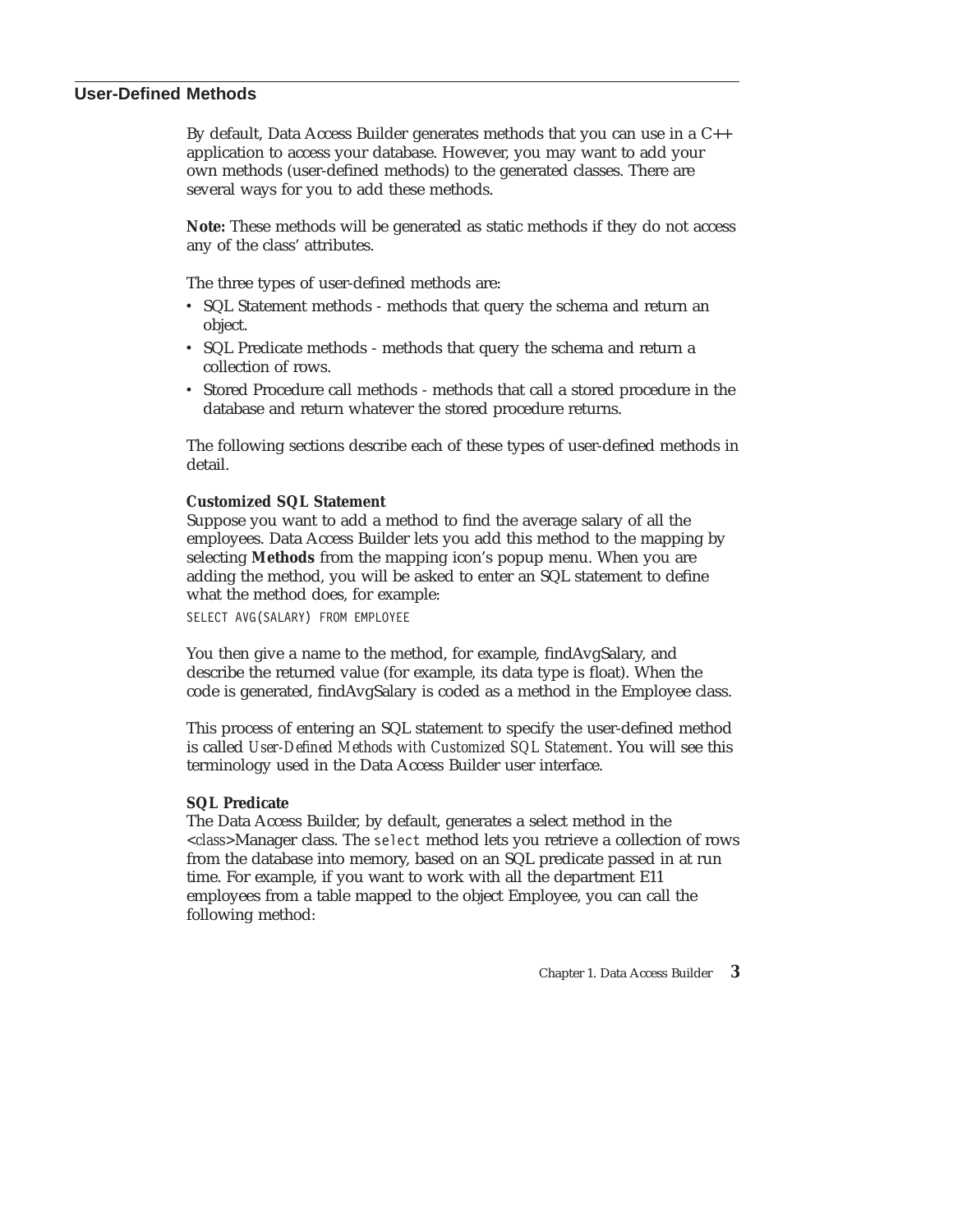EmployeeManager theEmpMgr; theEmpMgr.select("WORKDEPT = 'E11'"); //"WHERE" is automatically //appended for select statements

If you know you are going to run this select method for department E11 frequently, you can add auser-defined method called DeptE11 which contains the SQL predicate, WHERE WORKDEPT = 'E11'. As a result, two methods, selectDeptE11 and openDeptE11, will be added to EmployeeManager class when code is generated. If you have specified a data ID for the table, two similar methods are also added to EmployeeDataIdManager class. Because the SQL predicate always returns a result set, this type method is only generated into the Manager classes (for example, EmployeeManager class and EmployeeDataIdManager class). Data Access Builder lets you add this method to the mapping by selecting Manager Methods from the mapping icon's popup menu. When you are adding the method, you will be asked to enter an SQL predicate, for example:

WHERE WORKDEPT = 'E11'

You give a name to this method, for example, DeptE11, and selectDeptE11, and openDeptE11 will be generated in EmployeeManager class and EmployeeDataIdManager class (if it exists). You can then use the methods from the generated class as follows:

theEmpMgr.selectDeptE11(const char\* theSqlSuffix);

The SQL suffix parameter is an optional additional SQL statement that may be passed in at run time. For example, you may want to pass in "ORDER BY LASTNAME" to specify how the returned result set will be ordered.

You can also define methods that have variable values for parameters that are specified at run time. For example the SQL predicate for a method called AnyDept may be entered as: WORKDEPT = ?

In this case the following methods are generated:

selectDeptE11(const IString& deptno, const char\* theSqlSuffix=0) openDeptE11(const IString& deptno, const char\* theSqlSuffix=0)

This process of entering an SQL predicate to specify your method is called *User-Defined Methods with SQL Predicate*. You will see this terminology used in the Data Access Builder user interface.

### **Stored Procedure Call**

You can also add a method that calls a database stored procedure. Stored procedures are procedures that operate on the database and are stored on the server of a remote database. When the stored procedure call method returns a single row or if it is a function call, you would add it to the *<class>* class. For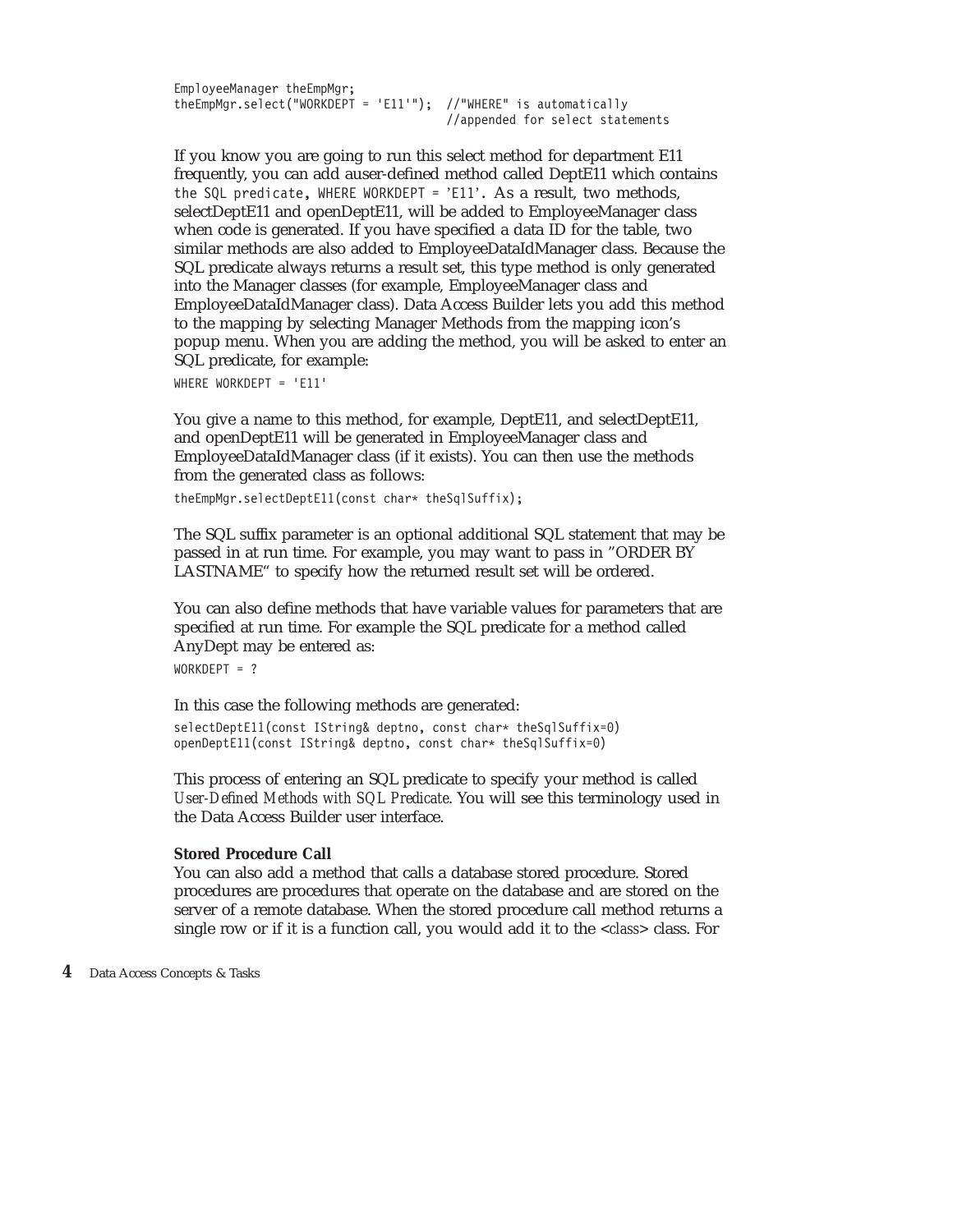example, if the stored procedure returns a single database row for the employee with the longest length of service, this stored procedure call method should be added to Employee persistent object class. Data Access Builder lets you add the method to the mapping by selecting **Methods** from the mapping icon's popup menu. When code is generated, your method is in Employee persistent object class.

However, if the stored procedure call returns a result set and you want to handle all the rows in the result set, you would add the method to the *<class>*Manager class. For example, if the stored procedure returns all employees eligible for retirement, you would add the method that calls it to EmployeeManager class. If you have specified a data ID, the method is also added to EmployeeDataIdManager class. Data Access Builder lets you add this method to the mapping by selecting **Manager Methods** from the mapping icon's popup menu. Two methods are generated, open*<methodname>* and select*<methodname>*, in both the EmployeeManager class and (if it exists) the EmployeeDataIdManager class.

Before you add the stored procedure call method, Data Access Builder must be told what the definition of the stored procedure is. Data Access Builder can connect to the database and retrieve definitions of its registered stored procedures. If a database connection is not available or if a stored procedure is not registered, you can define the stored procedure and its parameters to Data Access Builder manually. Of course in this situation, you are responsible for the correctness of the defined stored procedure. Once the stored procedure signature becomes known to Data Access Builder, you enter a name for the stored procedure call method, for example, FindRetireeCandidates, and map its parameters.

These methods that you have created are referred to as *Stored Procedure Call User-Defined Methods*. You will see this terminology used in the Data Access Builder user interface.

### **User-Defined Methods in Generated Classes**

In summary, you can add user-defined methods in the generated classes as follows:

| <b>Class</b>           | User-Defined Methods that You can Add                                   |
|------------------------|-------------------------------------------------------------------------|
| $<$ class>             | Customized SQL Statement                                                |
|                        | Stored Procedure Call (returning a row or<br>acting as a function call) |
| < <i>class</i> >DataId | <b>Not Applicable</b>                                                   |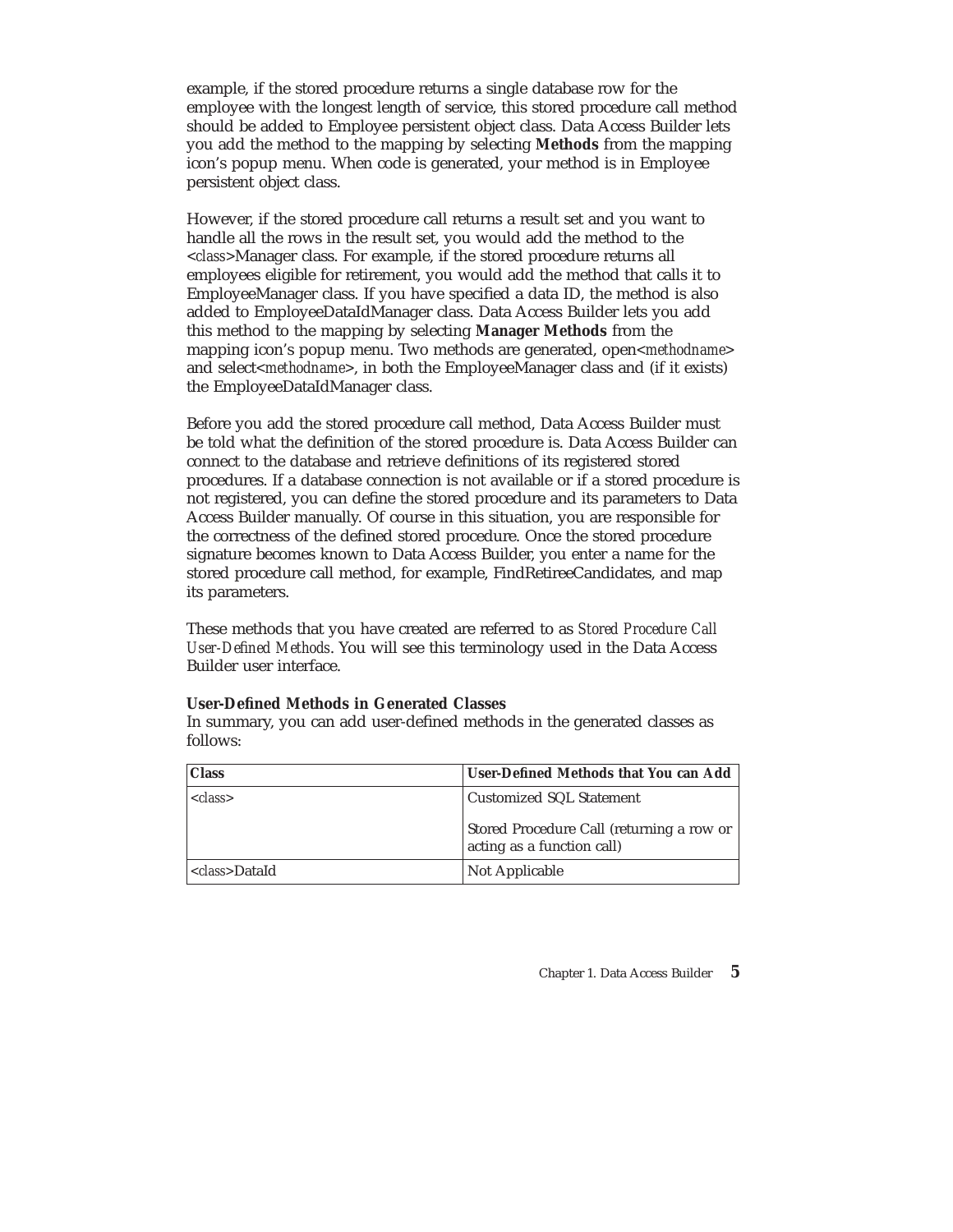<span id="page-11-0"></span>

| <b>Class</b>                                                                                                                          | User-Defined Methods that You can Add                                     |
|---------------------------------------------------------------------------------------------------------------------------------------|---------------------------------------------------------------------------|
| <i><class>Manager</class></i><br>Two methods are generated:<br>select <methodname> and<br/>open<methodname></methodname></methodname> | Stored Procedure Call (returning a result<br>set)<br><b>SQL</b> Predicate |
| < <i>class</i> >DataIdManager<br>Two methods are generated:<br>select <methodname> and<br/>open<methodname></methodname></methodname> | Stored Procedure Call (returning a result<br>set)<br><b>SQL</b> Predicate |
| Other classes                                                                                                                         | Not applicable                                                            |

### **Keyless Table Support and Data Identifiers**

A "keyless" table is one that does not have a column (or group of columns) that is specified within the table as uniquely identifying each row. Normally, Data Access Builder maps a table's primary keys to attributes called *data identifiers* (data IDs). If the table does not have any primary keys, you can modify one or more attributes to form the data identifier. **Note**: You should not map non-unique columns to be data identifiers. If you do, the retrieve method will retrieve only the first record with a specified data identifier, and the update and delete methods will affect all rows with the specified data identifier (an exception may be thrown if this happens).

For example, your table contains a list of employees with columns for job, department, phone number, and employee number, where the employee number column is a primary key. By default, Data Access Builder maps "employee number" as the data identifier and it generates code that lets you retrieve, delete, or update specific rows when you specify "employee number".

If the table contained only "department", "job", and "last name", it is conceivable that you would have more than one employee with a particular last name in a department. In this example, there is no key for the table, and so the Data Access Builder would not generate methods such as delete, update, or retrieve. However, it does generate the add method to add a row to the database and the updateFetched and deleteFetched methods to allow you to update or delete using a cursor, the last fetched row. For example:

// Open the cursor theDeptMgr.open( "WHERE job = 'ADMINISTRATOR' FOR UPDATE" ); // Fetch the first row that has ADMINISTRATOR as the job theDeptMgr.fetchNext(); // Change the Job description for cached object theDeptMgr.element()->setJob("CLERK");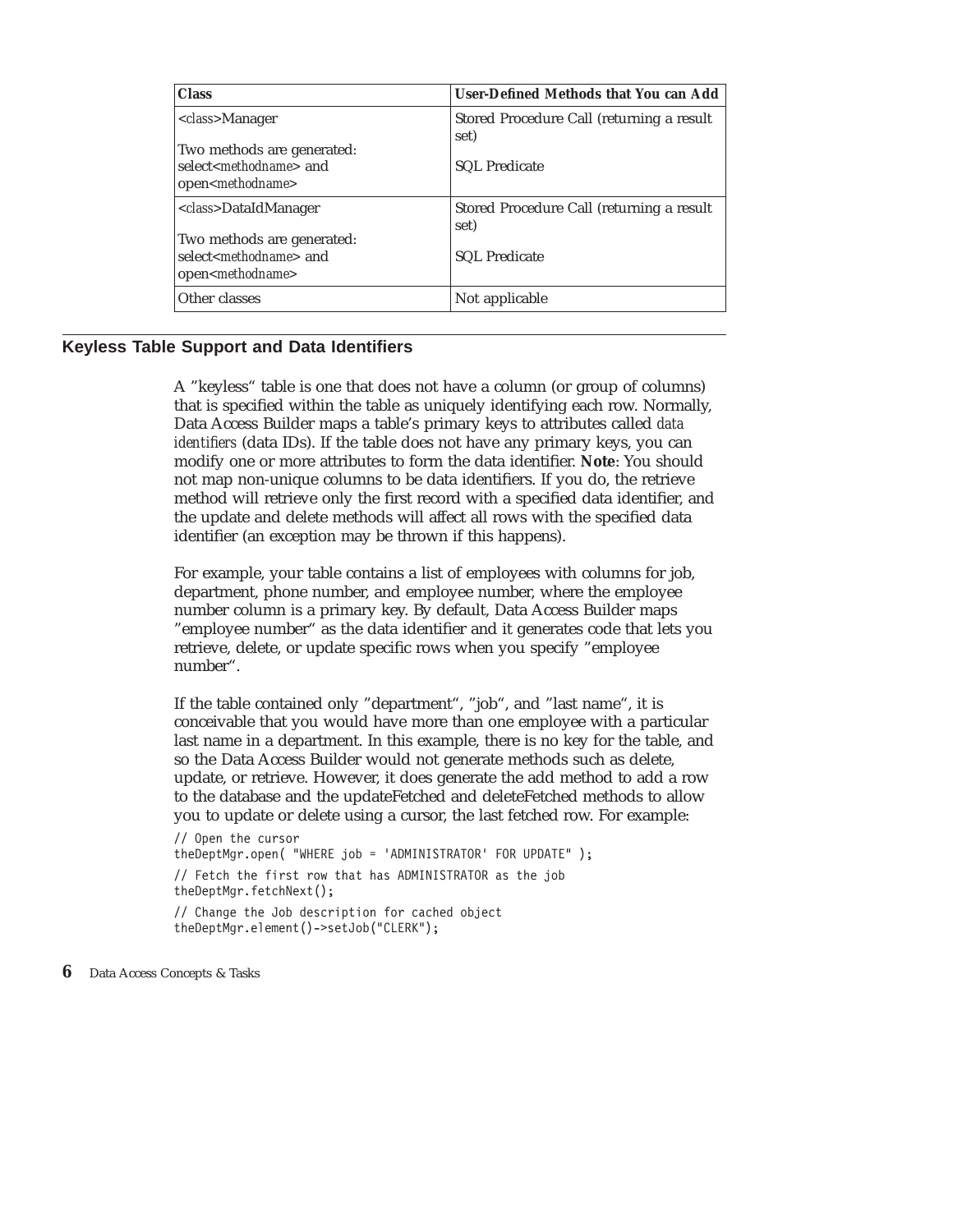<span id="page-12-0"></span>// Update the last fetched row with the cached object, close the cursor theDeptMgr.updateFetched(); theDeptMgr.close();

For keyless tables, the add method will be generated, since you need not identify one particular row in a table in order to add a row to it. However, if your schema is a table join, no add method is generated. You can use user-defined methods to add your own methods.

### **Unique Indices**

Some tables have *unique indices* defined. Unique indices are sets of columns, other than the primary key, that uniquely identify rows in the table, and are specified as such within the table definition. When creating a mapping for a table, you can use a unique index as an alternate mapping for the data ID (that is, you can change the default data ID mapping from the primary key to a unique index). By mapping the data ID to one of these pre-defined set of columns, you ensure that the data IDs do uniquely identify rows in the table. This prevents your data access application from unintentionally changing or deleting more than one row at a time.

### **Table Joins and Query Support**

You have a table join when you specify more than one table or view in the FROM clause of the SQL statement. You can use Data Access Builder to generate code from schemas that come from table joins and other SQL queries. You do this by specifying an SQL statement for mapping in the Data Access Builder SmartGuide. The following statement is an example of the kind of SQL statement you can use to customize tables used for a schema:

SELECT PROJNO, PROJNAME, DEPTNO, RESPEMP, LASTNAME, SALARY+BONUS+COMM AS TOTAL\_PAY FROM PROJECT, EMPLOYEE WHERE DEPTNO=WORKDEPT

The Data Access Builder analyzes the combined tables or views, creates a schema mapping, and generates the appropriate methods.

For a table join or a specified SQL query, Data Access Builder does not generate add, update, delete, retrieve, deleteFetched, and updateFetched methods. You can use collections and cursors (for example, the select method) to retrieve rows and work with them. You can also add methods that you define to implement adding, updating, and deleting rows in the database tables involved. In the above example, you can add a method that adds a row for a new project to the project table and another method to add a new employee to the employee table.

### **Query with Parameters**

You can also enter parameters in the SQL statement when creating the schema mapping in the SmartGuide. For example: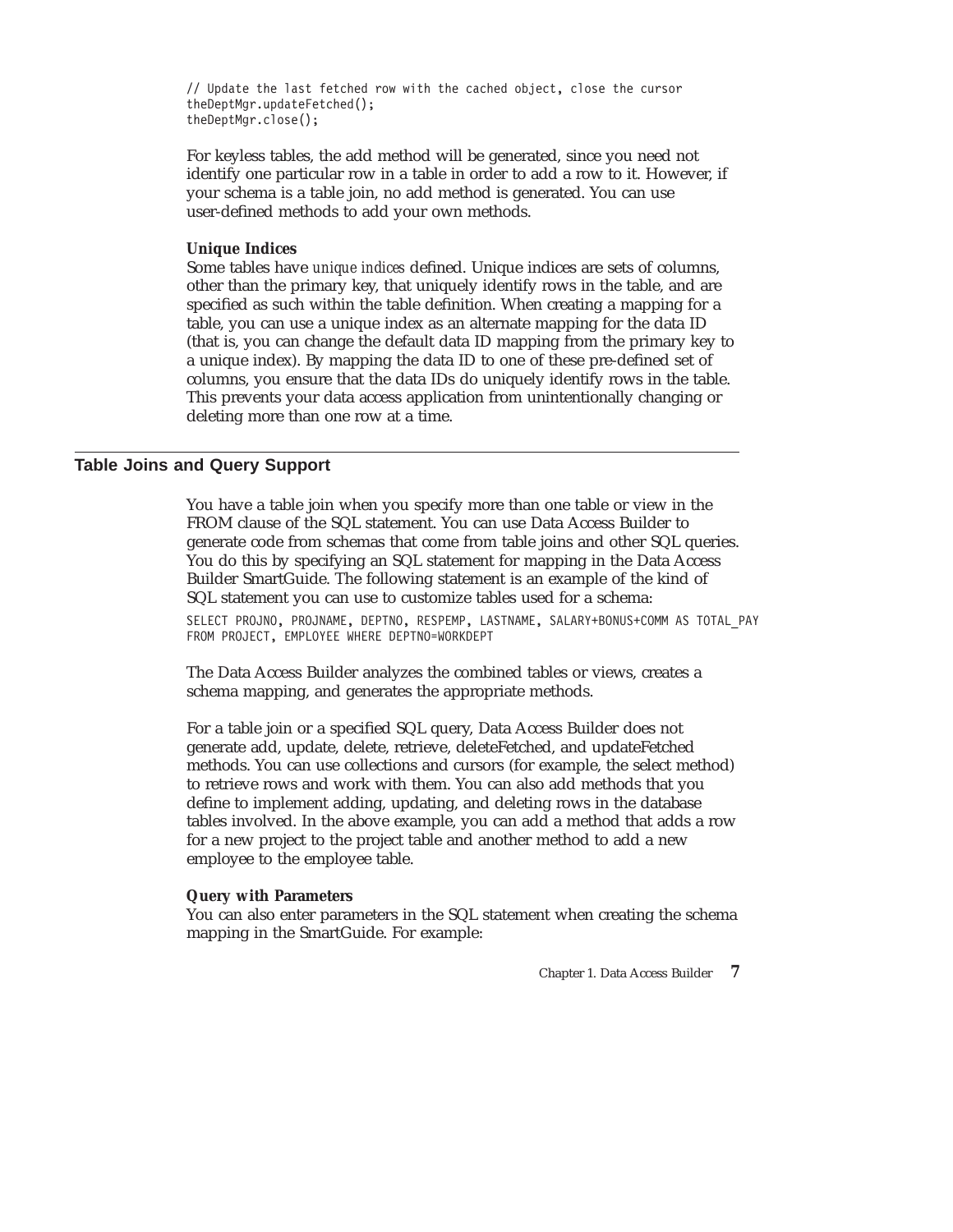<span id="page-13-0"></span>SELECT EMPNO FROM EMPLOYEE WHERE WORKDEPT=? UNION SELECT EMPNO FROM EMP\_ACT WHERE PROJNO=?

The parameters are mapped as param1, param2, param3 and so forth. Use the Schema Mapping Description step of the SmartGuide to document these parameters and the information will be added to the generated code. Furthermore, get and set methods are generated for each of these parameters in the *<class>*Manager class so that you can change the values of these parameters before calling the select or open methods for the query. A constructor for *<class>*Manager that includes the parameters is also generated, for example:

QueryManager(const IString& aParam1, const IString& aParam2 )

### **Large Object Support**

Data Access Builder provides support for mapping DB2 Large Objects (LOBs) to attributes in a C++ class. The class library provides classes and methods for handling the following large object types:

- Character Large Object (CLOB); for example, a magazine article.
- Double-Byte Character Large Object (DBCLOB); for example, a magazine article in Japanese characters.
- v Binary Large Object (BLOB); for example a scanned-in photograph, a sound clip or a video clip.

Class Library methods allow you to access the contents of a LOB, and then manipulate the contents in various ways, including inserting, removing, overlaying, concatenating, comparing, and finding the length. You can save a LOB to a file, or read one in from a file.

Data Access LOB support lets you control whether you work with LOBs by downloading them to the client space, or by accessing them on the database server. Since DB2 LOBs can be as large as 2.0 GB, you might not want to work with every LOB by downloading it. However, if your connection to the database server is not very fast, you might want to work on smaller LOBs on the client.

You can choose to work with all LOBs on the server or on the client, or you can let the application decide where to store LOBs based on their sizes. The *threshold* represents the critical LOB size. Objects smaller than the threshold value will be downloaded to the client; those larger than the threshold value will remain on the server and will be accessed from the client by using a database locator.

For example, if you set the threshold value to 5000 bytes, then objects smaller than 5000 bytes will be downloaded to the client for manipulation, while

**<sup>8</sup>** Data Access Concepts & Tasks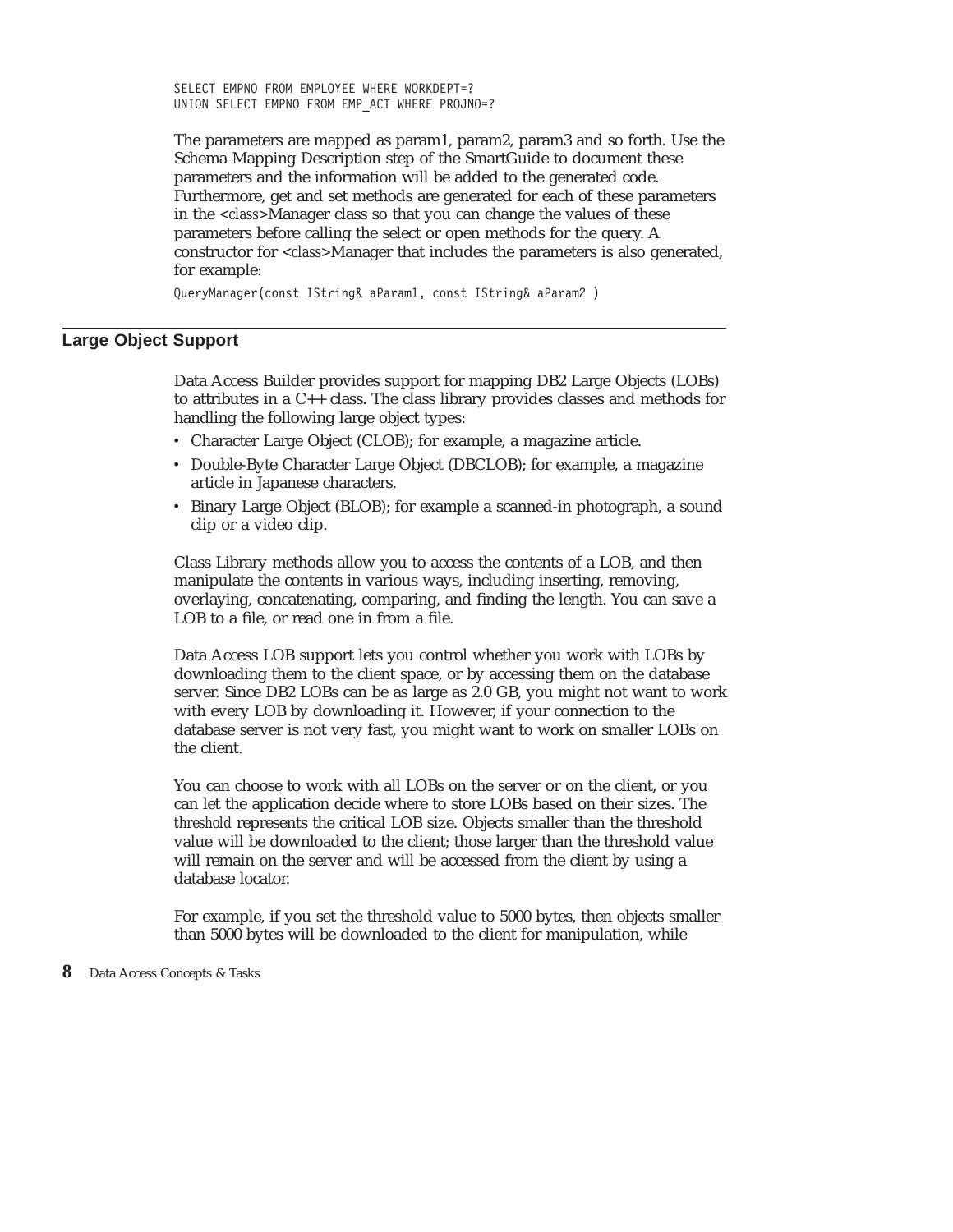those larger than 5000 bytes will remain on the server. The LOB classes allow you to set the threshold from a data access application.

To work with LOBs on the server, the application uses a datastore connection, which also is set using class library methods. **Warning!Turn auto-commit OFF for the LOB's datastore [that is, call theDatastore.enableAutocommit(false)]. Database locators become invalid after one transaction, and if the auto-commit setting is left on, then a LOB locator will be lost after the first time you do something with the LOB.**

LOBs have another setting called *delta*. The delta is the tolerance for the threshold; it prevents the object being sent back and forth between the client and server if its size is hovering about the threshold. If the object is on the client, the delta is added to the threshold to determine the maximum size it can reach before being sent to the server. If the object is on the server, the delta is subtracted from the threshold to determine the minimum size it can reach before being sent to the client.

For example, suppose you set the class threshold to 500 bytes and the delta value to 25 bytes by running the following code: IDALobDO.setClassThreshold( 500, 25 );

If the current LOB is 450 bytes, it will be stored on the client. If you add 60 bytes to it, for a total of 510 bytes, then it will still be kept on the client, even though it has passed the threshold, because of the delta (the upload threshold is effectively 525 bytes). If you then add 30 more bytes, for a total of 540 bytes, the LOB will be moved to the server. If you then remove 50 bytes from it, for a total of 490 bytes, it will still be kept on the server (the download threshold is effectively 475 bytes).

### **Support for DB2 Extended Scalar Functions for CLOBs**

The class for CLOB support, IDAClobDO, contains C++ methods that run the DB2 Extended Scalar Functions for CLOBs, so that you can use these methods directly from a data access application. Support exists for the following functions:

- $\cdot$  ASCII
- $\cdot$  CONCAT
- SUBSTRING
- INSERT
- $\cdot$  REPLACE
- LOCATE
- $\cdot$  LCASE
- v LTRIM
- v RTRIM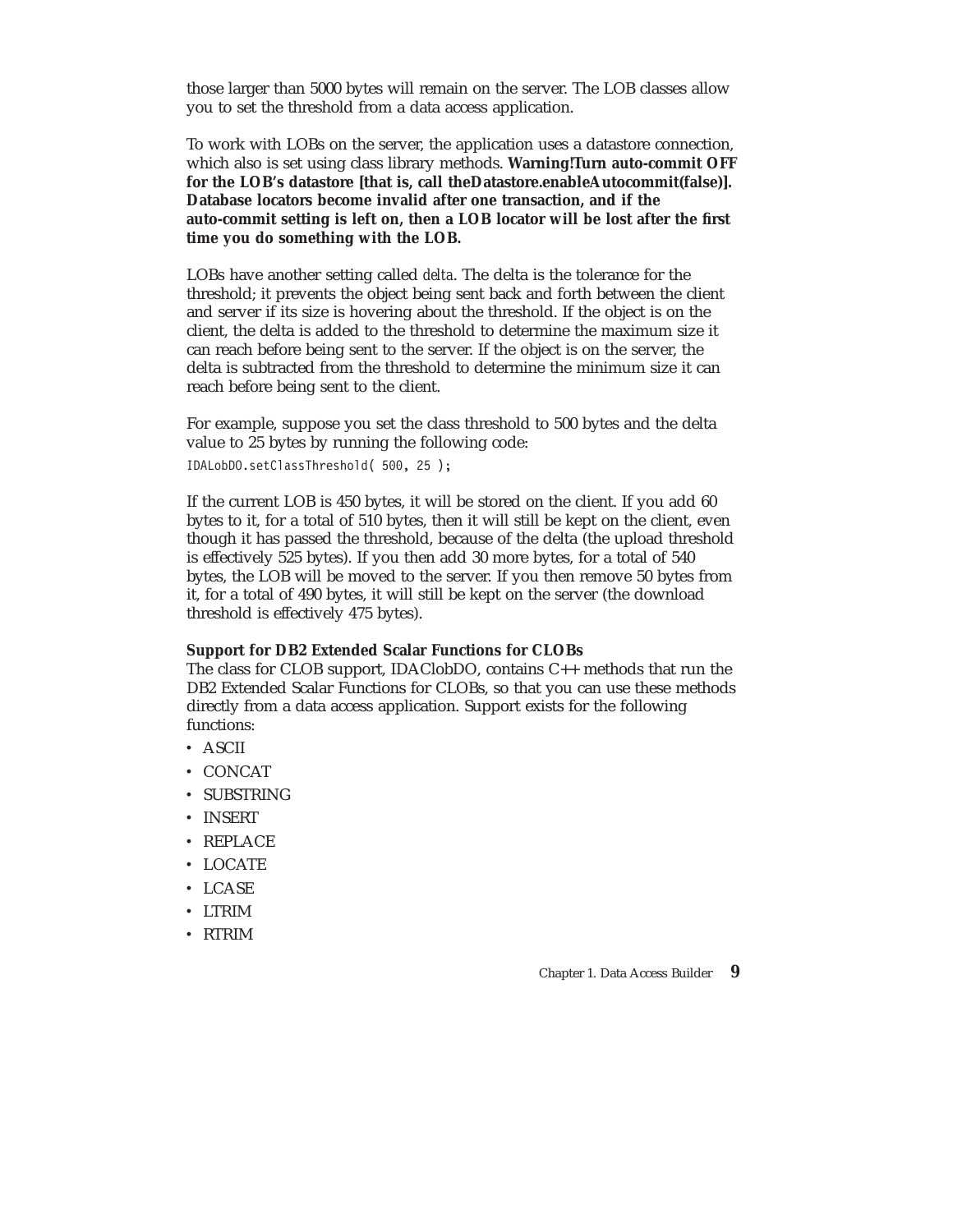- <span id="page-15-0"></span>v LEFT
- $\cdot$  RIGHT
- CHAR (C++ method is called CHAR\_OF)
- REPEAT
- $\cdot$  SPACE

See the class library reference documentation for more information on all LOB support methods.

### **Generated Methods**

After you have generated the code, you can use the methods in the generated classes to access and manipulate the information in the database. For keyed tables (mappings that have data IDs), the following methods are generated:

- v retrieve retrieves a row from the table into a *<class>* object that corresponds to a given DataId object
- v add adds a row to the table based on the information in the current *<class>* object
- v delete deletes a row in the table corresponding to the current *<class>*DataId object
- v update updates a row in the table corresponding to the current *<class>*DataId object; it will also update the DataId column(s) if a DataId object is passed in. The update method is dynamically built at run time to include only the attributes that have changed. Another method, called updateAll, updates all attributes, regardless of whether the have changed.

If your mapping is to a keyless table, by default the mapping will have no data ID, and so retrieve, delete, update, and updateAll will not be generated. The add method will be generated. If your mapping is to a schema that is an SQL statement, then none of these methods will be generated.

### **Customize or Suppress Code Generation for add, retrieve, or delete Methods**

The default add, retrieve, and delete methods are listed in the Methods window (click mapping icon and select **Methods**). The update method is not listed in the window. If you will not be using one or more of these listed methods, you can select the appropriate methods and click **Hide** to suppress their code generation. If you want to tailor these methods, for example exclude some attributes in the add method, you can copy the add method to create a new add1 method and customize it. You can then hide the default add method. In the generated code, you will get the add1 method.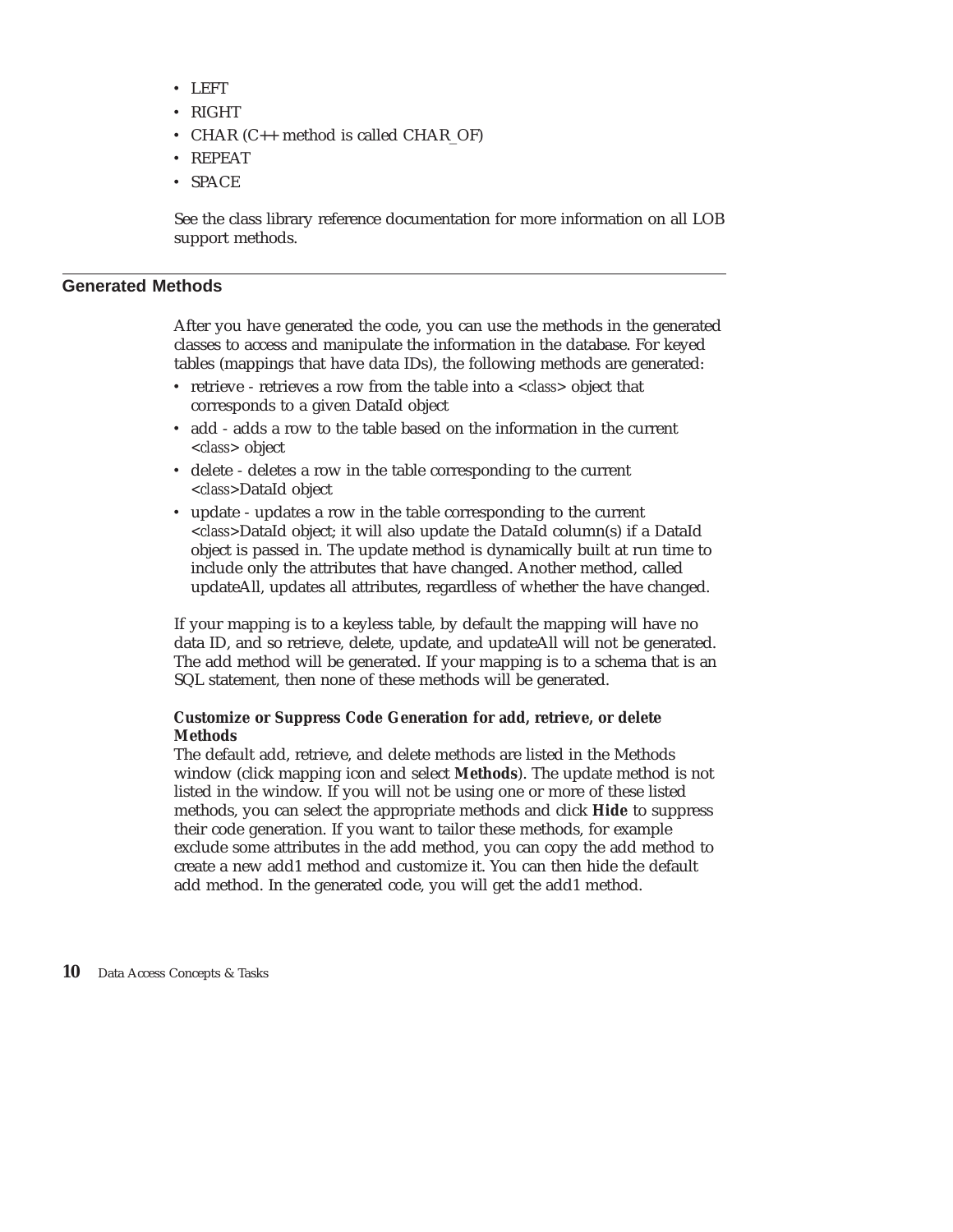There are many other methods for *<class>* objects and *<class>*DataId objects. They are described in the Data Access Class Library and Generated Code reference. You can also customize the generated classes by defining your own methods to work with the data.

### <span id="page-16-0"></span>**Read-Only Considerations**

A persistent object can be read-only, meaning that it cannot be updated with new attribute values. The following methods let you handle read-only considerations (all are PersistentObject methods):

- isReadOnly
- isDefaultReadOnly
- setReadOnly

The read-only status of an object can be checked by calling the isDefaultReadOnly method. If the class was generated from a read-only schema, or the Read Only checkbox is selected in the Mapping Properties notebook, then this method returns true. In this case, update, delete, and add methods will throw exceptions.

If the part is not generated from a read-only view, is DefaultReadOnly returns false. You can update, delete from, or add to the schema table or view by using generated persistent objects.

You can set any given persistent object to be read-only by calling its setReadOnly method and passing in true. Then you cannot change attributes in the object to update the row. You can check the read-only status of an object by calling its isReadOnly method; it will return true if the object is read-only, or false if it is not.

If the default read-only setting is true, then calling setReadOnly with a parameter value of false throws and exception.

### **Null Value Considerations**

When a default persistent object is constructed, all its attributes have null values. You can give any of its attributes values or leave them null. Some attributes, however, are not nullable. Although a non-nullable attribute can be set to null, it cannot be committed to the database as null. If you try to commit to the database an update or add transaction with an object whose non-nullable attribute is null, an exception will be thrown.

Three methods that handle null settings are generated for each of the object's attributes: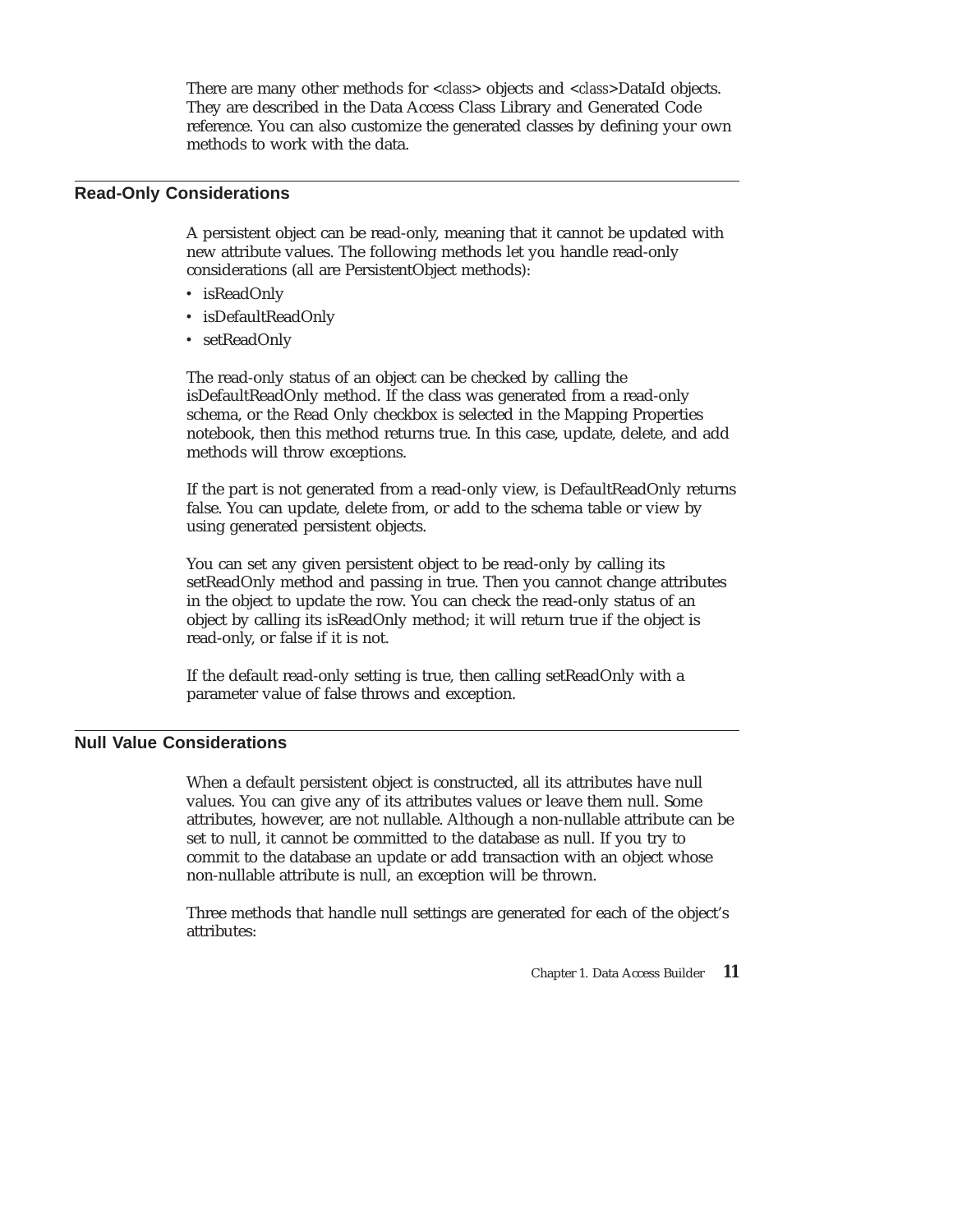- <span id="page-17-0"></span>v is*<Attribute>*Nullable
- v is*<Attribute>*Null
- v set*<Attribute>*ToNull

Call is*<Attribute>*Nullable to see if the specified attribute can be set to null. Note that attributes in the data ID will return false for this method. Attributes mapped to database columns that are specified as non-nullable will also return false. If you call set*<Attribute>*To Null for an attribute that is non-nullable, an exception is thrown.

Call is*<Attribute>*Null to check if an object's attribute is currently set to null. Call set*<Attribute>*ToNull to set the specified attribute to null.

### **Notifications**

Most of the Data Access and generated class methods that are long-running or that access a database, throw notifications upon completion so that listeners know that they are complete. Methods that notify listeners have notification IDs defined for them as public data members in their class.

When a method is running on a background thread, its notification ID tells listeners when the method is complete.

### **Background Threads**

Background thread support allows you to put long-running methods on a background thread so that your application can continue rather than wait for a method to finish. You can set certain methods in the Data Access classes and generated classes to run in *asynchronous* mode, that is, on a background thread. Most methods that can be blocked by the database or that could take a long time to finish can be set as asynchronous, including user-defined methods.

**Note:** Background thread support is for applications with graphical user interfaces, and will not work for command-line applications.

You always have the option of running all methods *synchronously*; the methods will run one after another in the order called. The next method does not start until the current one is finished. A method is complete when control returns to the application. Methods are set to run in synchronous mode by default.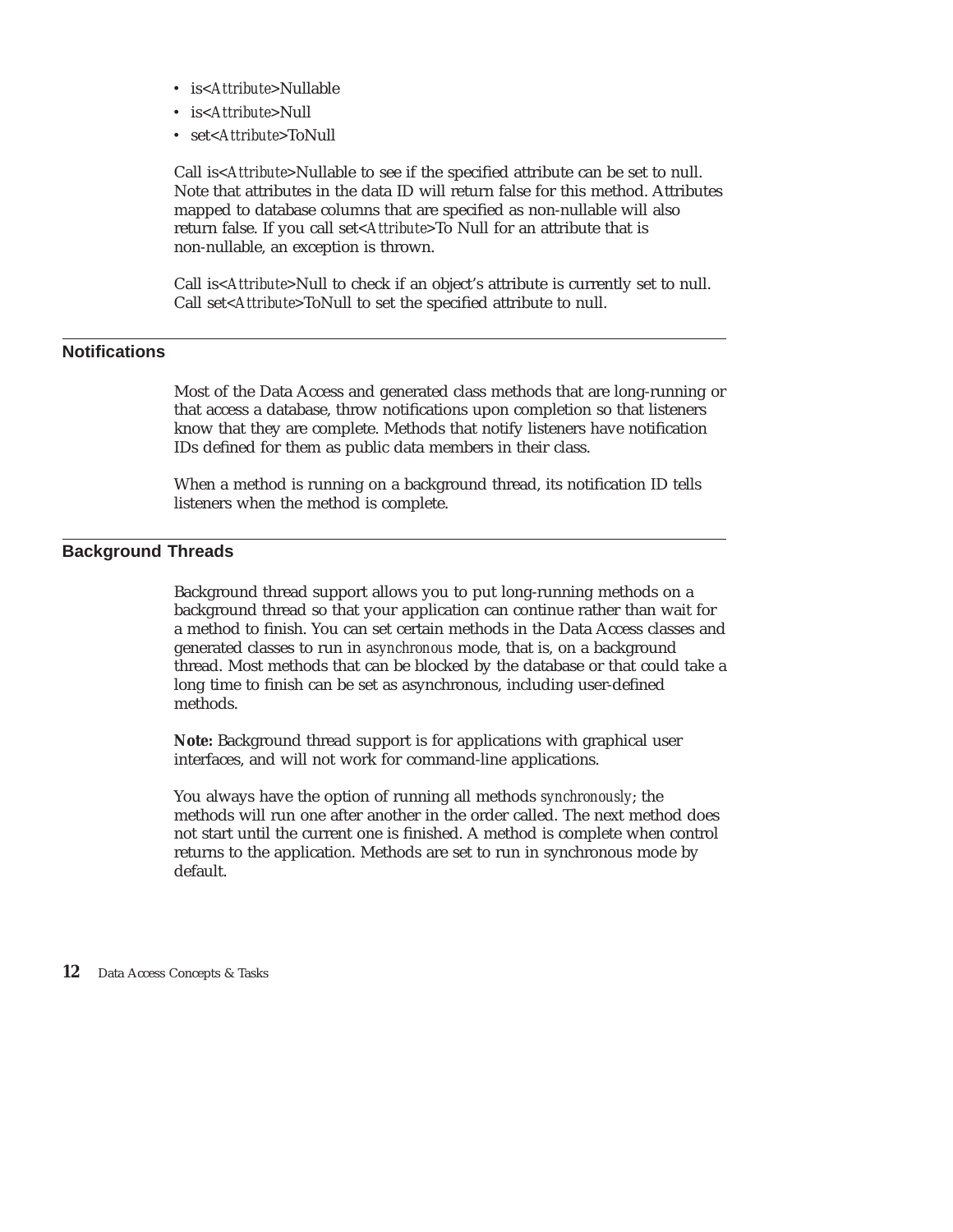<span id="page-18-0"></span>If you use asynchronous methods, a method is not necessarily complete when control returns to the program, but rather when the background thread reports a method complete event.

Exceptions can be thrown by the foreground thread, before the method is placed on a background thread; this completes the method. Also, they can be thrown by the background thread, in which case the thread will report an exception event, and will complete the method.

Data Access Builder generates code that supports background threads. By default, this is turned off. However, Data Access classes allow you to set and test background thread with the following methods:

- IPersistentObject& setAsynchronous(IBoolean flag = true); Sets the methods so that they can be run in the background. By default, setAsynchronous is set to false which means that background thread support is not enabled. Pass in true to set the object to run asynchronously, or false to set it to be synchronous.
- IBoolean isAsynchronous() const { return \_isAsync; } Finds out whether an object is set to run methods on the background thread. Returns true if the object is set to be asynchronous, or false if it is not.
- IBoolean isBusy() const;

Tests if the object is currently running a method. Returns true if an object is running a threadable method, or false if it is not. Only one thread per object can execute in the background.

To run an object's methods on the background thread, use code similar to the following example:

Employee theEmployee; theEmployee.setAsynchronous(true); the Employee.add(); // the add method will run on a background thread;

### **Data Access Class Library and Generated Code**

The Data Access classes enable you to connect to databases, map database tables to objects, and work with the data inside the databases by using object-oriented programming. The base classes in the Data Access Class Library provide generic methods for accessing and manipulating database information, interacting with other builders, handling messages and exceptions, and working with large objects. The generated classes extend the base classes and implement operations tailored for specific situations, as you define them in the main Data Access Builder window. In most cases, you will use the generated classes in your data access applications.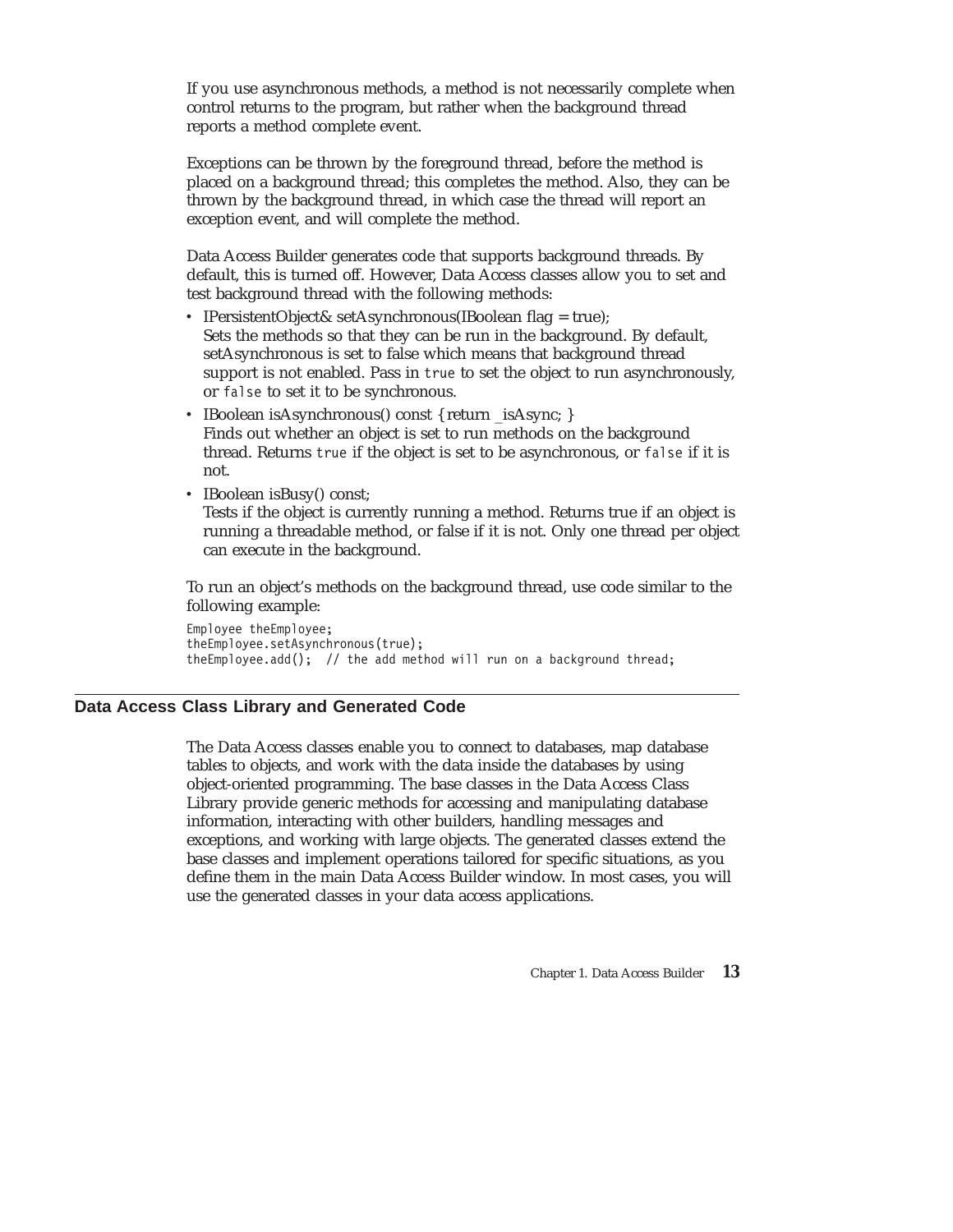### **Reference Library Notation**

In all documentation for generated code, the notation *<class>* represents the name of the Data Access class for which you are generating code. The notation *<attribute>* represents any one of the class' attributes, as mapped from the database table or view (corresponding to a column from the table), and *<attributeType>* represents that attribute's type.

Also, square brackets enclosing one or more parameters in a method's signature indicate that the parameters are repeated to include all attributes of the object. For example,

public *<class>*([*<attributeType>* an*<Attribute>*, ...])

Here, the parameter list will be a list of each attribute (and its type) mapped from the table to the object.

When a method name includes *<attribute>*, it means that the generated code will include an implementation of that method for each attribute that the class has. For example, if *<class>* has two attributes, Attr1 and Attr2, and set*<attribute>* is one of the generated methods for *<class>*, then two methods, setAttr1 and setAttr2 will be generated.

Some generated class members may use one of three different Datastore class types: IDatastore, IDatastoreDB2, or IDatastoreODBC, depending on which access method you chose at mapping time. The notation IDatastore*xxx* indicates that one of these three is used, depending on your mapping choice.

### **Data Access Class Library Reference**

The Data Access Class Library includes the following classes. Click on the name of the class to access class member reference information.

| <b>Class Name</b>        | <b>Description</b>                                                                                                                                                                                                                                                   |
|--------------------------|----------------------------------------------------------------------------------------------------------------------------------------------------------------------------------------------------------------------------------------------------------------------|
| <b>IDatastoreBase</b>    | Base class for other Datastore classes.<br>Parent class of IDatastoreBaseCLI.<br>Manages database connections, providing<br>client connection to a database.<br>disconnection from the database, and the<br>ability to commit and rollback database<br>transactions. |
| <b>IDatastoreBaseCLI</b> | Parent class of IDatastoreODBC and<br><b>IDatastoreDB2.</b>                                                                                                                                                                                                          |
| <b>IDatastoreODBC</b>    | Parent class for generated Datastore class<br>using ODBC access.                                                                                                                                                                                                     |
| <b>IDatastoreDB2</b>     | Parent class for generated Datastore class<br>using DB2 ESQL or DB2 CLI access, and<br>parent class for IDatastore.                                                                                                                                                  |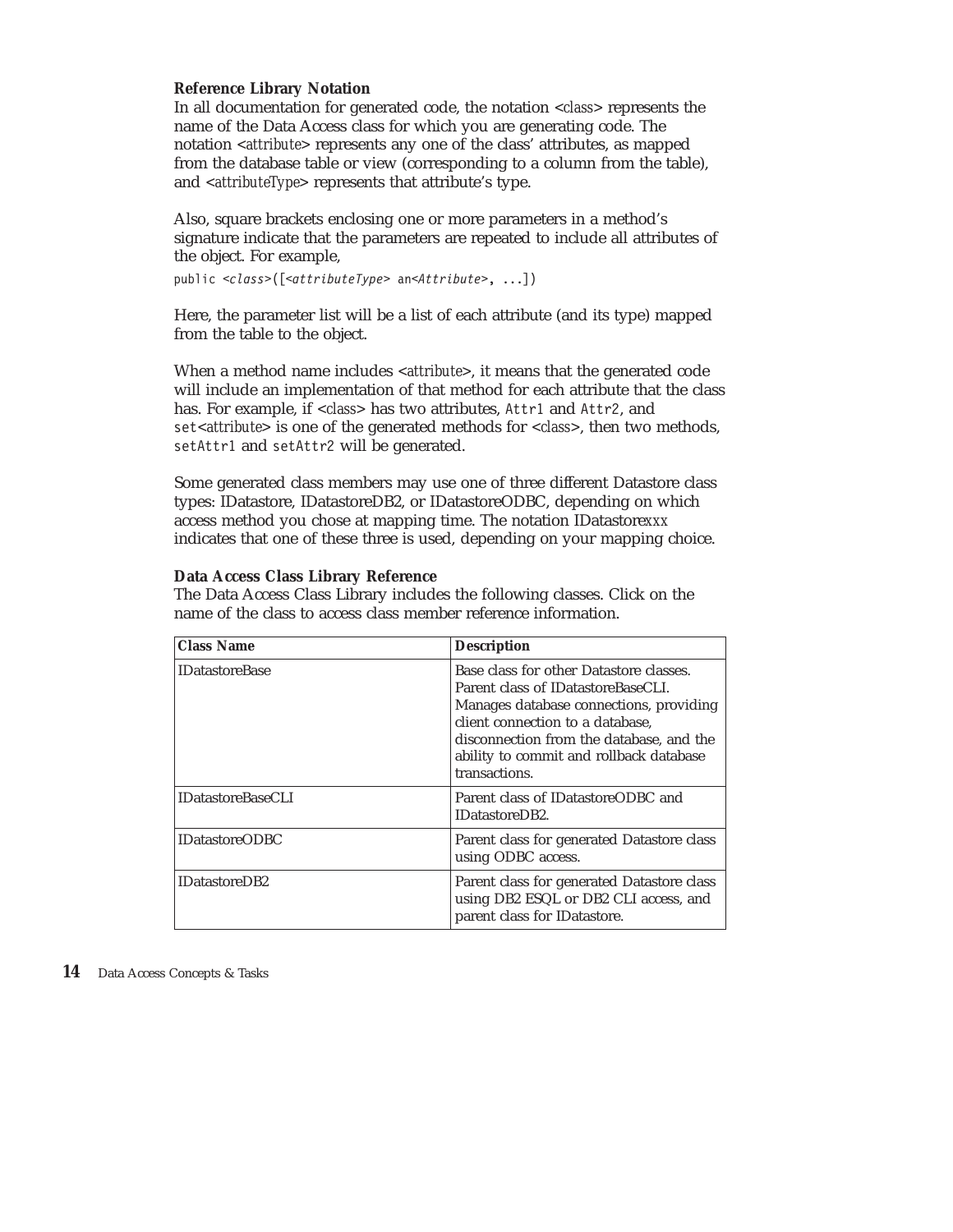| <b>Class Name</b>            | <b>Description</b>                                                                                                                                         |
|------------------------------|------------------------------------------------------------------------------------------------------------------------------------------------------------|
| <b>IDatastore</b>            | Base class for generated Datastore class<br>using DB2 ESQL access from previous<br>releases of VisualAge C++ Data Access<br>Builder.                       |
| <b>IPersistentObject</b>     | Provides interfaces for adding, deleting,<br>retrieving, and updating a row from a<br>table.                                                               |
| <b>IPODataId</b>             | Base class for objects that uniquely<br>identify rows in tables                                                                                            |
| <b>IDAManager</b>            | Provides the ability to work with a<br>collection of rows from a table, and<br>facilitates movement through a collection<br>of rows via a database cursor. |
| IDAException                 | Defines exceptions thrown by the Data<br>Access Builder and its generated code.                                                                            |
| <b>IDAL</b> <sub>ob</sub> DO | Base class for Data Access Large Object<br>(LOB) support (DB2 only).                                                                                       |
| <b>IDAClobDO</b>             | Class for accessing Character Large<br>Objects (CLOBs) (DB2 only).                                                                                         |
| <b>IDADBClobDO</b>           | Class for accessing Double-Byte Character<br>Large Objects (DBCLOBs) (DB2 only).                                                                           |
| <b>IDABlobDO</b>             | Class for accessing Character Large<br>Objects (CLOBs) (DB2 only).                                                                                         |

### **Data Access Generated Classes Reference**

Data Access Builder generates the following classes. Click on the name of the class to access class member reference information.

| <b>Class and an Example</b>                                    | <b>Description</b>                                                                                                                                                                                       |
|----------------------------------------------------------------|----------------------------------------------------------------------------------------------------------------------------------------------------------------------------------------------------------|
| <class>Datastore<br/>e.g.<br/><b>EmployeeDatastore</b></class> | Inherits from IDatastoreDB2 or IDatastoreODBC,<br>depending on which access method is chosen at mapping<br>time. Objects represent connections to the database.                                          |
| $\langle class \rangle$<br>e.g.<br>Employee                    | Inherits from IPersistentObject. Objects represent rows<br>from the schema. Class contains database access methods,<br>including user-defined methods and stored procedure<br>calls, if any are defined. |
| <class>DataId<br/>e.g.<br/><b>EmployeeDataId</b></class>       | Inherits from IPODataId. Objects represent the set of<br>columns that uniquely identify a row. This class is<br>generated only if the mapping specifies a data ID column<br>or columns.                  |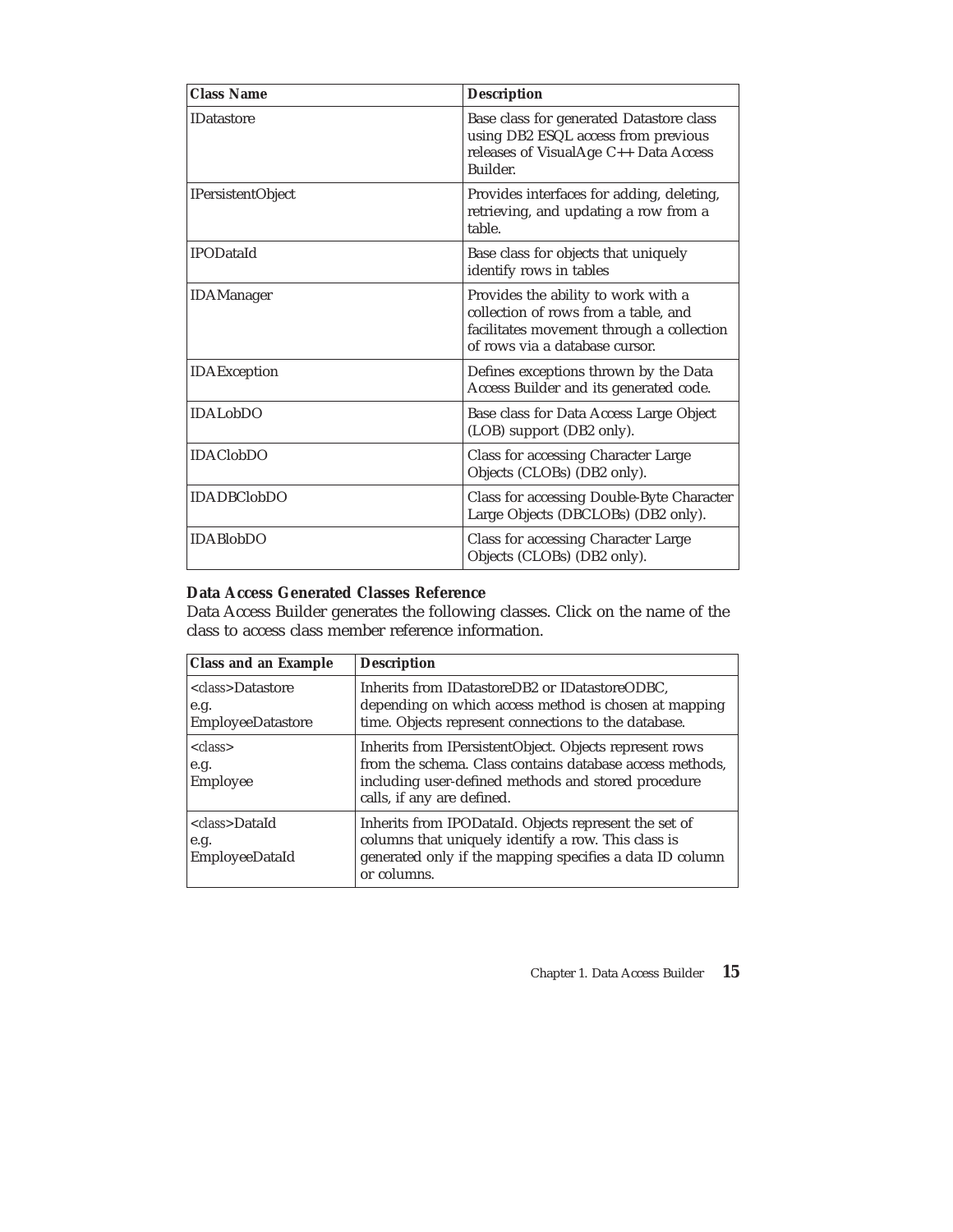<span id="page-21-0"></span>

| <b>Class and an Example</b>                                                                                                        | <b>Description</b>                                                                                                                                                                                                                                                                                                                                                                       |
|------------------------------------------------------------------------------------------------------------------------------------|------------------------------------------------------------------------------------------------------------------------------------------------------------------------------------------------------------------------------------------------------------------------------------------------------------------------------------------------------------------------------------------|
| <i><class>ManagerBase</class></i><br><class>ManagerTemplate<br/><class>Manager<br/>e.g.<br/><b>EmployeeManager</b></class></class> | Three classes that inherit from IDAManager. Enable you to<br>select a collection of rows from the table and work with<br>them, or to open a database cursor and access a collection<br>of rows one at a time. Contains user-defined manager<br>methods and stored procedure calls, if any are defined.                                                                                   |
| <class>DataIdManager<br/>e.g.<br/><b>EmployeeDataIdManager</b></class>                                                             | <class>DataIdManagerBaseThree classes that inherit from IDAManager. Enable you to<br/><class>DataIdManagerTempletured a collection of Data IDs from the table and work<br/>with them, or to open a database cursor and access a<br/>collection of Data IDs one at a time. These classes are<br/>generated only if the mapping specifies a data ID column<br/>or columns.</class></class> |

### **Files in Data Access Parts**

### **Files in the Data Access Part**

When you create a new Data Access part, the following files are added to the Data Access target within the IDE:

- v .dax file: The Data Access session file, which contains all the information about the mapping.
- v .vbe and .vbf files: Parts that correspond to Data Access classes that can access the database.
- v .icc file: The build configuration file that lists the .dax, .vbe, and .vbf files for the target.

These are all stored in the IDE's working directory.

The following example shows the contents of a Data Access config file for an executable target called "CarLot", with a Data Access session called "CarLot1", and a mapping called "Car". The working directory is F:\project.

```
target "F:\\project\\CarLot.exe"
```

```
{
 source "F:\\project\\CarLot1.dax"
 source "F:\\project\\CarDatastore.vbf"
 source "F:\\project\\Car.vbf"
 source "F:\\project\\CarDataId.vbf"
 source "F:\\project\\CarManagerTemplate.vbf"
 source "F:\\project\\CarManagerBase.vbf"
 source "F:\\project\\CarManager.vbf"
 source "F:\\project\\CarDataIdManagerTemplate.vbf"
 source "F:\\project\\CarDataIdManagerBase.vbf"
 source "F:\\project\\CarDataIdManager.vbf"
 source "F:\\project\\CarForm.vbf"
```


}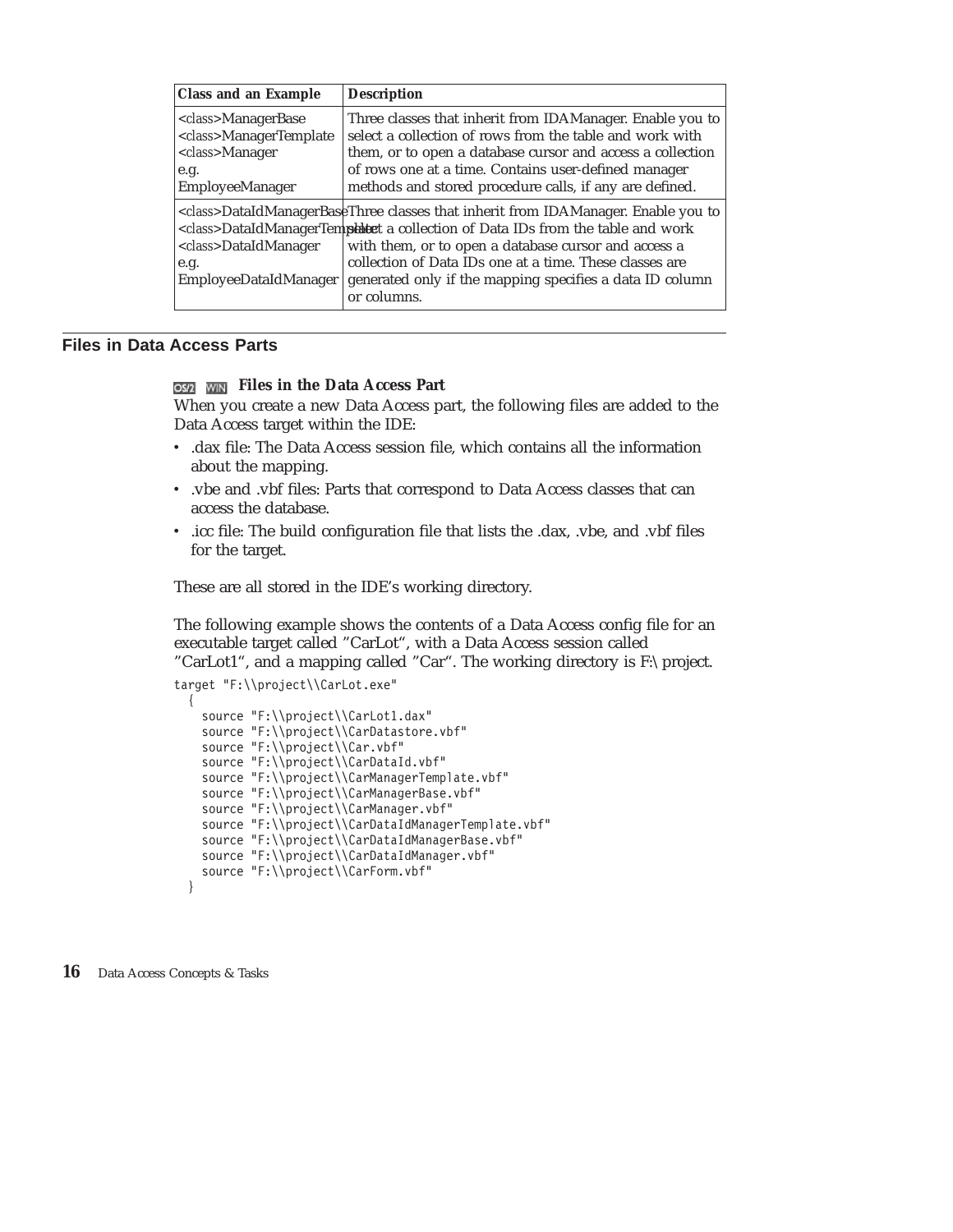### **Generated Code Files**

If you generate code for the Data Access mapping, or if you build the parts into the target, then the C++ classes that correspond to the new part will be generated. the file names are based on the mapping name(s).

**OSPA** WIN Data Access Builder generates files that are FAT-, HPFS- and NTFS-compatible that contain the C++ classes for each mapping in the part;

If you chose ESQL as the database access method, then a .sqx file is generated; otherwise, a .hpp and a .cpp file are generated. These files are also stored in the IDE's working directory (in the Data Access Builder working directory for AIX).

The generated files contain the implementation of the generated classes. Generated classes are named after the mapping. For example, if you map to an object called Employee, then all the generated class names will start with 'Employee'. Before you generate the classes, you can change the base name of the generated classes by opening the Properties notebook (select **Properties** from the mapping icon's popup menu) and typing in a new name.

For the above example, where the mapping is called Employee, the following names would be assigned to the generated classes:

Employee (the persistent object class) EmployeeDatastore (the datastore connection class) EmployeeDataId (the data ID class, generated if there is a set of columns that represents a data ID) EmployeeManagerBase EmployeeManagerTemplate EmployeeManager (the class for managing Employee objects) EmployeeDataIdManagerBase EmployeeDataIdManagerTemplate EmployeeDataIdManager (the class for managing EmployeeDataId objects, generated if there is a set of columns that represents a data ID)

### **Data Access/Visual Builder Tutorial**

Creating a Visual Data Access Application- Follow the instructions in this tutorial to create a basic data access application visually, by using some of the parts described above.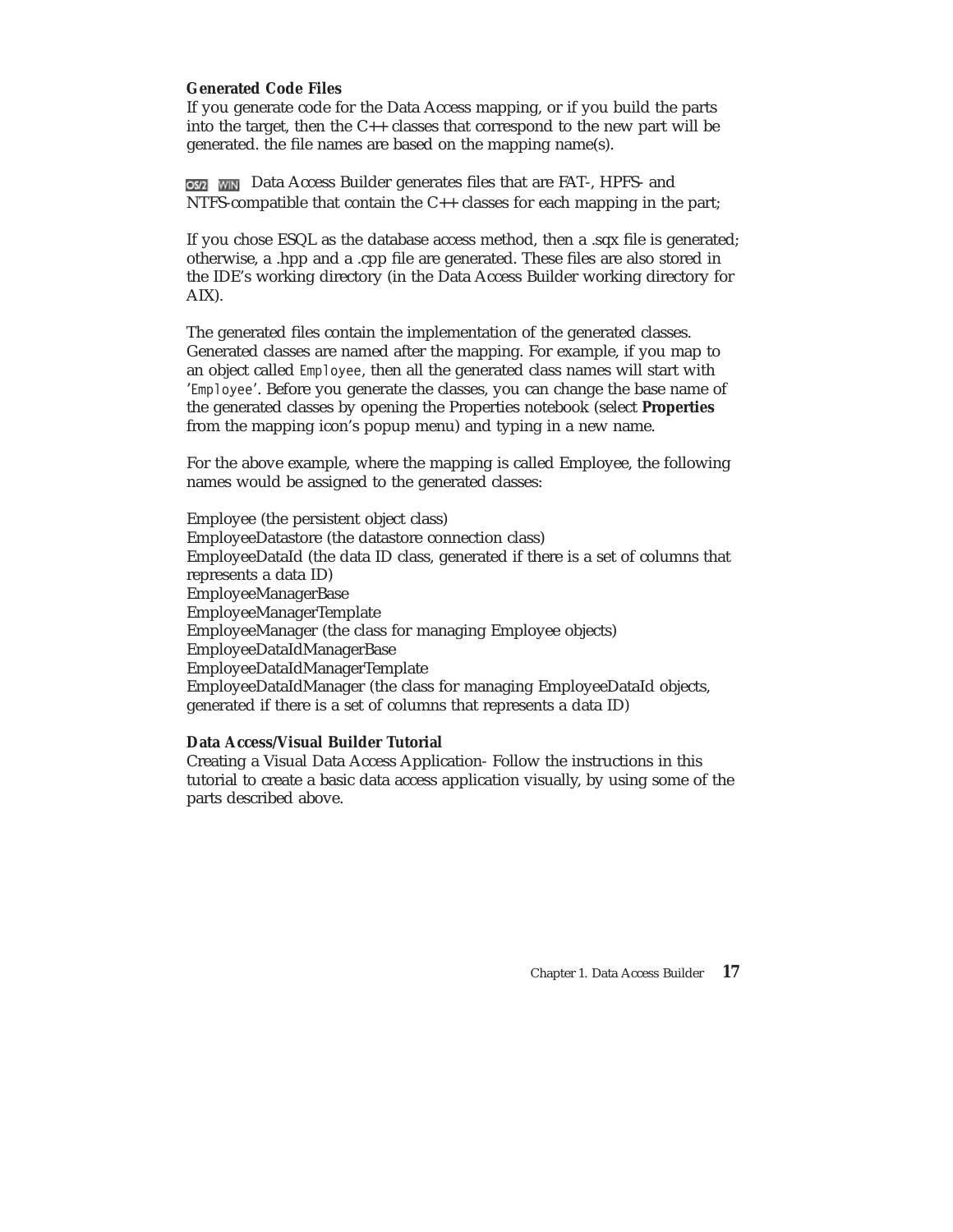### <span id="page-23-0"></span>**Connection Considerations**

When you generate classes for your mapping, a class called *<class>*Datastore is generated; it extends one of the Datastore base classes, depending on which access method you use (IDatastoreDB2 for DB/2; IDatastore for ESQL; or IDatastoreODBC for ODBC). Objects of *<class>*Datastore represent connections to the datastore from which the class was mapped. A *<class>*Datastore object can be used by any number of *<class>* objects at a time, but a *<class>* object can only use one *<class>*Datastore object at a time.

This section discusses the three levels of datastore assignment:

- The Application Datastore
- The Default Class Datastore
- The Object's Datastore
- Which Datastore Will Your Object Use? The Current Datastore

Then it addresses different datastore transaction scenarios:

- Single Active Transaction for the Application
- v One Active Transaction per *<Class>*
- v Multiple Active Transactions per *<Class>*
- Other Typical of Transaction Scenarios

### **The Application Datastore**

Your data access application has a datastore associated with it by default. All *<class>*, *<class>*Manager, and *<class>*DataIdManager objects use this datastore connection for performing add, update, delete, retrieve, select, open, refresh, and user-defined method actions, unless either the default *<class>* datastore or the object's datastore has been set (see the following sections).

Initially, the application datastore is null, but all IDatastore, IDatastoreDB2, and IDatastoreODBC constructors check to see whether the application datastore is null, and if it is, set the application datastore to the newly constructed datastore object. You can use aDatastore.setAsApplicationDefault to set the application datastore to the current datastore object. You can set the application datastore to null by calling the

aDatastore.removeAsApplicationDefault method (where aDatastore is the current application datastore).

Use the applicationDefault method to return the current application datastore.

### **The Default Class Datastore**

If you prefer to determine class-by-class which datastore objects will use, you can associate a datastore with a particular class by using the default class datastore setting (also called the *default datastore*). All *<class>*, *<class>*DataId,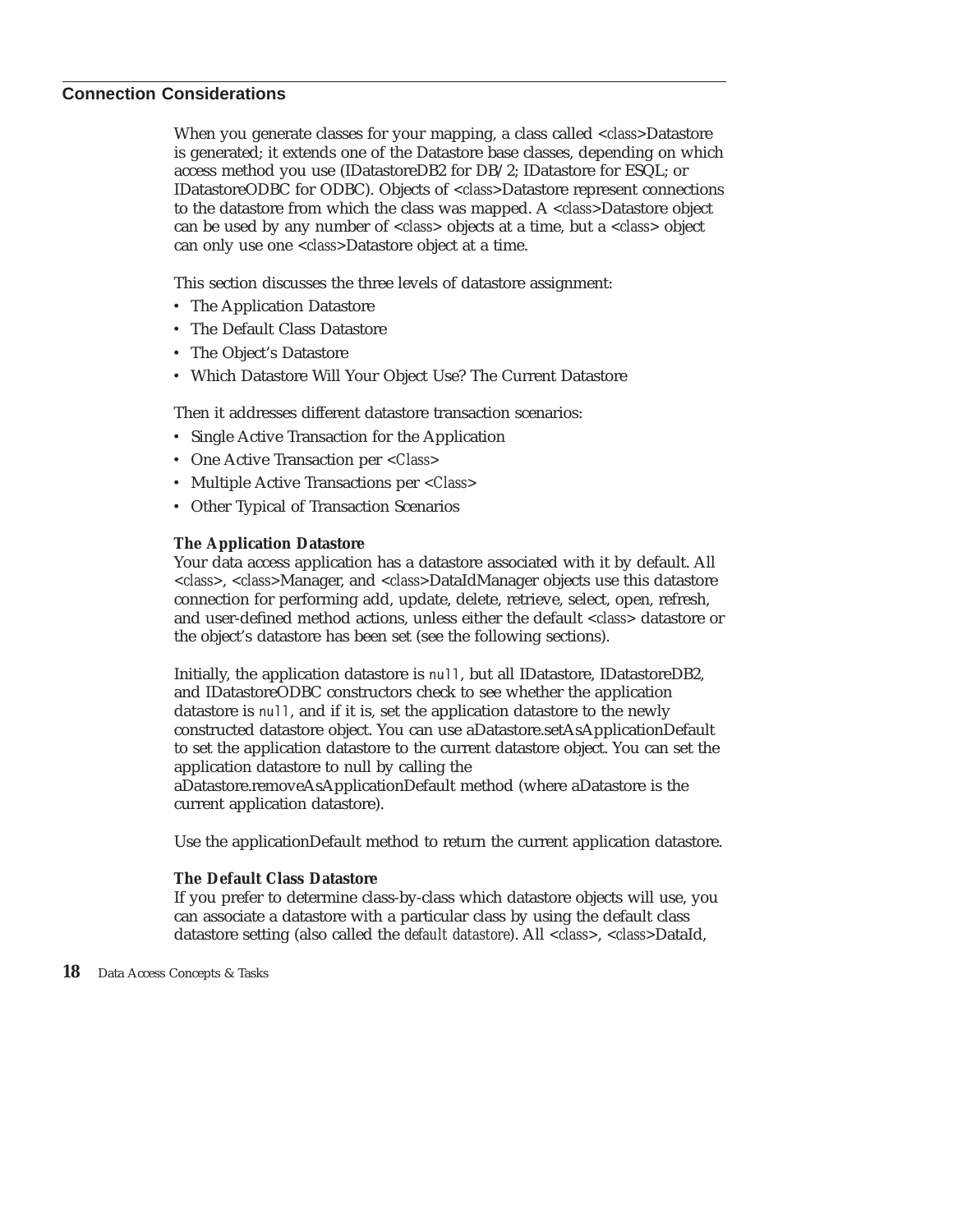*<class>*Manager, and *<class>*DataIdManager objects use the default datastore connection for performing add, update, delete, retrieve, and user-defined method actions, unless the object's datastore has been set (see the following section).

Initially, the default datastore is null, but all *<class>*Datastore constructors change a null default datastore setting to the newly constructed datastore object. You can use the *<class>*.setDefaultDatastore(aDatastore) method to set the default datastore to any datastore object, or to null by not passing in any parameter. You can also use aDatastore.setAsDefaultDatastore to set the default datastore to the current datastore object.

Use *<class>*.defaultDatastore to return the current *<class>*-level default datastore.

### **The Object's Datastore**

Finally, datastore settings can be made at the object's level (that is, for a particular instance of *<class>*). When a *<class>* object's datastore setting is set to a particular datastore (that is, not null), then the object will use that datastore connection for performing add, update, delete, retrieve, and user-defined method actions.

*<Class>* objects created by calling the default constructor have a null object's datastore. If you pass in a datastore object to the constructor, it will set the object's datastore to that datastore. You can use the a*<Class>*Object.setObjectsDatastore(aDatastore) method to set the object's datastore to any datastore object, or to null, by not passing in any parameter.

Use a*<Class>*Object.objectsDatastore to return the current *<class>* object's datastore.

Similar object-level datastore set and get methods exist for Manager objects. If you set the *<class>*Manager object's datastore, then each transaction done on fetched objects will be done via that datastore. The default datastore for the *<class>*Manager class is always the *<class>* default datastore.

### **Which Datastore Will Your Object Use? The Current Datastore**

Because you have three levels of datastore assignment, it is important to know which connection an object will use when it accesses the database. All transactions on an object use the object's *current datastore*. The a*<Class>*Object.currentDatastore method returns the current datastore for the object. The currentDatastore method determines which datastore is current as follows:

v If the object's datastore is not null, then the current datastore is the object's datastore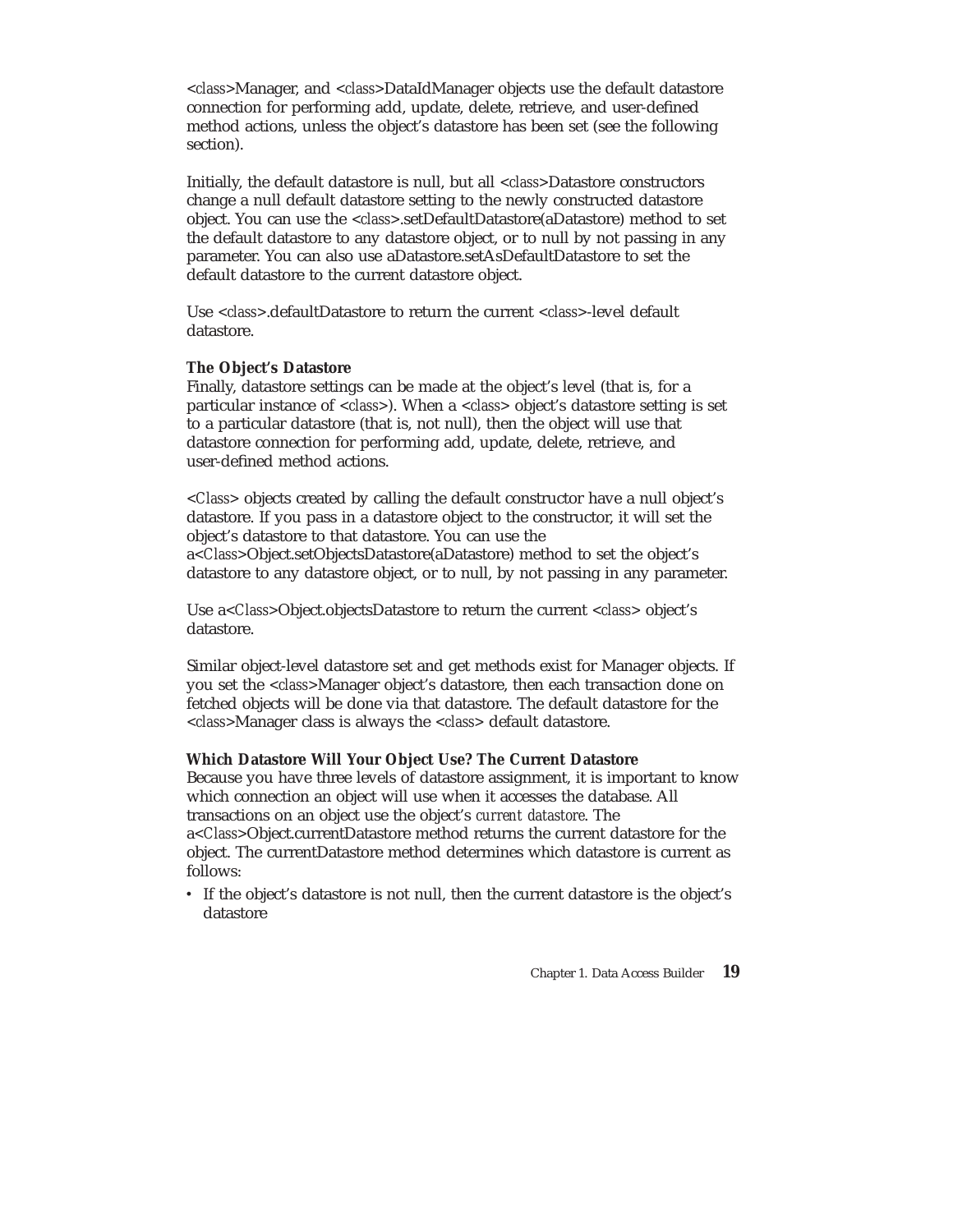- v If the object's datastore is null and the default (class-level) datastore is not null, then the current datastore is the default datastore
- v If both object's and default (class level) datastores are null, then the current datastore is the application datastore.

Note that if the currentDatastore method returns null, then calling connect or attempting a transaction throws an exception; you cannot access a database when all datastore settings for the current object are null.

### **Single Active Transaction for the Application**

The most common and easy to use scenario is when you use one datastore, and therefore have only one active transaction for the entire application. In this situation, you set the *application datastore* once (implicitly, using a datastore constructor), and all objects access the database through that one transaction. The following example shows how to implement this scenario. Consider two classes, Employee and Department, both mapped from one DB/ 2 database, SAMPLE:

```
IDatastoreDB2 aDatastore; // aDatastore is set to be application datastore
Employee anEmp;
Department aDept;
aDatastore.setDatastoreName("SAMPLE");
aDatastore.connect();
                                     \frac{1}{\sqrt{2}} start the transaction with the first retrieve, add, etc.
 // Do some actions on anEmp and aDept
}
aDatastore.commit(); // complete the transaction
```
Similarly, you could do the following, which still results in both classes using the same application datastore:

```
EmployeeDatastore anEmpDS; // Uses database name you specified in the mapping.
Employee anEmp;
Department aDept;
anEmpDS.connect();
                                    \frac{1}{1} start the transaction with the first retrieve, add, etc.
 // Do some actions on anEmp and aDept
}
anEmpDS.commit(); // complete the transaction
```
By creating the datastore object with the EmployeeDatastore constructor, you avoid having to enter the database name because the generated code picks it up from the mapping settings. This datastore, anEmpDS, not only becomes the default datastore for the Employee class, but also sets itself as the application datastore (this assumes that this code runs before any other part of the application has set the application datastore to something other than null). So, anEmpDS is also the current datastore for the Department class, and Department objects use it for all their transactions.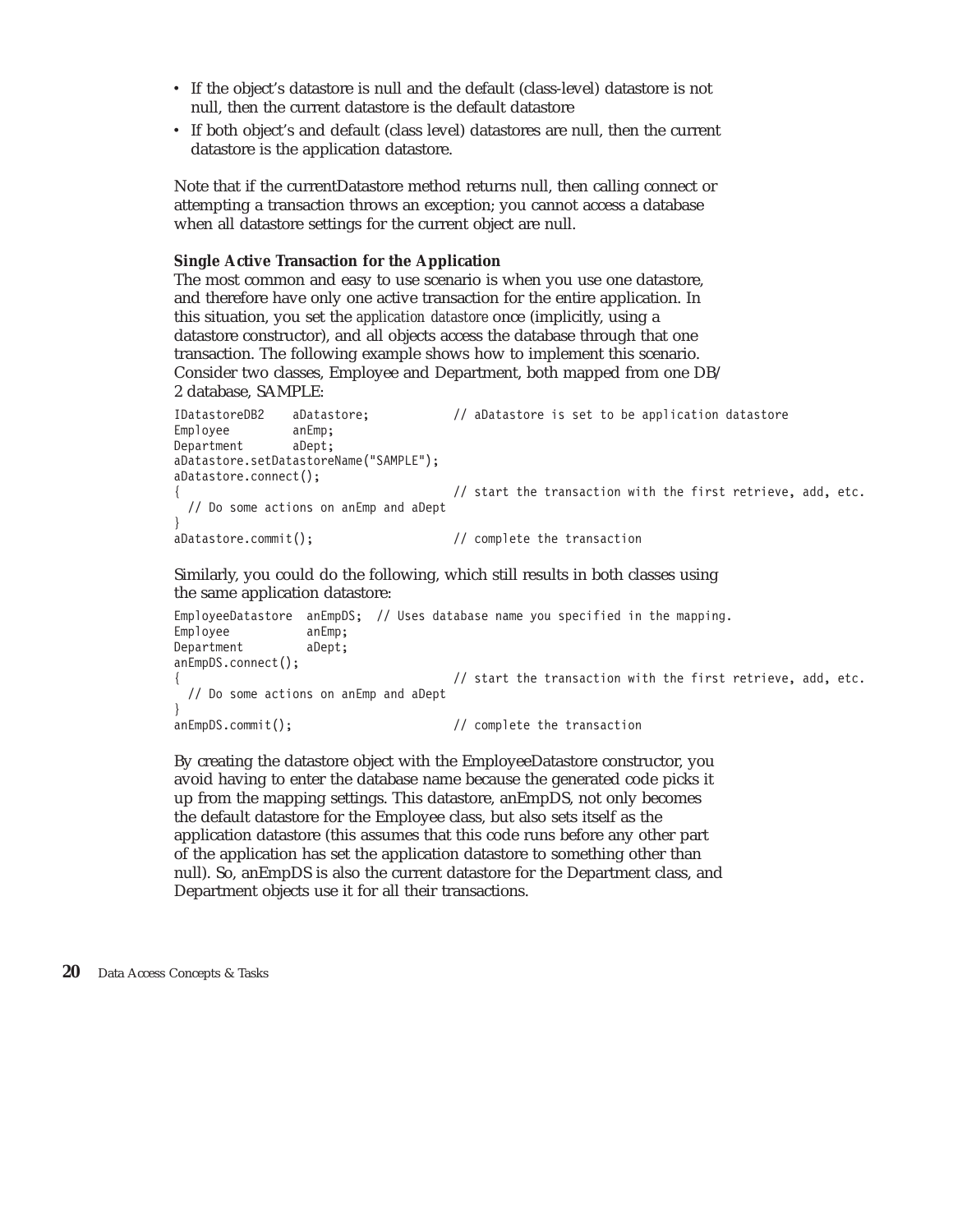#### **One Active Transaction per** *<Class>*

The next-to-easiest scenario is to use one active transaction for each *<class>*. In this scenario, you set each *<class>*'s *default datastore*, and, while there is still only one active transaction per class, it is independent from the transactions of other classes. To simplify this scenario, you may want to set autoCommit to true for each datastore, so that each method call is committed to the database immediately and automatically. Then you don't have to keep track of which transactions you have completed, and which you have not.

For example, suppose your application has two *<class>* classes, Employee and Department. If they are mapped from different databases, it is impossible to use the same datastore connection. Even if they are from the same database, you may want to keep their transactions separate. In this case, you would do the following:

```
EmployeeDatastore anEmpDS; // uses database name you specified in the mapping.
DepartmentDatastore aDeptDS;
Employee anEmp;
Department aDept;
anEmpDS.connect();
aDeptDS.connect();
{
  // Do some actions on anEmp and aDept
}
anEmpDS.commit(); // Here, only anEmp transaction is committed. If you now try to disconnect
                     // from aDeptDS, you may get an exception, or you may lose the changes in
                     // the transaction.
```
In this scenario, you use only the default (class-level) datastores for transactions; the application datastore, although it was set by the first datastore constructor (EmployeeDatastore in the above example), is not used.

#### **Multiple Active Transactions per** *<Class>*

There may be situations when you wish to handle transactions at the object level. In this case, you set the *object's datastore* for each object. For example, if you have a *<class>* called Employee, you might want to handle transactions for employees with more than ten years' experience separate from transactions on those with less than ten years' experience. The following code shows what you might do:

```
Employee anEmp;<br>EmployeeDatastore anEmpD
                       anEmpDSLessThanTen;
EmployeeDatastore anEmpDSMoreThanTen;
{
  {
    // Get input into anEmp
  }
  if (anEmp.getYearsExperience() < 10) anEmp.setObjectsDatastore(anEmpDSLessThanTen);
    else anEmp.setObjectsDatastore(anEmpDSMoreThanTen);
}
// Repeat above for a collection of objects.
```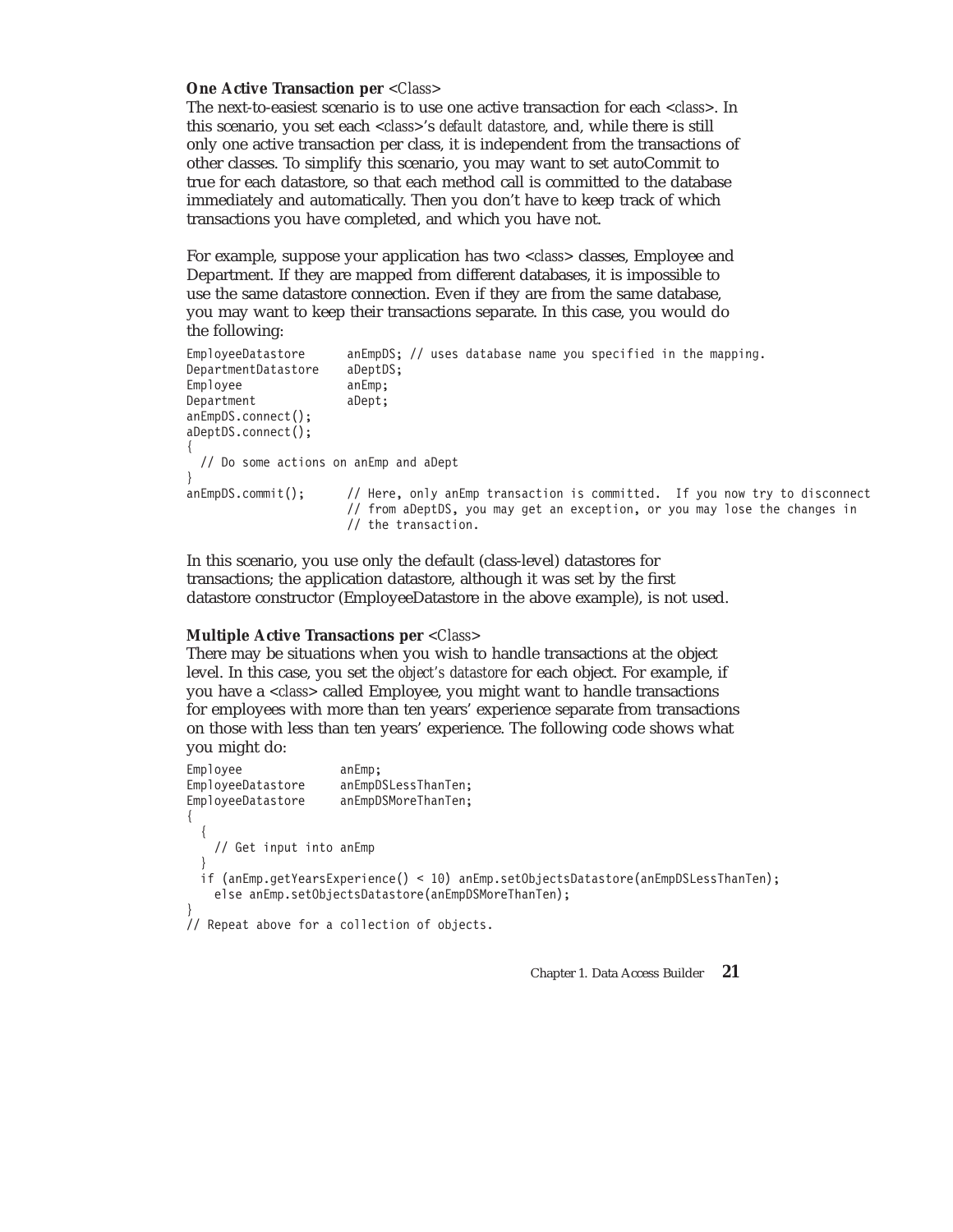```
anEmpDSLessThanTen.connect();
anEmpDSMoreThanTen.connect();
{
 // Do some actions on these objects
}
anEmpDSLessThanTen.commit();
anEmpDSMoreThanTem.commit();
```
If you repeat this for a group of objects, one transaction will handle some objects, and the other transaction will handle the rest, depending on the number of years of experience. These transactions commit changes to the database, as specified later in the code. Although the class default datastore or application datastore may have been used to retrieve the objects originally, they are not used for transactions, once the objects' datastores have been set.

### **Other Typical Transaction Scenarios**

Depending on the number of *<class>*es and objects you use, and depending on how much control you want to have, you can have any combination of the above scenarios. One example could be three classes: Employee, Department, and Vehicle, all mapped from the same database. In this case, it might make sense to have Employee and Department classes use the same datastore, but to have the Vehicle class use its own datastore. Your code might look like this:

VehicleDatastore aVehDS; // sets default datastore for Vehicle class<br>EmployeeDatastore anEmpDS; // sets default datastore for Employee class anEmpDS; // sets default datastore for Employee class Department aDept; Department.setDefaultDatastore(anEmpDS); // sets default datastore for Department to anEmpDS

Now, all Employee and Department objects will use the EmployeeDatastore for transactions, while all Vehicle objects will use the VehicleDatastore.

If you are unsure which transaction is handling a particular object, you can always check by calling the currentDatastore method.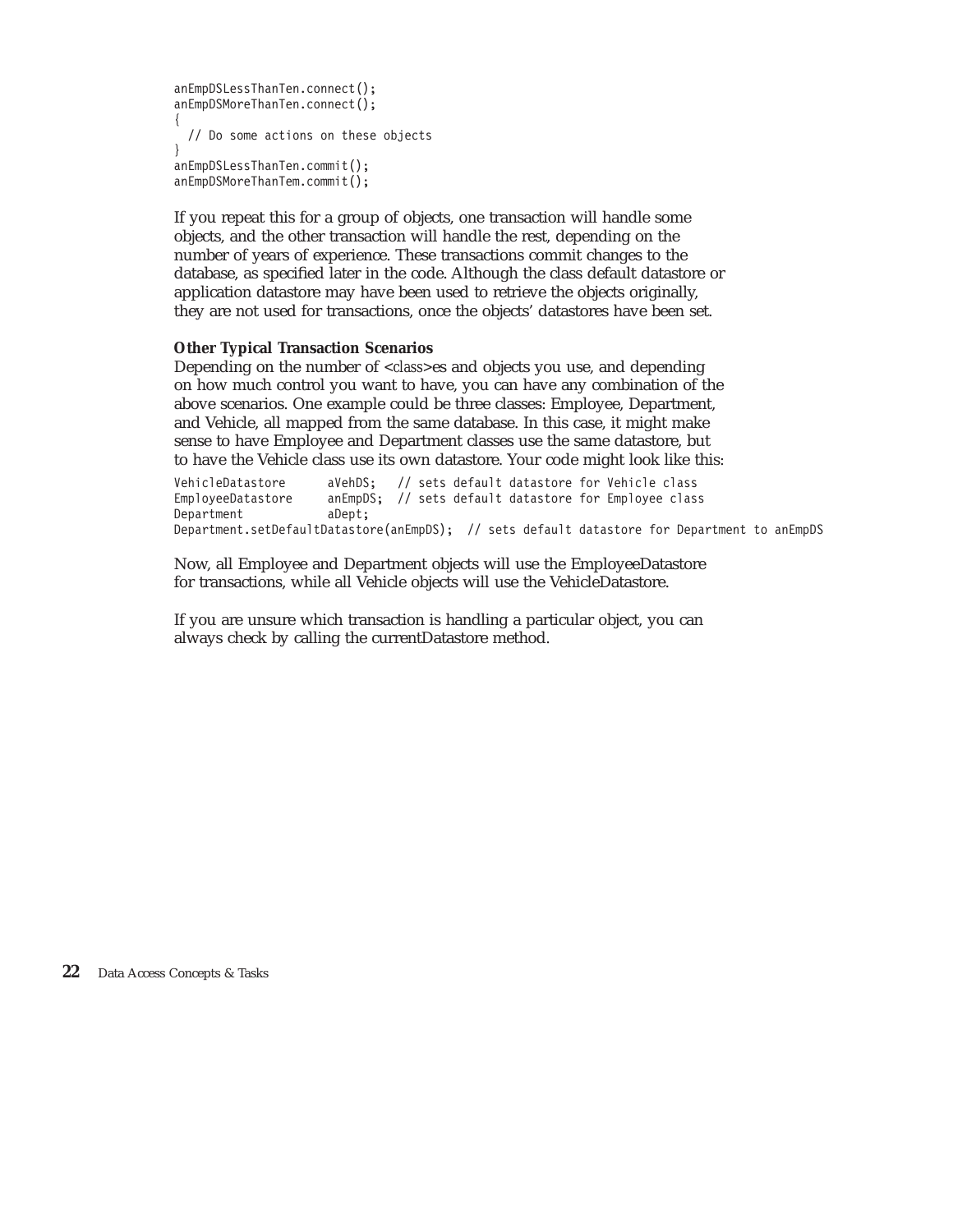### <span id="page-28-0"></span>**Chapter 2. Start a Data Access Builder Session**

### **Start Data Access Builder SmartGuide**

The SmartGuide creates a schema mapping for you in a few simple steps.

 $\overline{OS22}$  WIN To start the SmartGuide from the VisualAge C++ IDE, create a Data Access target, and add a Data Access Part to the target.

**AIX** To start Data Access Builder, enter cppdata from the command line. If the Startup Window appears, select **Create Class Mapping** and the SmartGuide will start.

To start the SmartGuide from the Data Access Builder window, select **Map schema** from the **File** menu.

### **Import a Data Access Builder Session**

You can import a .dax file that contains mappings from another Data Access Builder session into a Data Access part in the IDE. The generated files from the mappings are not part of this import process, but can be generated after you import the session. You can use the import function to migrate Data Access session files from previous versions of VisualAge C++ and VisualAge for Java. It is also useful for sharing work among team members; a mapping can be exported by one team member and distributed to others by network or floppy disk. Team members then import the session into their own workspaces.

To import the session into a Data Access part for the target, do the following steps:

- 1. Create a new Data Access Part for the target. This launches the Data Access Builder SmartGuide.
- 2. On the first page of the SmartGuide, select the option to import a .dax file.
- 3. On the following page, enter the path and file name for the desired .dax file.
- 4. When you exit the SmartGuide, the Data Access Part reflects the addition of the mapping.
- 5. To customize the mapping, click **Edit Part**. Data Access Builder starts and the mapping is displayed in the main window. From here you can customize the mapping and generate classes.

© Copyright IBM Corp. 1998 **23**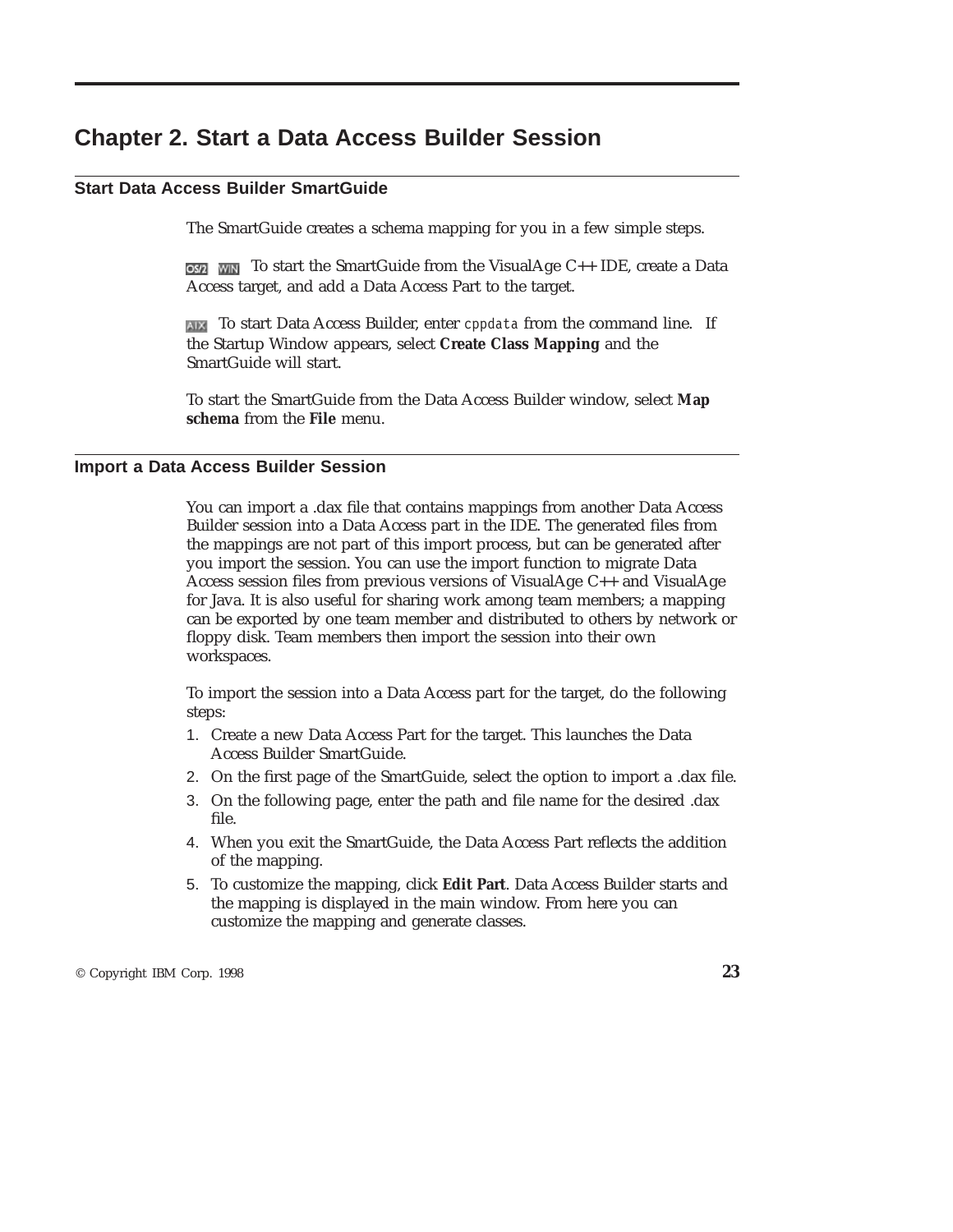6. In the Data Access Builder main window, select **Save** from the **File** menu. This will generate the .vbe and .vbf files needed by the Data Access Part.

A target may only have one Data Access Builder session associated with it. If the current target already has a Data Access Builder part, and you want to import a session that will *replace* the current part, then do the following steps:

- 1. Select the current Data Access part in the Data Access Launch view. Click **Edit Part**. This will launch Data Access Builder with the mapping information in the current part.
- 2. Start the SmartGuide by selecting **Map schema** from the **File** menu.
- 3. On the first page of the SmartGuide, select the option to import a .dax file.
- 4. On the following page, enter the path and file name for the desired .dax file.
- 5. When you exit the SmartGuide, the previous Data Access part is *overwritten* with the new part information.
- 6. To customize the mapping, click **Edit Part**. Data Access Builder starts and the mapping is displayed in the main window. From here you can customize the mapping and generate classes.
- 7. In the Data Access Builder main window, select **Save** from the **File** menu. This will generate the .vbe and .vbf files needed by the Data Access Part.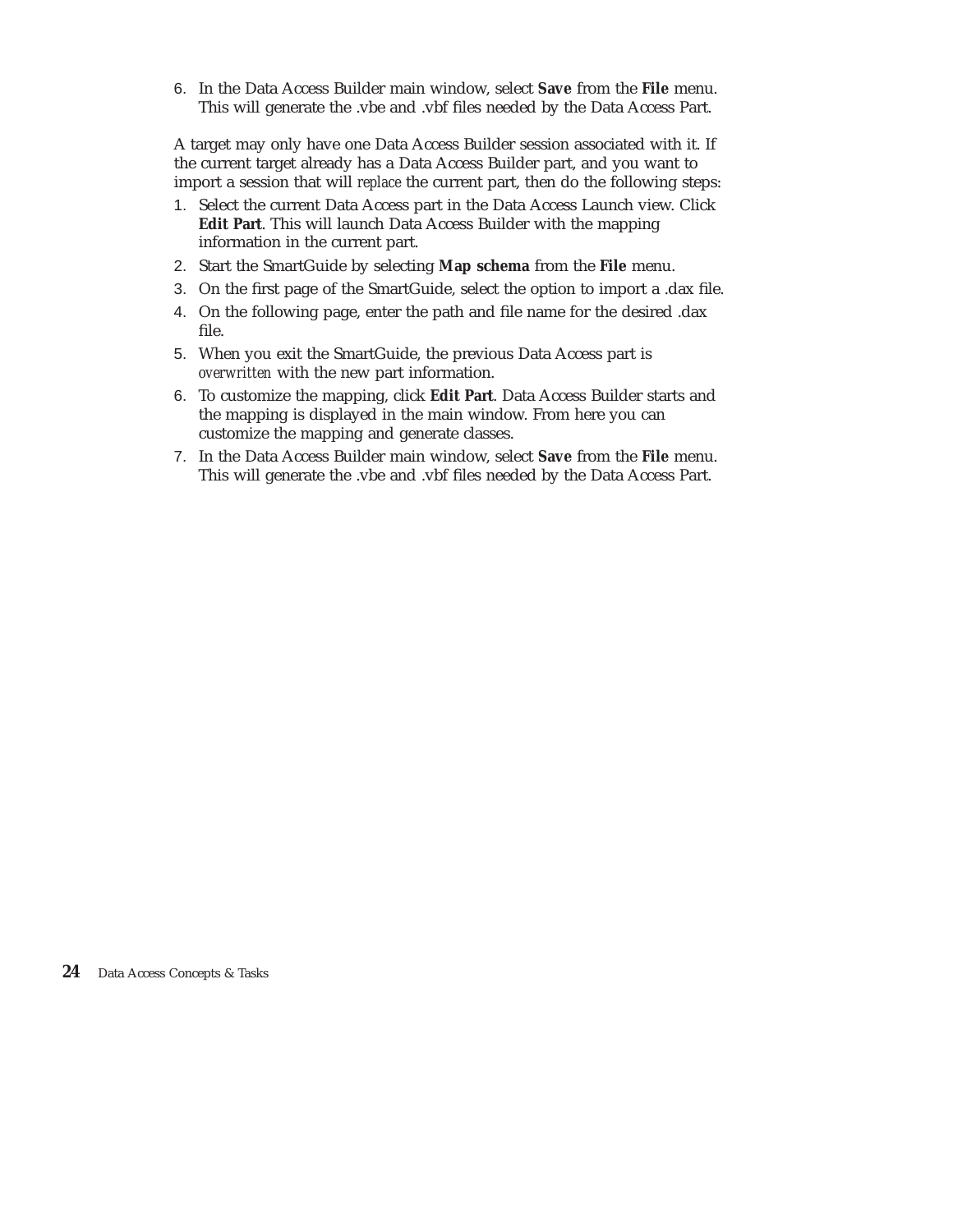### <span id="page-30-0"></span>**Chapter 3. Work with Database Tables**

### **Modify Table Filter**

The table filter in SmartGuide step to **Select Tables for Mapping** enables you to reduce the number of tables to be displayed when you click **Get tables**. This is useful when the database you are accessing contains many tables. To set the table filter:

- 1. Type wild cards in the **Owner name** and **Table name** entry fields. Owner and table names are case-sensitive. Two wild cards are valid:
	- ? is a single character wild card
	- \* is a multiple character wild card
- 2. Click on the **Table type** list box to see the different types of tables available for the filter. Select the type of filtering you want.

**Note**: Data Access Builder has a limit of how many tables can be displayed in the **Tables** list box. The exact limit depends on your machine and the size of its virtual memory. If your database has many tables (in the order of several thousand), try to use a specific filter.

### **Specify Table Joins in Schema**

Specify table joins for the schema by selecting **By entering an SQL statement** in the SmartGuide. When you enter the SQL statement for the query, enter the desired table join. See Create a Mapping from More than One Database Table for an example of an SQL statement for a table join.

### **View Database Table or View Properties**

To view a database table or view's information, such as data type of its columns, open the schema properties notebook by double-clicking on the schema icon .

© Copyright IBM Corp. 1998 **25**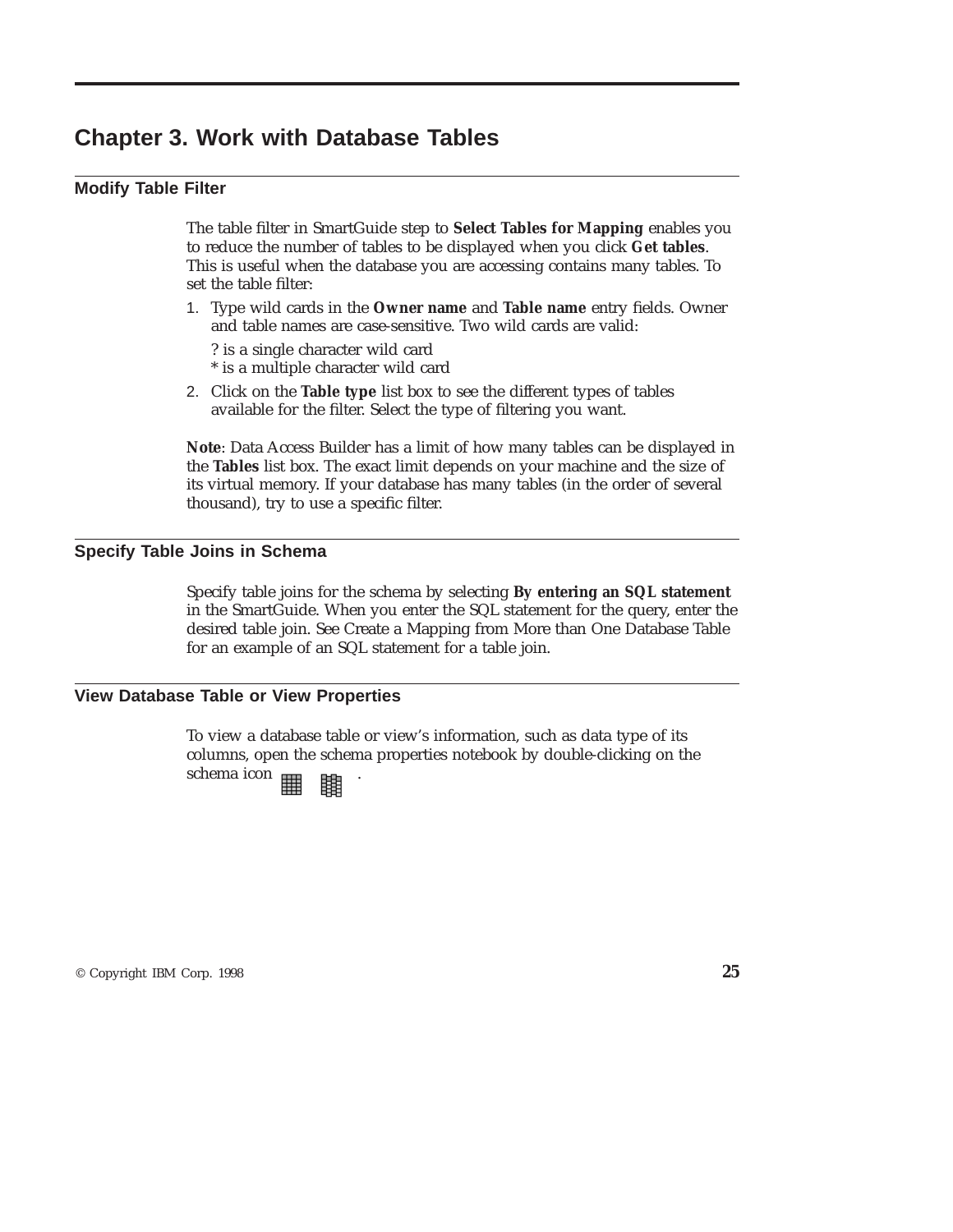### <span id="page-31-0"></span>**Recover When Database Definitions Change**

Changes made to database tables are *not* automatically updated in Data Access Builder. Database schema synchronization is not maintained. The only connection between the actual table and the Data Access Builder object occurs once - when the SmartGuide is creating this schema mapping.

It is possible to open a saved session that contains old table definitions and to resume work on it. But if the changes to the database table or view are substantial, your generated Data Access Builder code may no longer be usable. Examples of safe updates to a table that normally will not affect your generated code's viability are adding a column, deleting an unmapped column, or adding a foreign key.

To update the schema mapping:

- 1. In the Data Access Builder window, delete the schema object.
- 2. Start the SmartGuide again to recreate the schema mapping.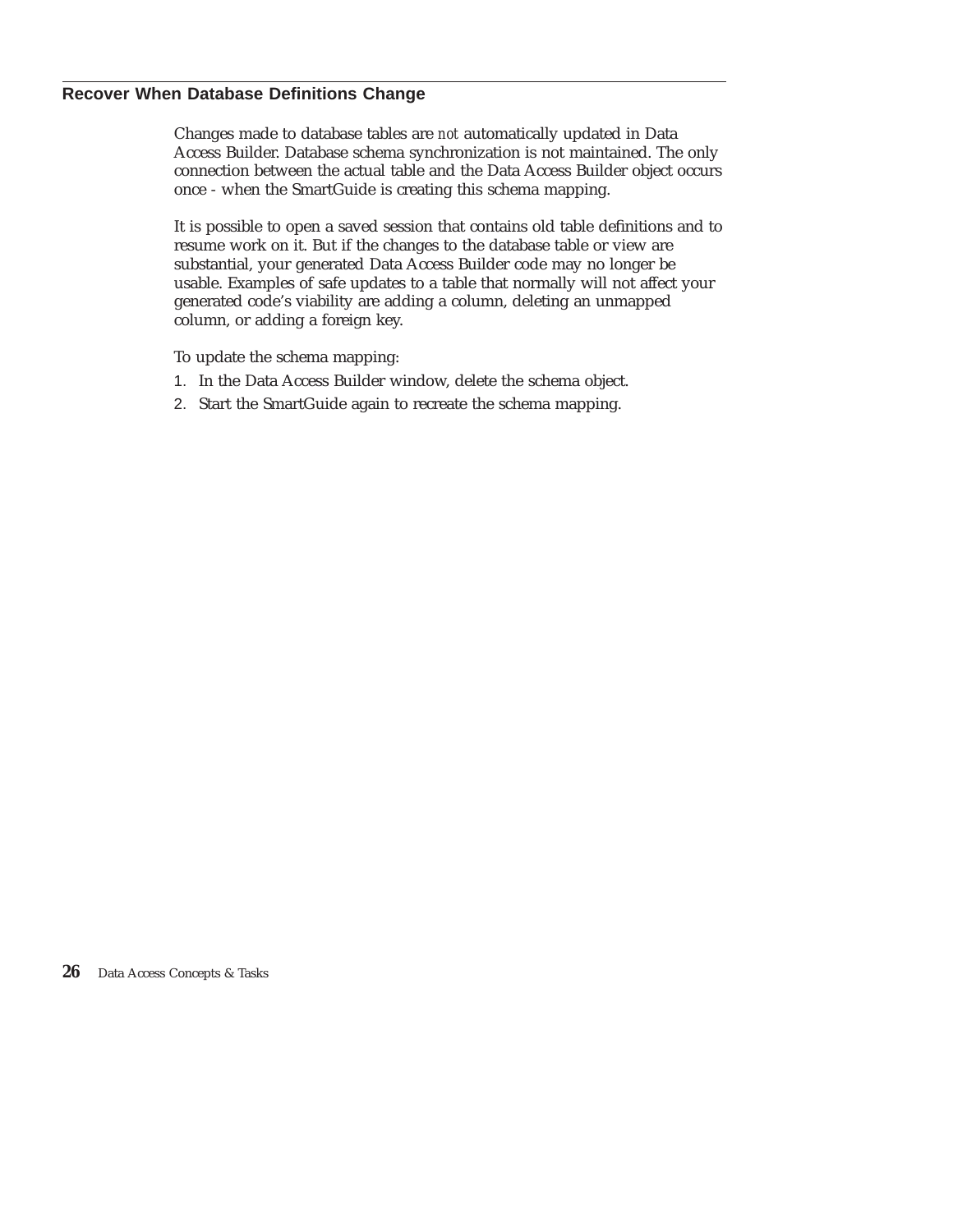### <span id="page-32-0"></span>**Chapter 4. Create Schema Mappings**

### **Map a Schema**

You create a new Data Access Builder schema mapping with the SmartGuide. This information in the mapping is used to generate classes. The schema mapping is visually represented by icons in a tree structure in the Data Access Builder window. To create a schema mapping, click **File** on the menu bar of the Data Access Builder window, and select **Map Schema**.

### **Create Mappings**

If you do not have the schema that you want in the Data Access Builder window, create a schema mapping by invoking the Data Access Builder SmartGuide. In the SmartGuide steps, specify your schema and then the mapping is created for you. The schema mapping is represented as icons in a tree structure in the Data Access Builder window.

If you already have the schema that you want in the Data Access Builder window, you can create another mapping from the *same* schema:

- 1. Select the schema icon  $\mathbb{H}$  .
- 2. Select the appropriate **Create Mapping** option from the schema's popup menu. If the database source is DB2, you will have the options **Create Mapping (CLI)** and **Create Mapping (ESQL)**. If the source is ODBC, the option is simply **Create Mapping**.

The Data Access Builder window displays the new mapping linked to the schema.

### **Create a Mapping from More than One Database Table**

To create one mapping from more than one database table, select the mapping method **By entering an SQL statement** in the Data Access Builder SmartGuide Step - Select Database and Mapping Method. When you enter the SQL statement, you can use table joins in the statement, as shown in the following example:

© Copyright IBM Corp. 1998 **27**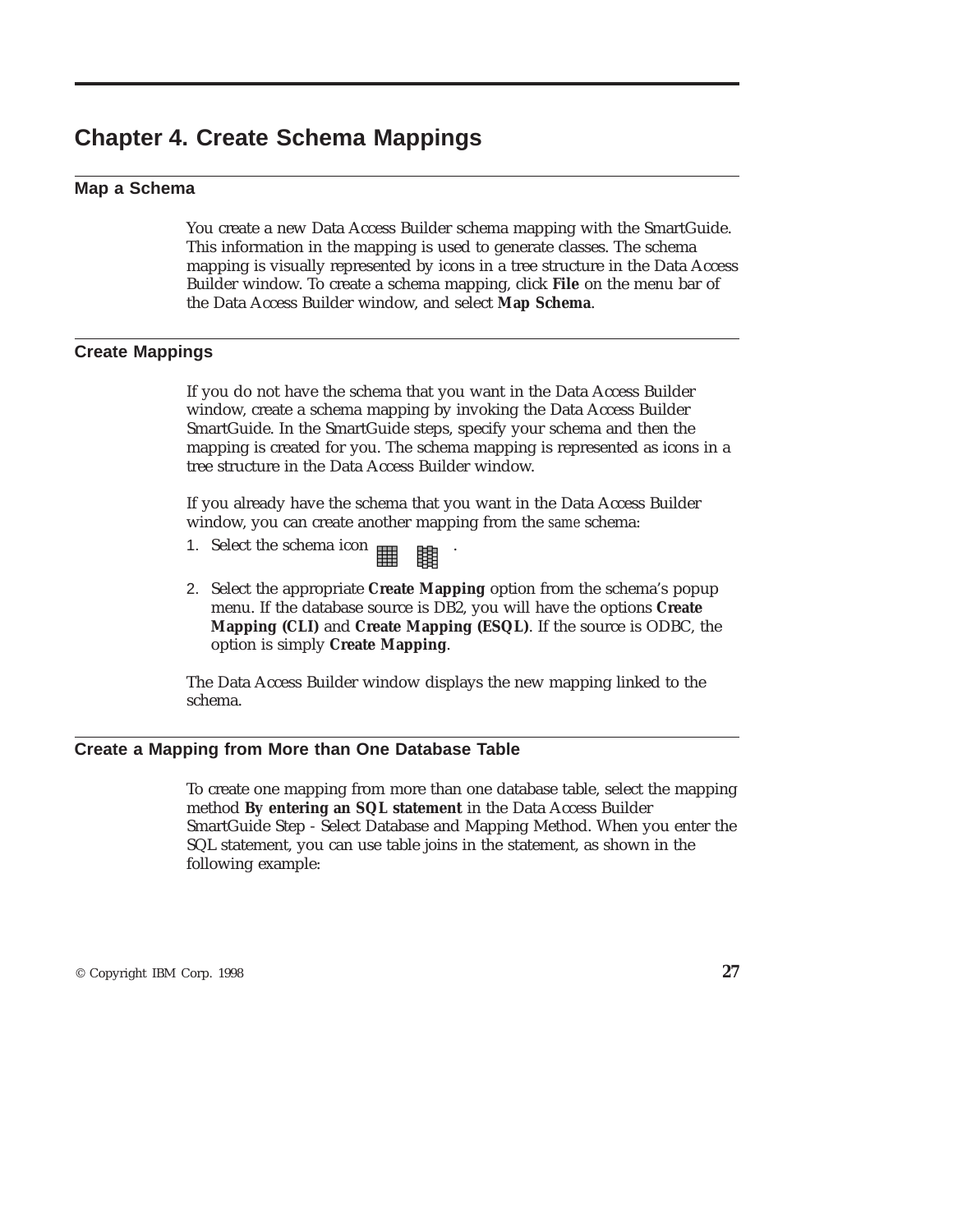<span id="page-33-0"></span>SELECT PROJNO, PROJNAME, DEPTNO, RESPEMP, LASTNAME, SALARY+BONUS+COMM AS TOTAL\_PAY FROM PROJECT, EMPLOYEE

The resulting schema icon  $\mathbb{H}$  in the Data Access Builder window represents

a logical grouping of all the specified columns in your SQL statement. The mapping for the schema is created so that you can generate classes that access data from table joins. Some methods are not generated for table joins, for details see Table Joins and Query Support.

### **Create More than One Mapping for a Schema**

If you have a schema mapping, and you want to create another mapping for the same schema:

- 1. In the Data Access Builder window, select the desired schema.
- 2. Click Mouse Button 2 to display its pop-up menu.
- 3. Select **Create mapping**. If you are accessing a DB2 database, choose from the two options (**Create mapping (CLI)** or **Create mapping (ESQL)** ).

Another mapping icon for the schema is displayed in tree structure.

### **Create Mapping from SQL Statements**

You can enter an SQL query statement as the schema and Data Access Builder will create a mapping from it. Enter the SQL statement during the SmartGuide steps.

### **Create Read-Only (R/O) or Read/Write (R/W) Classes**

When you have created a Data Access Builder mapping, a default read-only or read/write access is set for the generated classes. View and change this setting from the mapping's properties notebook. If the table for the mapping is read-only, then its generated classes will be, by default, read-only.

### **Create Mapping to Generate DB2 ESQL**

For accessing DB2 Universal Database products, you can specify if you want to generate code that uses ESQL or CLI to access your database. When you are in the Data Access Builder SmartGuide, you can select this in the Select Database Access Method step. Once you have created the mapping you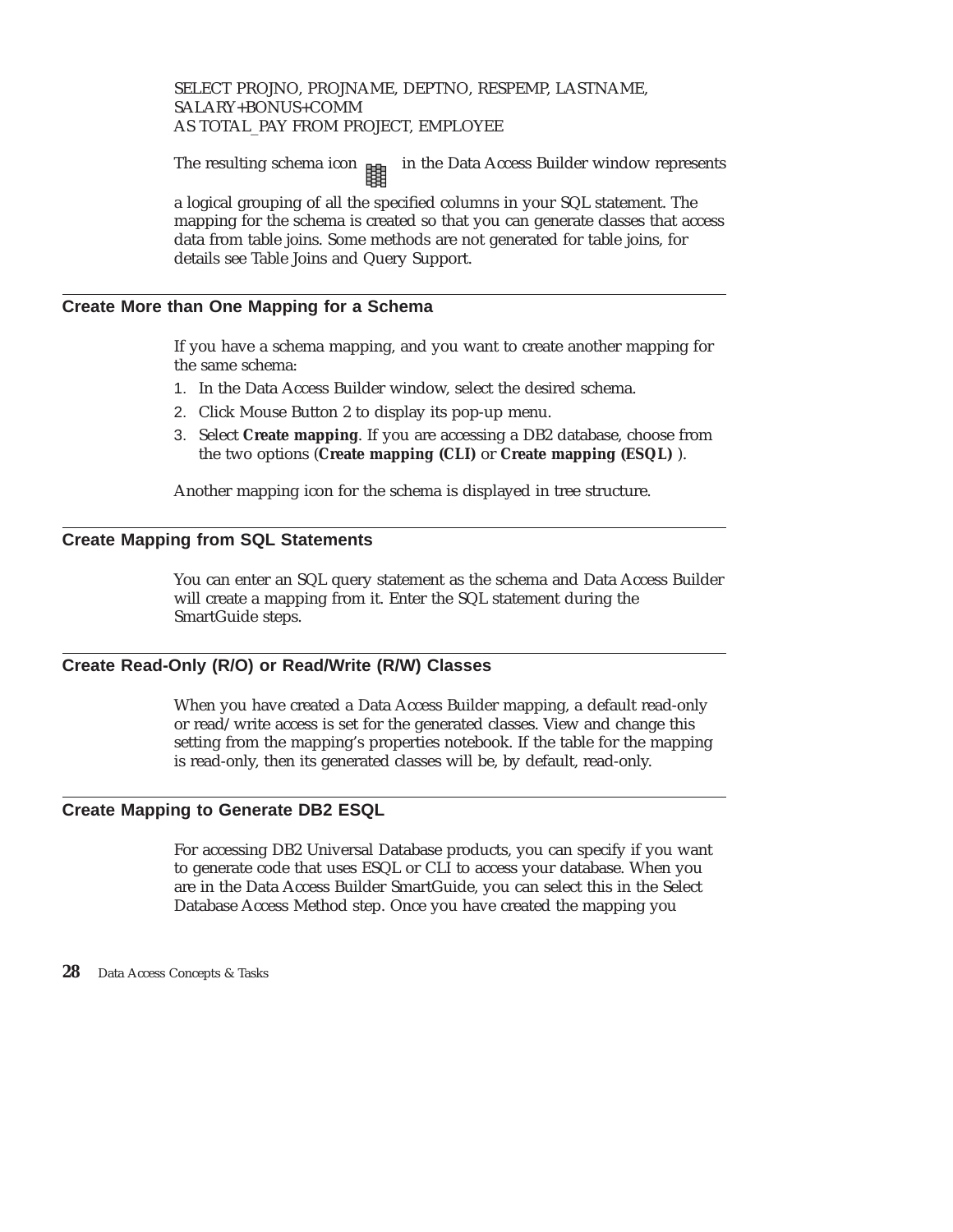<span id="page-34-0"></span>cannot change the access method. You have to delete the mapping icon and Create Mapping from the same schema icon.

If you are creating a mapping to a DB2 schema that is already defined, select the schema or , and then select **Create Mapping (ESQL)** from the

schema's popup menu.

### **Create Mapping to Generate DB2 CLI**

For accessing DB2 Universal Database products, you can specify if you want to generate code that uses ESQL or CLI to access the database. When you are in the Data Access Builder SmartGuide, you can select this in the Select Database Access Method step. Once you have created the mapping you cannot change the access method. You have to delete the mapping icon and Create Mapping from the same schema icon.

If you are creating a mapping to a DB2 schema that is already defined, select the schema  $_{\text{min}}$  or  $_{\text{min}}$ , and then select **Create Mapping (CLI)** from the

schema's popup menu.

### **Create Mapping to Generate ODBC**

If you select an ODBC datasource in the first SmartGuide step, the mapping will automatically be one that uses ODBC to access data from the generated classes. Once you have created the mapping, you cannot change the access method.

If you are mapping from an ODBC schema that has already been defined, select the schema  $_{\text{min}}$  or  $_{\text{min}}$ , and then select **Create Mapping** from the

icon's popup menu.

### **Add Comments for a Mapping**

You can add comments for mappings and they will be included in the generated code (*<class>* class). The comment can be entered when you are first creating the schema mapping in the Data Access Builder SmartGuide steps. Add or change comments by using the mapping's properties notebook:

- 1. In the Data Access Builder window, select the mapping icon.
- 2. Double-click on the mapping icon to open its properties notebook.
- 3. Select the Comment Page and type the comment in the edit box.

Chapter 4. Create Schema Mappings **29**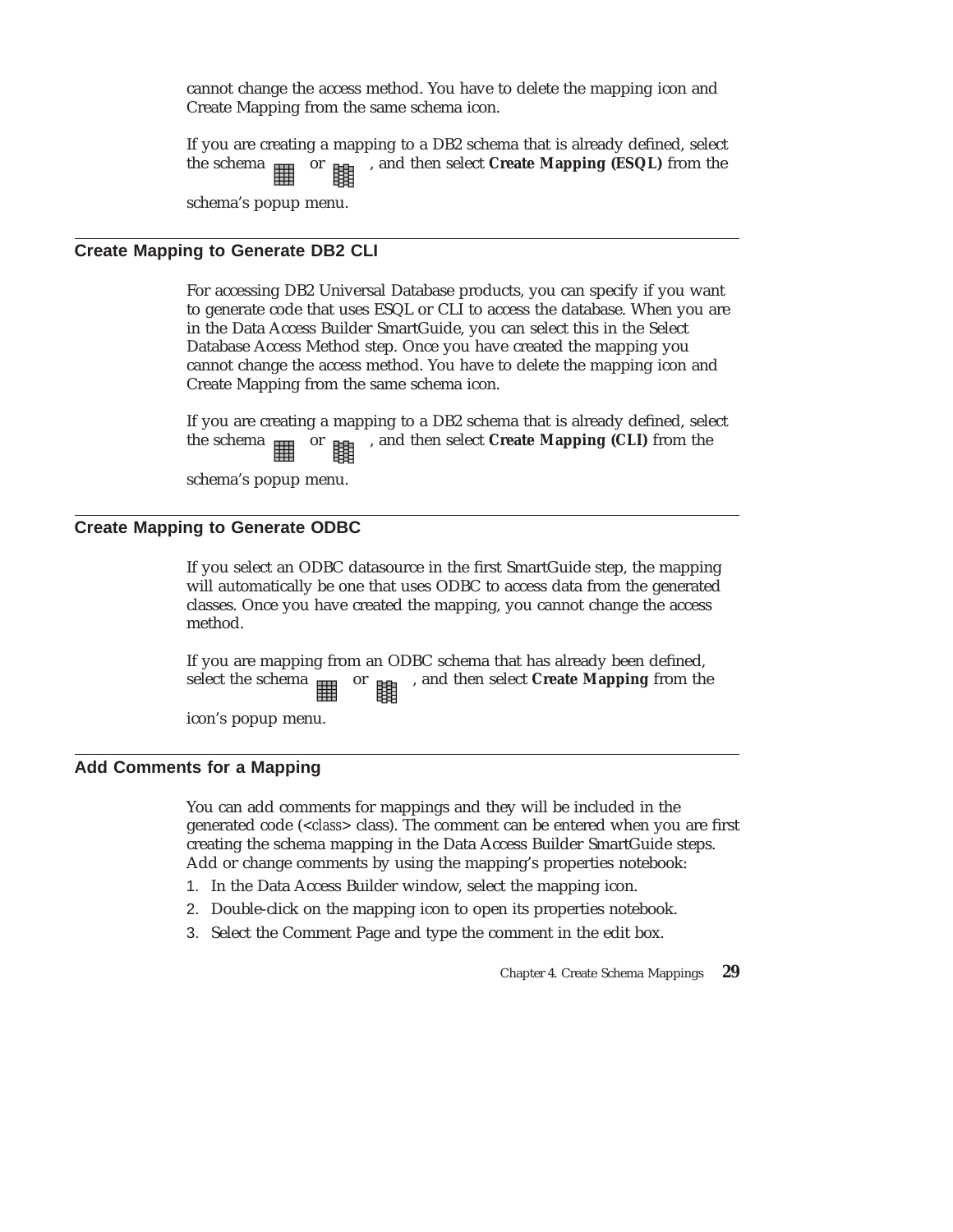4. Click **OK** to save the comment and close the notebook.

The comment will be in the generated code.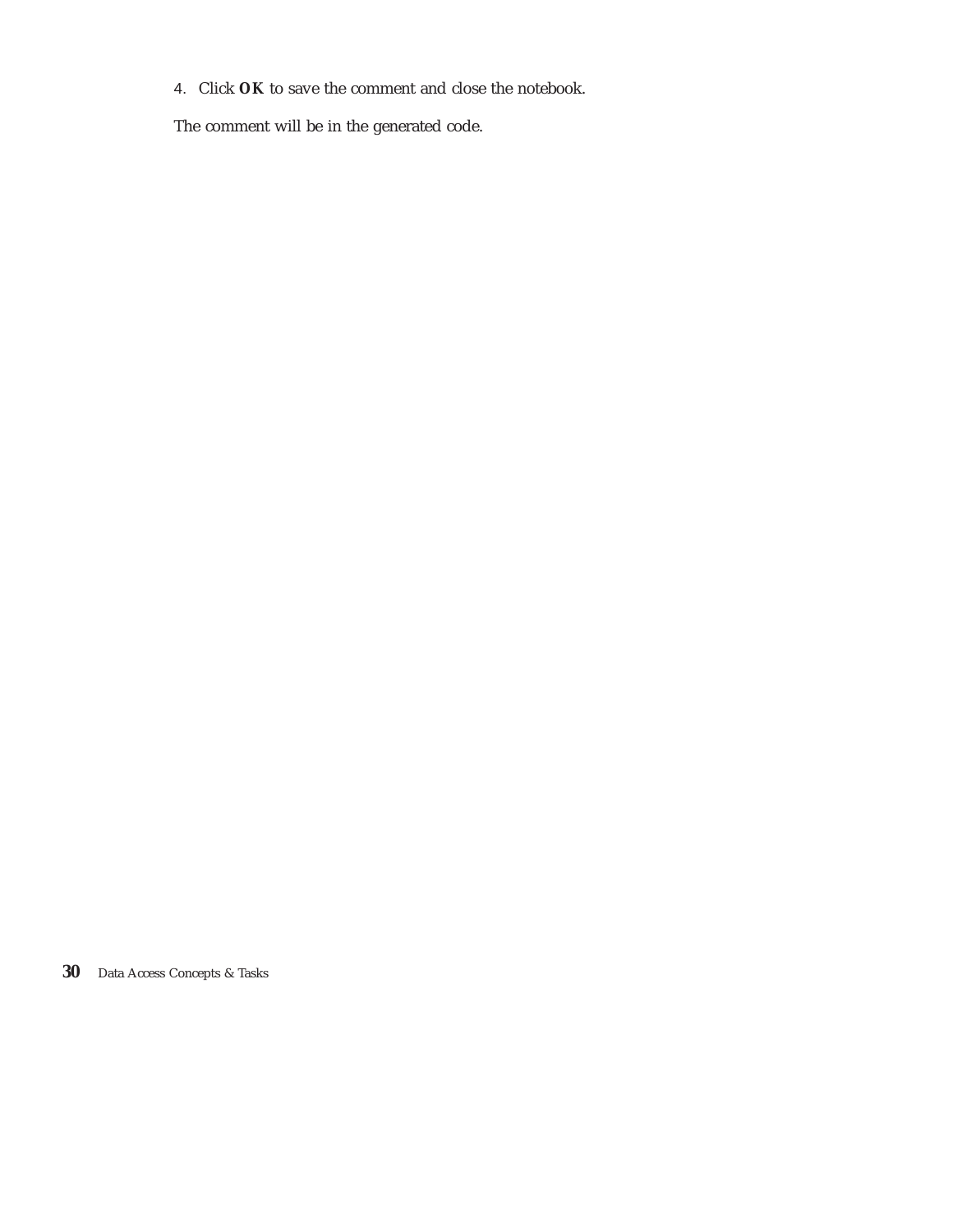# **Chapter 5. Customize Schema Mappings**

# **Customize the Mapping**

There are several ways you can customize a mapping, including:

- Change Mapping Properties
- Change Attribute Properties
- v Add Comments to Generated Code
- Add User-Defined Methods
- Delete Attributes
- v Exclude Methods in the Generated Code
- Recover When Database Definitions Change

# **Change Mapping Properties**

Some of the customization you can do to the mapping is done by changing the mapping's properties. Double-click on the mapping icon to open its

properties notebook. Make the following changes in the mapping properties notebook:

- In the Source Page
	- Change class name which is used as the base name for generated classes. Type the new class name in the **Class name** entry field.
	- Change qualifier for the generated classes. Type the new qualifier in the **Table Qualifier** entry field.
		- Specify a static table qualifier that has the required access to the table.
		- Change the qualifier to a blank field. The user ID for the person executing the application is used as the table qualifier.
		- Change the qualifier to %QUAL%. The run-time qualifier is used. At run time, change the value of %QUAL% with *<class>*::setQualifier.
	- Change Read-only access to database to specify that all instances of your class are not allowed to add, update, or delete database information. An exception is thrown if a write access is attempted with classes that have been created with this option selected. **Note**: Data Access Builder may place a check in this checkbox if it can determine that a table or view is read-only. Click the **Read-only access to database** check box to select or deselect the option.

© Copyright IBM Corp. 1998 **31**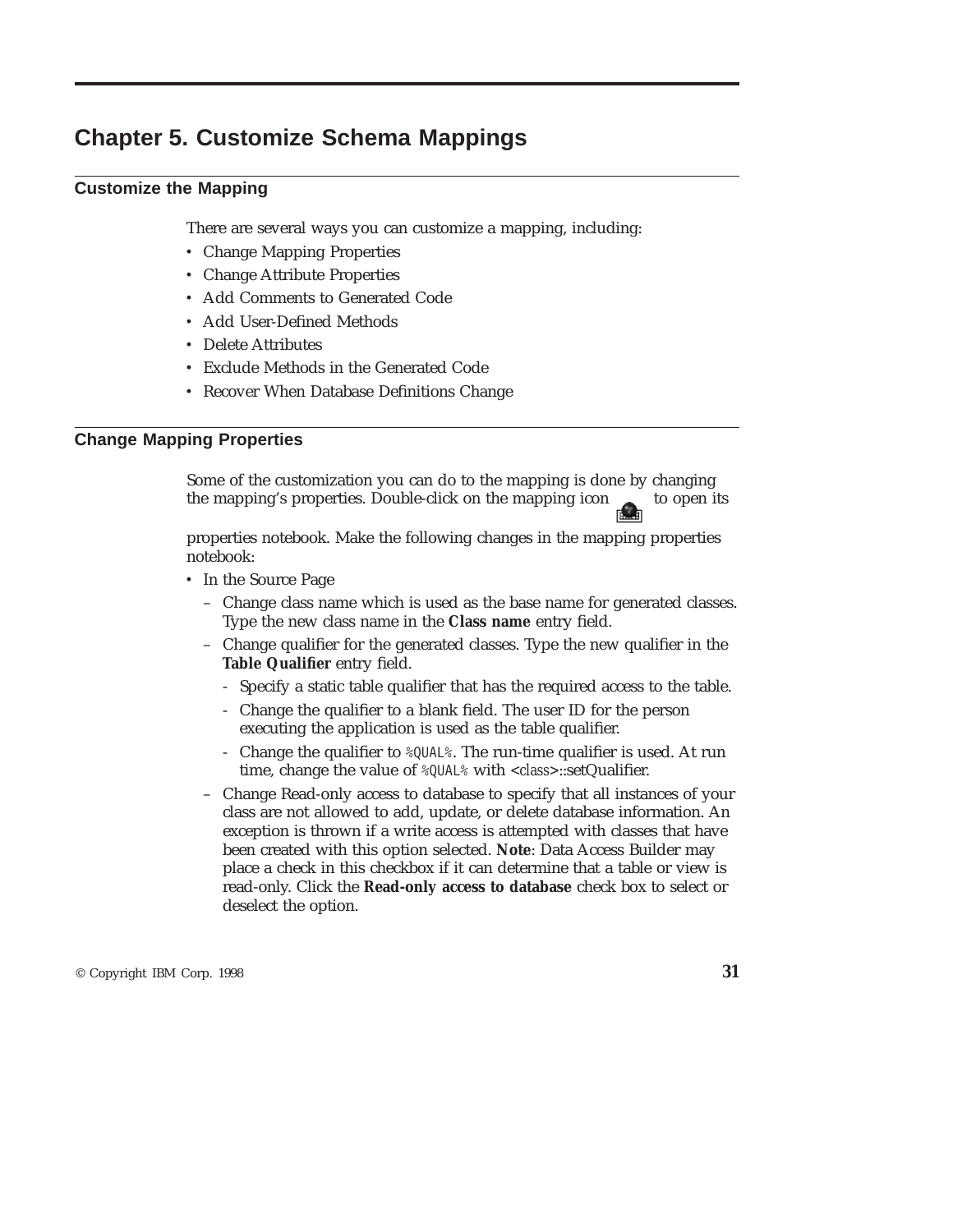After you have completed the changes, click **OK** to apply the change and close the notebook.

# **Change Attribute Properties**

The columns in the schema are mapped to attributes. Open the attribute's properties notebook by double-clicking the attribute icon

Change the attribute's properties by doing any of the following tasks:

- v **Change attribute name**
	- Type a new name in the **Name** entry field.
- v **Change attribute type**
	- Click the down arrow in the **Type** box to view all supported types and select the type you want. See Data Types Conversion for DB2 Data Types and ODBC Data Types for the default and supported data types.
- v **Change attribute access method**
	- Change the attribute access method for attributes that have DATE, TIME, and TIMESTAMP data types. Click the down arrow in the **Access Method** box to view all supported access methods and select the method that you want:
		- **Attribute Value** always use attribute value for update and add actions
		- **CURRENT on add** use attribute value for update action and use CURRENT DATE/TIME/TIMESTAMP value for add actions
		- **CURRENT on update** use attribute value for add action and CURRENT DATE/TIME/TIMESTAMP value for update actions
		- **Always CURRENT** always use CURRENT DATE/TIME/TIMESTAMP value for update and add actions
- v **Change Data Identifier setting**
	- Select the **Data Identifier** checkbox to identify the attribute as the data identifier. If no data identifier attribute is specified for a class, then retrieve, update, and delete methods will not be generated for it. By default, the primary keys of the database table are mapped as data identifiers. For additional information generated code and the data identifier, see Keyless Table Support and Data Identifiers.
- v View or change **Is Displayed** setting.
	- Select the **Is Displayed** checkbox. The attribute will be included in the concatenated string for the **forDisplay** method.
- v **Add Comment**
	- On the Comment page, enter a comment for the attribute and it will be added to the generated code.
- **32** Data Access Concepts & Tasks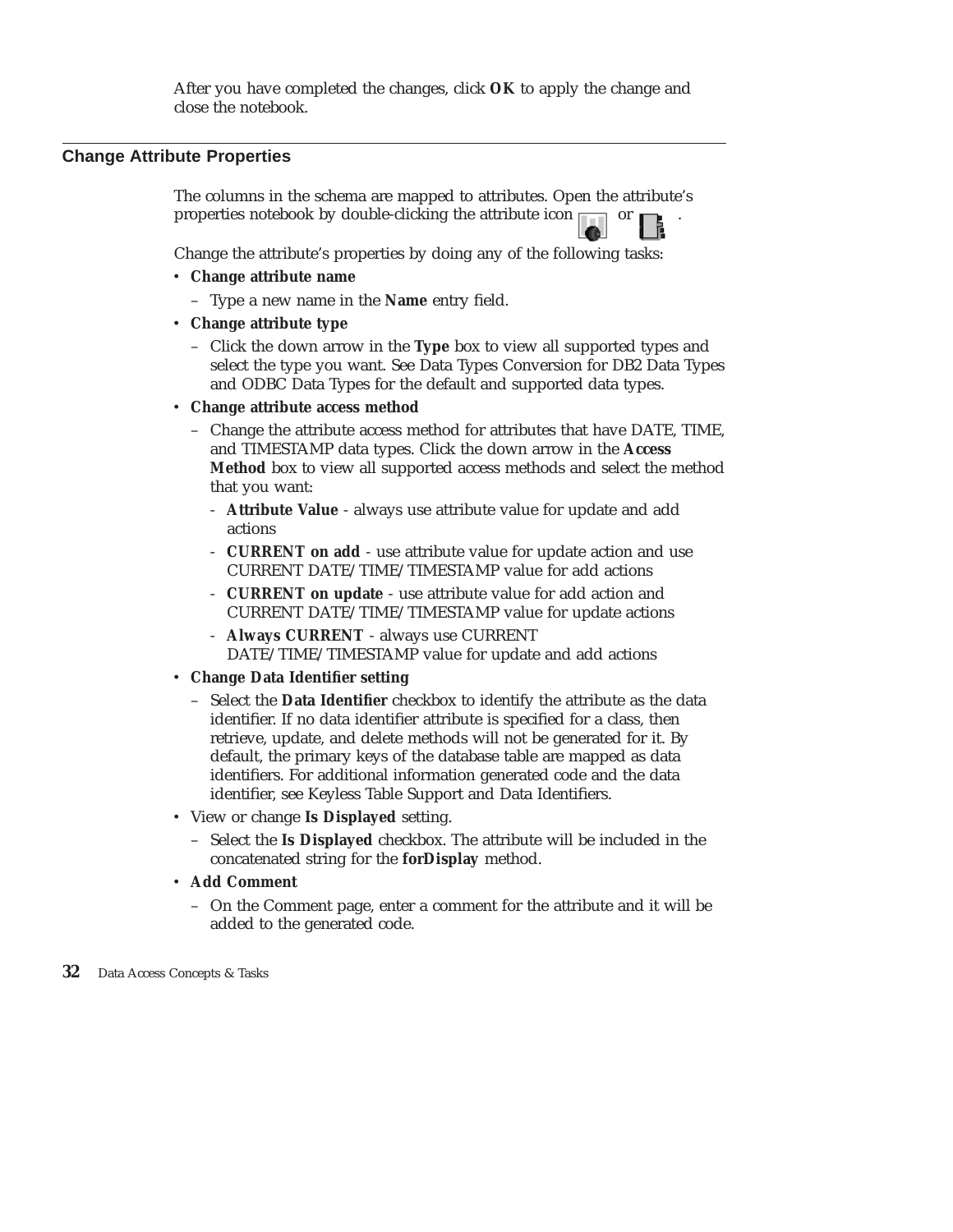After you have completed the changes, click **OK** to apply the change and close the notebook.

**Note:** You can also change attribute's Data Identifier and Is Displayed settings from the Attributes Window by selecting the mapping icon , and

selecting **Attributes** from its popup menu.

# **Add Comments for an Attribute**

To add descriptive comments for attributes, enter the comment in the attribute's properties notebook, by doing the following steps:

- 1. In the Data Access Builder window, select the attribute icon  $\Box$  or
	-
- 2. Double-click on the attribute icon to open its properties notebook.
- 3. Select the Comment Page and type the comment in the edit box.
- 4. Click **OK** to save the comment and close the notebook.

The comment will be added to the generated code.

# **Delete Attribute**

To delete an attribute from a mapping, do the following steps:

- 1. Select the attribute or that you want to delete.
- 2. Select **Delete** from the attribute's popup menu.

The attribute icon disappears, and the generated code will not include the attribute. To recreate a previously deleted attribute follow the steps in Map Attribute to Columns.

### **Map Attributes to Columns**

When a mapping is created, attributes are created for all the columns in the schema. If you deleted an attribute while customizing the mapping, but decide you want to add it back to the mapping, do the following steps:

- 1. Select **Attributes** from the mapping icon's popup menu.
- 2. In the Attributes window, scroll to find the column you want map and select it.
- 3. Click **Map Column** to add the attribute for the selected column.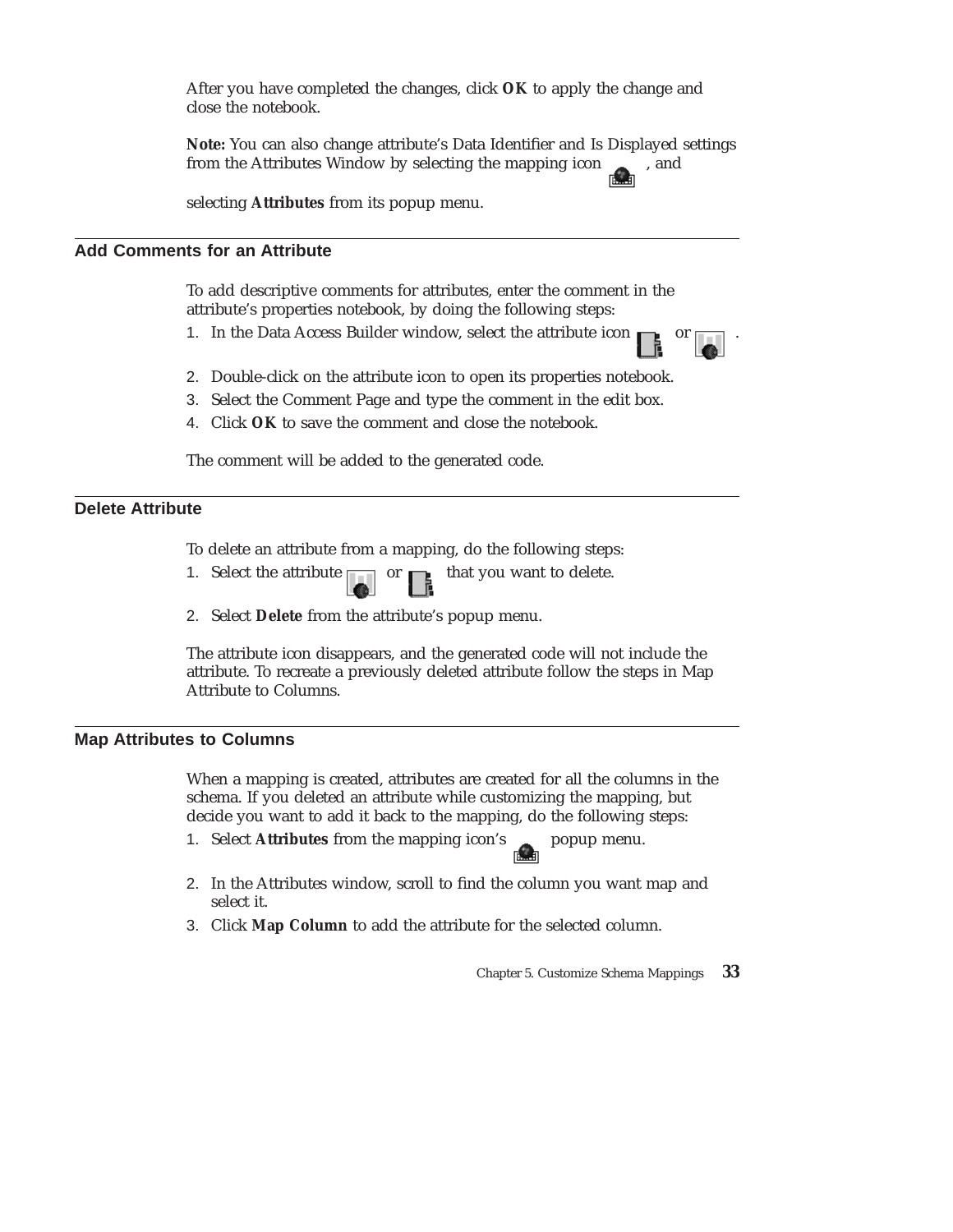The attribute is displayed in the Attributes window.

# **Delete Schema Object**

To delete a schema object from the Data Access Builder window, do the following steps:

- 1. Select the schema icon  $\mathbb{H}$  .
- 2. Select **Delete** from the icon's popup menu. All the mappings for the schema are also deleted.

Use the SmartGuide to recreate the schema mapping.

# **Delete Mapping Object**

To delete a mapping object in the Data Access Builder window do the following steps:

- 1. Select the mapping icon that you want to delete.
- 2. Select **Delete** from the icon's popup menu.

# **View Schema Properties**

You can view (but *not* modify) schema properties in the schema properties notebook. Double-click the schema icon **in the Data Access Builder** 

window. The notebook pages vary depending on whether Data Access Builder creates a mapping from a database table, database view, or SQL query.

### **View Column Properties**

You can view a schema column's properties but you cannot modify its contents. To view a column's properties, do the following:

- 1. Select the mapping icon
- 2. Select **Attributes** from the mapping icon's popup menu.
- 3. Scroll to find the column that you want to view and select it.
- 4. Click **Properties** to open its properties notebook.

Column information is also available in the schema properties notebook on the **Columns Page**.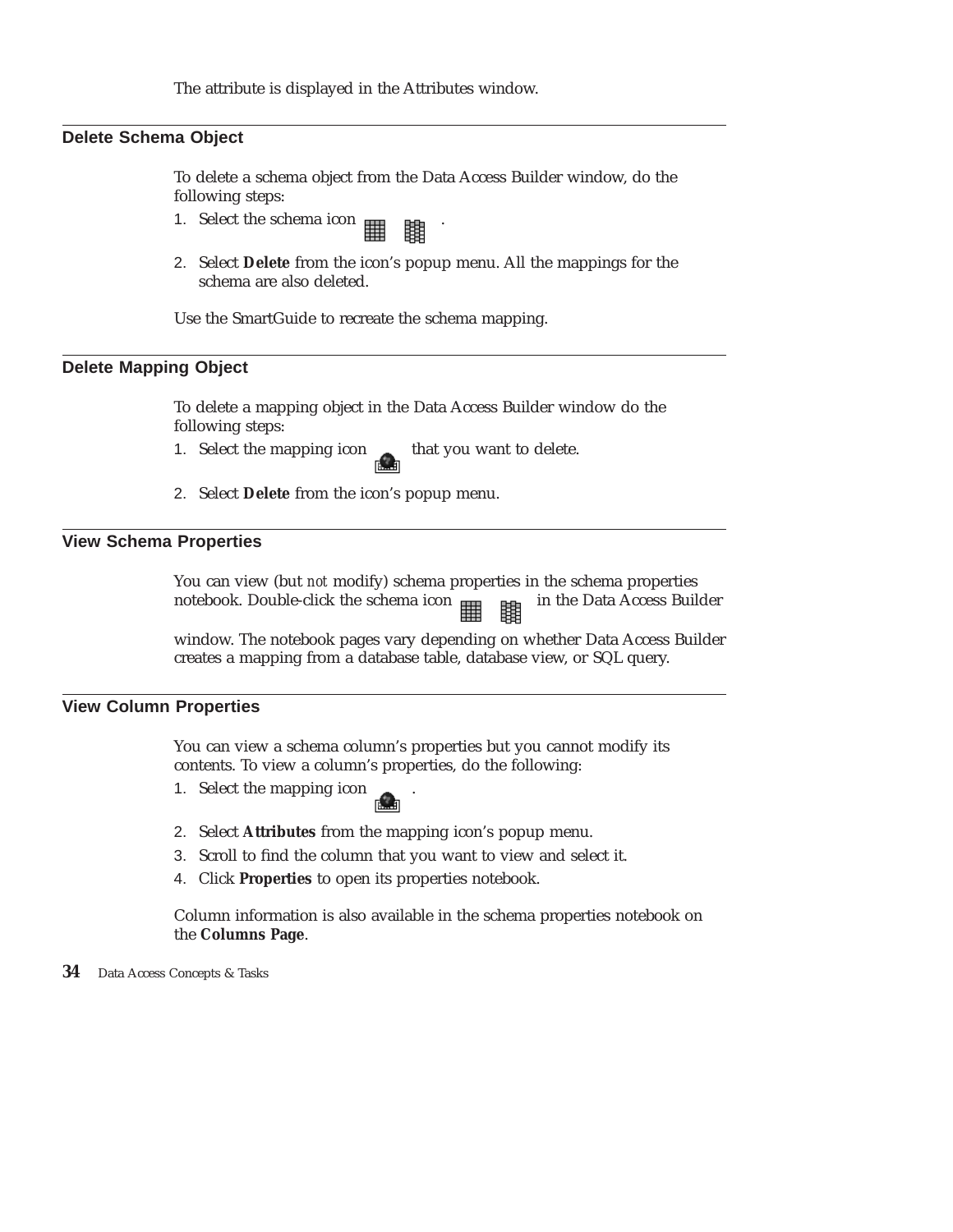### **Add User-Defined Methods**

You can define your own methods in a Data Access Builder session and code will be generated for them. The method is added to the generated classes for a mapping. Do the following steps to add a method:

- 1. From the Data Access Builder window, open the Methods or Manager Methods window to add a user-defined method:
	- a. Select the mapping icon to which you want to add the method.
	- b. Select either **Methods** or **Manager Methods** from the icon's popup menu. Data Access Builder generates *<class>* classes that provide database access to handle a single object and it generates the *<class>*Manager classes to handle a collection of objects (returns a result set). If you want to add your method to the *<class>* class, select **Methods**. If you want to add your method to the *<class>*Manager class, select **Manager Methods**.
	- c. Either in the Methods window or the Manager Methods window is opened for you to add the method.
- 2. Indicate whether your method is specified with a customized SQL statement, as a stored procedure call, or with an SQL predicate.
	- a. In the Methods window or Manager Methods window, click **Add** under the appropriate container to indicate the method that you want to add. For example, click **Add** under the **Customized SQL Statement** container when you want to add a method by typing the SQL statement for it.
	- b. A window is opened for you to add your method.
- 3. Perform the steps in one of the following user-defined methods:
	- a. Add User-Defined Methods with Customized SQL Statements
	- b. Add User-Defined Methods That Are Stored Procedure Calls
	- c. Add User-Defined Methods with SQL Predicates
- 4. Click **Close** to close the Methods or Manager Methods window.

When you generate code for the mapping, the method you have defined will be included in the appropriate class.

# **Add User-Defined Methods with Customized SQL Statements**

After specifying that you want to add or modify a user-defined method with a customized SQL statement (see Add User-Defined Methods or Modify User-Defined Methods on how to do this), you perform the following steps in the Customized SQL Statementnotebook: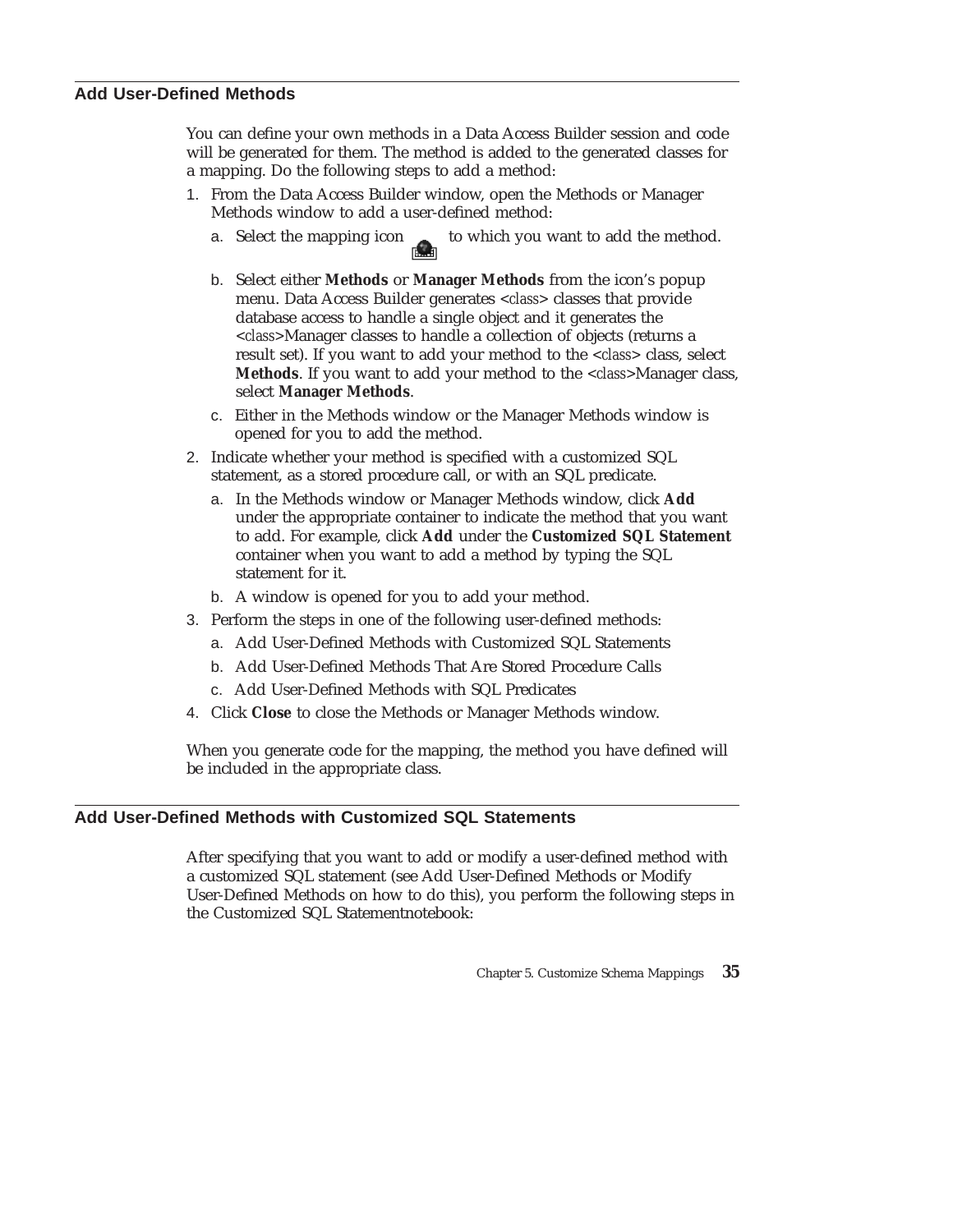- 1. Enter the name of the method in the **Method Name** entry field.
- 2. On the SQL Statement page, enter the SQL statement in the **SQL Statement** entry field. For example, to create a method to update the SALARY and BONUS columns of the EMPLOYEE table, enter: UPDATE EMPLOYEE SET SALARY=?, BONUS=? WHERE EMPNO=?

Use %QUAL% to specify that a run-time qualifier for the table is used when executing the SQL query. For example, enter this SQL statement:

UPDATE %QUAL%EMPLOYEE SET SALARY=?, BONUS=? WHERE EMPNO=?

The default value of %QUAL% is the qualifier in the mapping's properties notebook. At run time, use the setQualifier method to set the value of %QUAL%.

3. Click **Validate**. A database connection is required for the validation. An error window opens if the SQL statement is not valid. If the SQL statement is valid, the **Parameters** list box on the Parameter page lists all the parameters for the user-defined method.

**Warning!** If you are using DB2, the following lines must be in the DB2CLI.INI file in the SQLLIB directory, or else the validate action will return without an error message regardless of the SQL statement's actual validity:

```
[common]
DEFERREDPREPARE=0
```
- 4. Your SQL Statement may affect multiple rows. Since the Data Access Builder does not know if this is expected behavior, specify whether an exception should be thrown if multiple rows are affected by the SQL statement. To include the generation of this code, select the **Throw exception if multiple rows affected** check box. By default, this box is checked.
- 5. Enter a **Display Name** for the method. This name can contain double-byte characters and is used instead of the **Method Name** by builders such as the Visual Builder. By default, this is the same as **Method Name**.
- 6. The SQL Type page shows the SQL Types of parameters in the SQL statement. If the Validate action was successful, then all of the information is filled in for your information. However, if it was unable to determine the type of a parameter, there will be an "X" next to the parameter name in the **Parameters** list box. Then you must assign the parameter an SQL type by doing the following steps:
	- a. Select the parameter in the Parameter list box.
	- b. Select the desired type from the **SQL Type** drop-down list.
	- c. Depending on what type you choose, fill in the appropriate values in the **Length**, **Precision**, and **Scale** fields.
- **36** Data Access Concepts & Tasks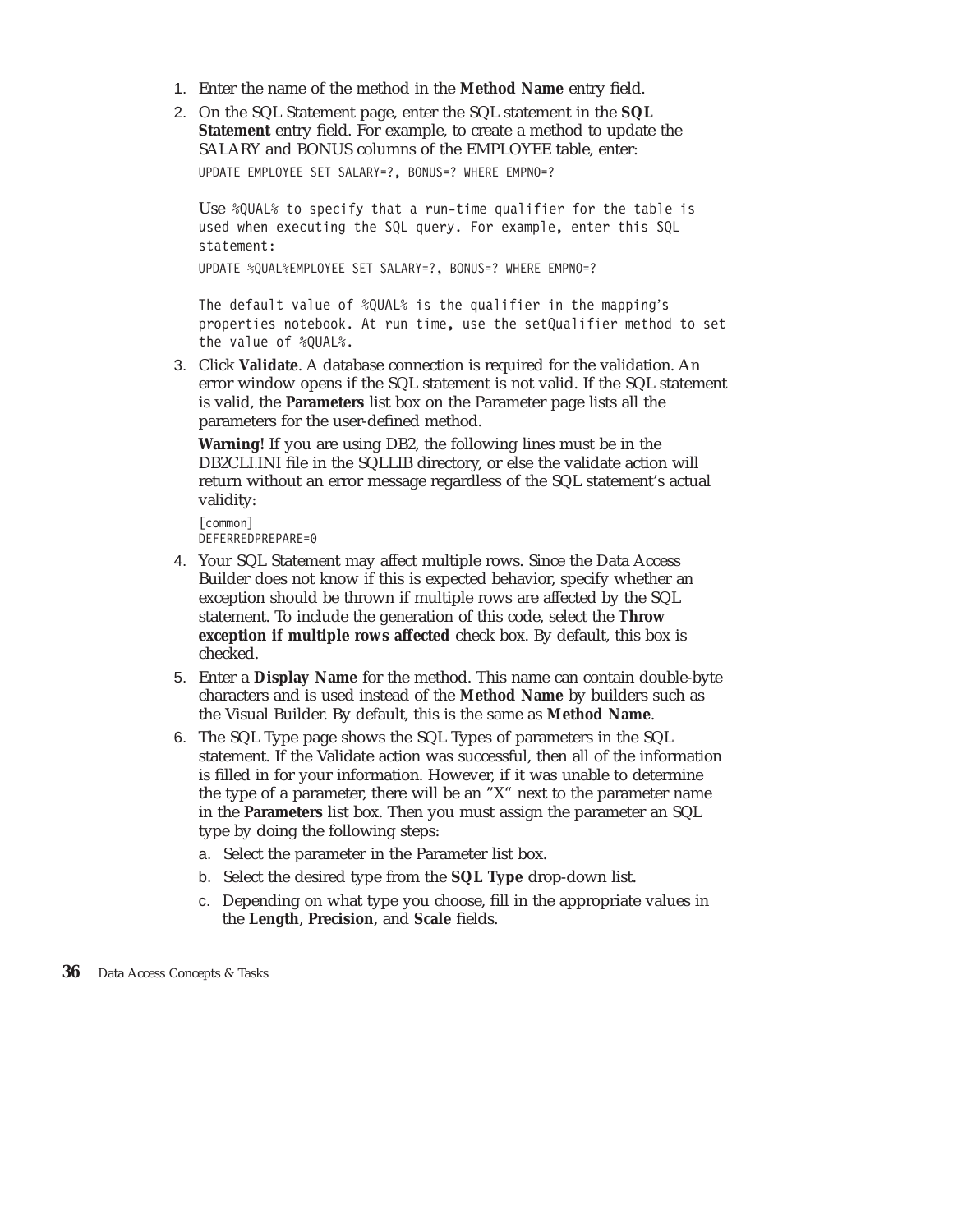- d. Click **Modify**. The "X" will be replaced by a check-mark.
- 7. On the Parameter page, map the parameters to parts of the C++ method and to C++ types by doing the following steps for each parameter:
	- a. Select the parameter in from the Parameters list box.
	- b. Select a radio button to specify the part of the C++ method that the parameter will be **Mapped To**. Depending on the parameter type (from the SQL Type page), some of these radio buttons will be enabled and some will be disabled. Choose one of the following settings:
		- v **Parameter** Maps the SQL statement parameter to a parameter in the C++ method (it will appear in the method signature)
		- v **Attribute** Maps the SQL statement parameter to an attribute in the mapping. Input values for the method will be taken from the specified attribute in the current *<class>* object, and output values (if any) will be assigned to the specified attribute in the current *<class>* object.
		- v **Return Value** Maps the SQL statement parameter to the return value of the C++ method (it will be assigned to the variable on the left-hand side of an assignment call). This option is enabled only for output parameters.
		- v **None** Leaves the SQL statement parameter out of the method mapping. This option is enabled only for output parameters.
	- c. Depending on your choices for the following option, fields to the right-hand side of the radio button option will be enabled for you to complete, as follows:
		- v If you choose **Parameter**, fill in a **Name** for the parameter, and select a **Type** from the drop-down list of appropriate types (one is already selected by default).
		- v If you choose **Attribute**, select a **Name** from the drop-down list of appropriate *<class>* attributes.
		- v If you choose **Return Value**, select a **Type** from the drop-down list of appropriate types (one is already selected by default).
		- v There is nothing further to specify if you choose **None**.
	- d. Click the **Modify** button and move on to the next parameter.
- 8. Enter a comment for the method on the Comment Page. This comment will be added to the generated code for the method.
- 9. Click **OK** to close the window and the method is added to the method's container in the Methods window.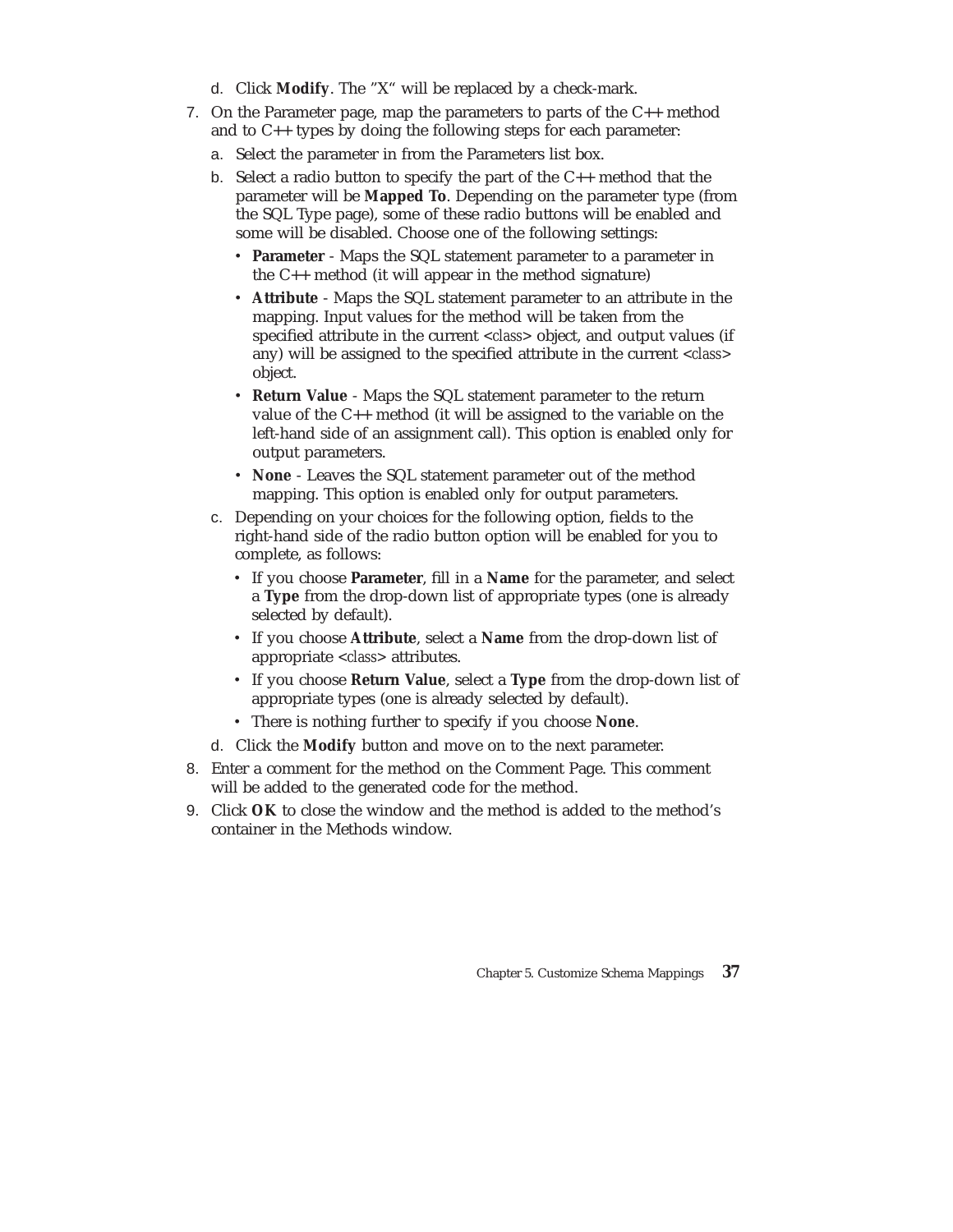# **Add User-Defined Methods That Are Stored Procedure Calls**

After specifying that you want to add or modify a user-defined method which is stored procedure call (see Add User-Defined Methods or Modify User-Defined Methods on how to do this), you perform the following steps in the Stored Procedure Call notebook:

- 1. Enter a name for the method in the **Method Name** entry field.
- 2. On the Stored Procedure page, click the drop-down list to view all the stored procedures defined for the database in the Data Access Builder session and select the name of the stored procedure that you want to work with.

If you do not find the stored procedure in the list, you have to define the stored procedure first and then the stored procedure will show up in the **Stored Procedure Name** list box.

- 3. Enter a **Display Name** for the method. This name can contain double-byte characters and is used instead of the **Method Name** by builders such as the Visual Builder. By default, this is the same as **Method Name**.
- 4. On the Parameter page, map the parameters to parts of the C++ method and to C++ types by doing the following steps for each parameter:
	- a. Select the parameter in from the Parameters list box.
	- b. Select a radio button to specify the part of the C++ method that the parameter will be **Mapped To**. Depending on the parameter type (from the stored procedure definition), some of these radio buttons will be enabled and some will be disabled. Choose one of the following settings:
		- v **Parameter** Maps the stored procedure parameter to a parameter in the C++ method (it will appear in the method signature).
		- v **Attribute** Maps the stored procedure parameter to an attribute in the mapping. Input values for the method will be taken from the specified attribute in the current *<class>* object, and output values (if any) will be assigned to the specified attribute in the current *<class>* object.
		- **Return Value** Maps the stored procedure parameter to a return value of the C++ method (it will be assigned to the variable on the left-hand side of an assignment call). This option is enabled only for output parameters and stored procedure return value parameters.
		- v **None** Leaves the stored procedure parameter out of the method mapping. This option is disabled for input parameters.
	- c. According to which of the following options you choose, fields to the right-hand side of the radio button option will be enabled for you to complete, as follows: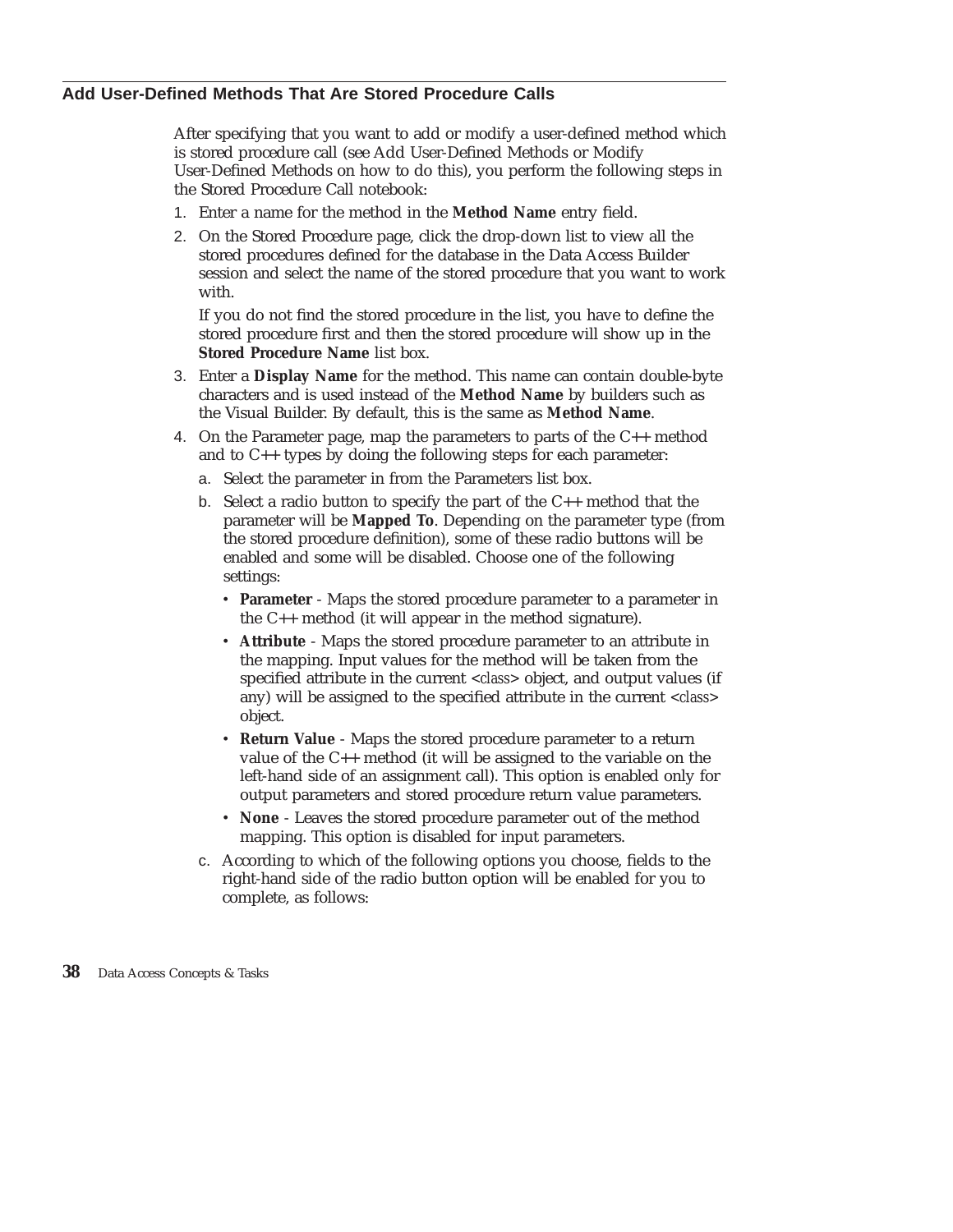- v If you choose **Parameter**, fill in a **Name** for the parameter, and select a **Type** from the drop-down list of appropriate types (one is already selected by default).
- v If you choose **Attribute**, select a **Name** from the drop-down list of appropriate *<class>* attributes.
- v If you choose **Return Value**, select a **Type** from the drop-down list of appropriate types (one is already selected by default).
- v There is nothing further to specify if you choose **None**.
- d. Click the **Modify** button and move on to the next parameter.
- 5. Enter a comment for the method on the Comment Page. This comment will be added to the generated code for the stored procedure call method.
- 6. Click **OK** to close the notebook and the method is added to the method's container in the Methods or Manager Methods window.

# **Define Stored Procedures**

Before you can define a method that calls a database stored procedure, you must describe it to Data Access Builder. To view the list of stored procedures that have been defined within Data Access Builder, open the Stored Procedures List window by doing one of the following actions:

- v Select **Stored Procedures** from the popup menu of the desired database; or,
- v In the Add Stored Procedure Call window, the **Procedure Name** drop-down box lists all those defined. Click the **Show Procedures** button to open the Stored Procedures List window.

If the stored procedure you want to work with is not listed in the **Imported Stored Procedures List** in the Stored Procedures List window, then you must add the definition to Data Access Builder. There are two ways to define the stored procedure:

- 1. Import the definition from the database.
- 2. Define the stored procedure manually.

The following sections describe how to define the stored procedures by each of these methods.

### **Importing a Definition from the Database**

If the stored procedure that you want to use is defined in the database, and if a database connection is presently available, you can import the definition into Data Access Builder by doing the following steps:

1. On the Stored Procedures List window, click **Get Stored Procedures**. This accesses the database and returns a list of available stored procedure definitions to the **Stored Procedures in** *Database* list box.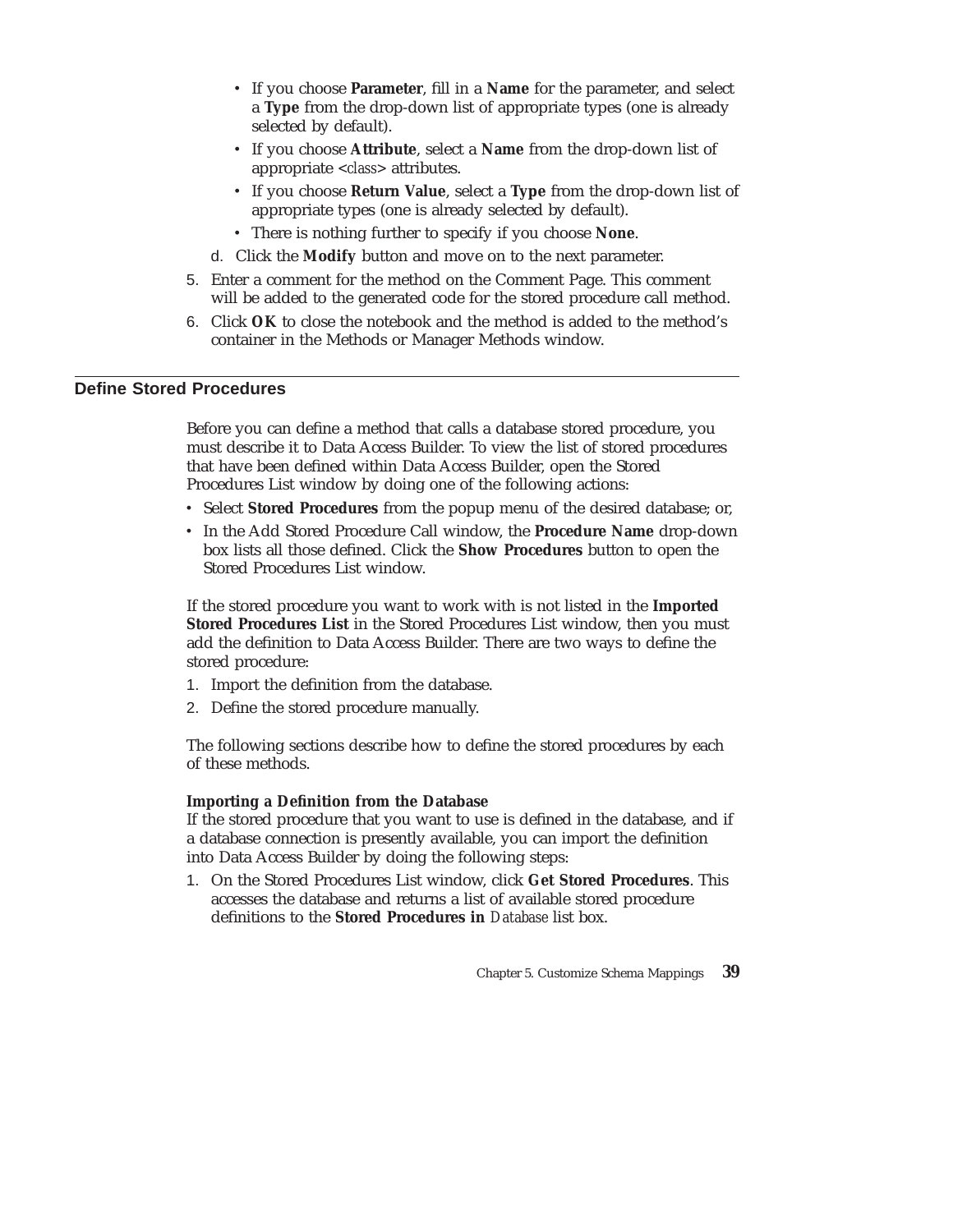- 2. Select the stored procedure definition that you want to import and click **Import**. It will be added to the **Imported Stored Procedure List**.
- 3. It is advisable that you check the imported procedure definition for accuracy before you map a stored procedure call to it. For information on doing this, see Modify Stored Procedure Definitions.

### **Manually Defining a Stored Procedure**

If the a database connection is not available, or if the stored procedure that you want to use is not defined there, you can provide a definition manually. The definition you provide must accurately reflect the stored procedure on the database. Otherwise, run time errors will occur when the stored procedure call method is invoked.

To define a stored procedure manually, do the following steps:

- 1. From the Store Procedures List window, Click **Add** to launch the Add Stored Procedures window.
- 2. In the Stored Procedure field, provide a name for the stored procedure. This is the name that appears in the **Imported Stored Procedures List**, and in the **Procedure Name** drop-down list in the Add/Modify Stored Procedure Call notebook.
- 3. The Parameters list box contains a list of all parameters defined for the stored procedure. To add a parameter, do the following steps:
	- a. Select a **Parameter Type**, according to what the parameter does within the stored procedure:
		- v **In** Designates an input parameter to the stored procedure.
		- v **Out** Designates an output parameter from the stored procedure.
		- v **In/Out** Designates a parameter that is used for both input and output.
		- v **Result Column** Designates a column in the result set returned by the stored procedure.
		- v **Return Value** Designates the return value for the stored procedure.
	- b. Select an **SQL Name** and **Type**; as appropriate, enter the **Length**, **Precision**, and **Scale** of the SQL parameter.
	- c. Click **Add**.
	- d. Adjust its position in the parameter list by using the **Move Up** and **Move Down** buttons. Parameters must appear in the same order as they do in the stored procedure on the database.
- 4. To work with an existing parameter, select it and do any of the following actions on it:
	- a. **Delete** Deletes the selected parameter.
	- b. **Copy** Copies the selected parameter and generates a new, unique name for the new parameter.
- **40** Data Access Concepts & Tasks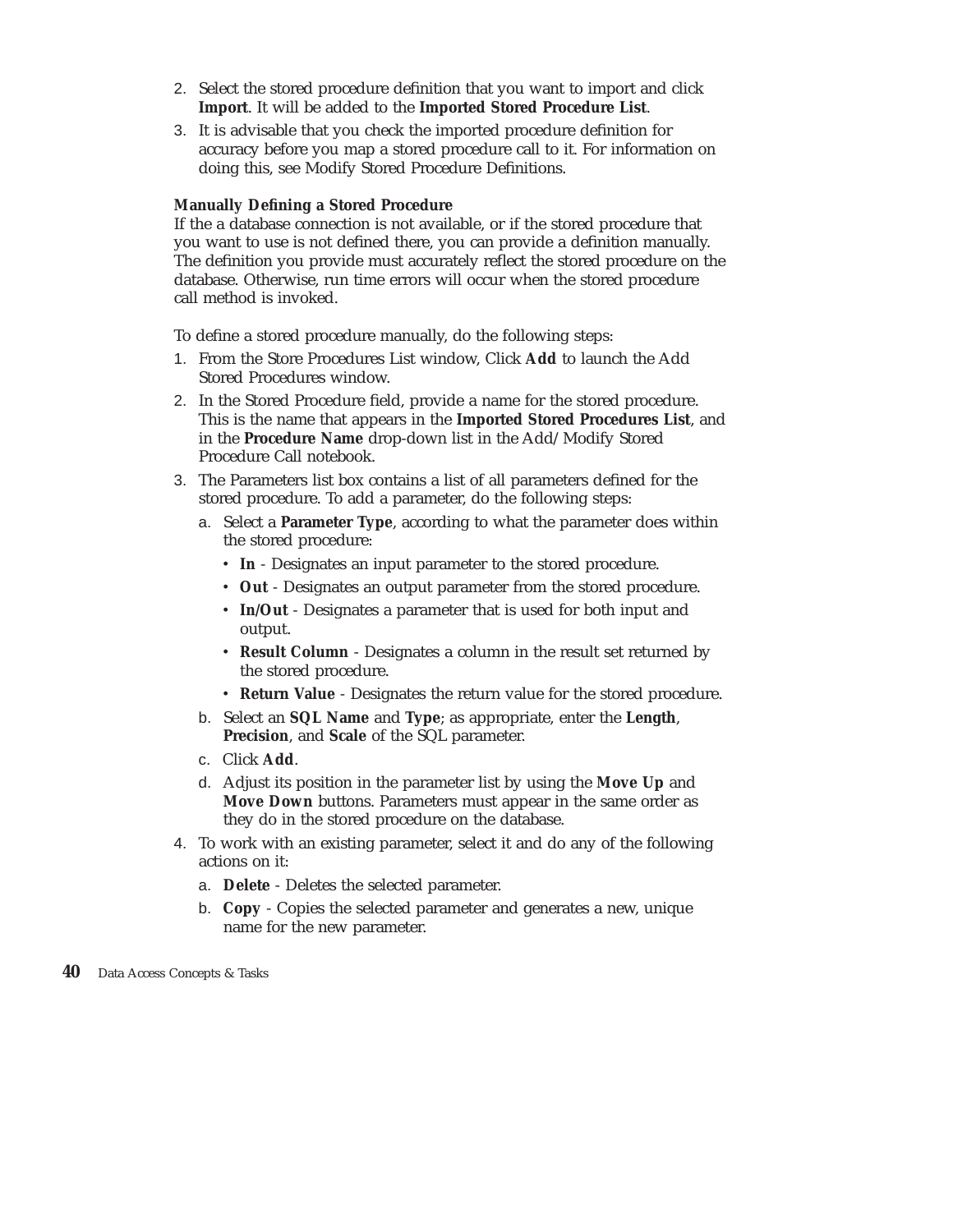- c. **Move Up** Moves the selected parameter up in the order of parameters.Parameters must appear in the same order as they do in the stored procedure on the database.
- d. **Move Down** Moves the selected parameter down in the order of parameters.Parameters must appear in the same order as they do in the stored procedure on the database.
- e. **Modify** Change the **Parameter Type**, **SQL Name**, **SQL Type**, **Length**, **Precision**, or **Scale**, and click **Modify**.

When you are finished modifying the definition, click **OK** to exit the dialog, or **Cancel** to cancel your changes and exit. The method will now appear in the **Imported Stored Procedures List** in the Store Procedure List window, and will be available for mapping to stored procedure call methods in the Add/Modify Stored Procedure Call notebook.

# **Modify Stored Procedure Definitions**

Before you can define a method that calls a database stored procedure, you must describe it to Data Access Builder. To view the list of stored procedures that have been defined within Data Access Builder, open the Stored Procedures List window by doing one of the following procedures:

- v Select **Stored Procedures** from the popup menu of the desired database; or,
- v In the Add Stored Procedure Call window, the **Procedure Name** drop-down box lists all those defined. Click the **Show Procedures** button to open the Stored Procedures List window.

If the stored procedure you want to work with is not listed in the **Imported Stored Procedures List** in the Stored Procedures List window, then you must add the definition to Data Access Builder (see the section Define Stored Procedures).

Stored procedures definitions that were previously imported or created can be modified to correct errors or to reflect changes made to the stored procedure on the database. To modify a stored procedure definition, select the definition from the **Imported Stored Procedures List** and click **Modify**.

**Warning!** Once a stored procedure has been defined to Data Access Builder, any modification to its definition deletes all stored procedure call methods mapped to it.

In the Modify Stored Procedure window, adjust the following fields as needed. Ensure they accurately reflect the database stored procedure's definition.

1. **Stored Procedure** field - Enter a name for the stored procedure definition.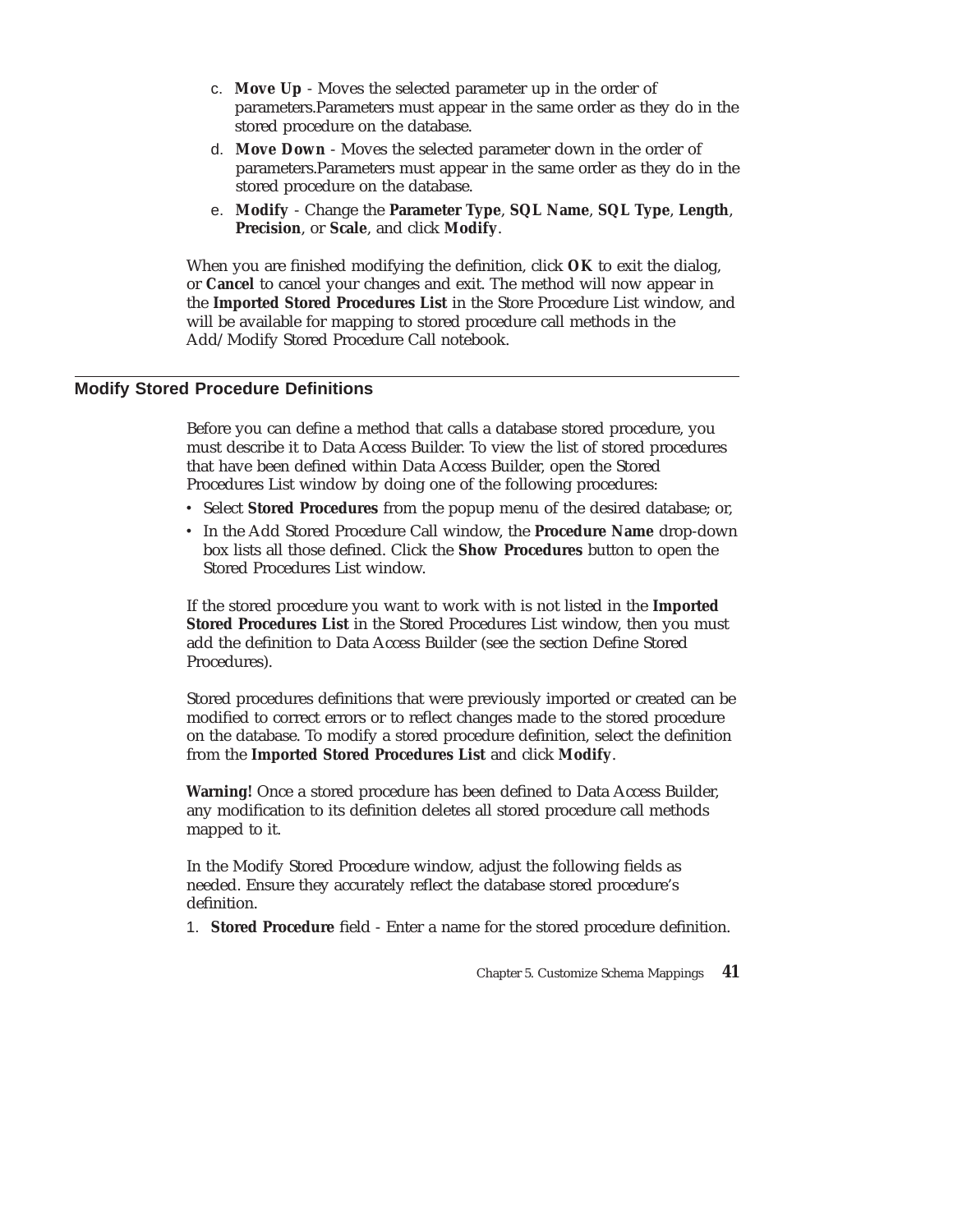- 2. **Parameters** list box Each parameter is listed in the list box. To work with one of them, select it and do any of the following actions on it.
	- a. **Delete** Deletes the selected parameter.
	- b. **Copy** Copies the selected parameter and generates a new, unique name for the new parameter.
	- c. **Move Up** Moves the selected parameter up in the order of parameters.Parameters must appear in the same order as they do in the stored procedure on the database.
	- d. **Move Down** Moves the selected parameter down in the order of parameters.Parameters must appear in the same order as they do in the stored procedure on the database.
	- e. **Modify** Change the **Parameter Type**, **SQL Name**, **SQL Type**, **Length**, **Precision**, or **Scale**, and click **Modify**. See the next list item, below, for details about each of these fields.
- 3. To add a new parameter, ensure you have finished modifying the currently-selected parameter, and then do the following steps:
	- a. Select a **Parameter Type**, according to what the parameter does within the stored procedure:
		- v **In** Designates an input parameter to the stored procedure.
		- v **Out** Designates an output parameter to the stored procedure.
		- v **In/Out** Designates a parameter that is used for both input an output.
		- v **Result Column** Designates a column in the result set returned by the stored procedure.
		- v **Return Value** Designates the return value for the stored procedure.
	- b. Select an **SQL Name** and **Type**; as appropriate, enter the **Length**, **Precision**, and **Scale** of the SQL parameter.
	- c. Click **Add**.
	- d. Adjust its position in the parameter list by using the **Move Up** and **Move Down** buttons. Parameters must appear in the same order as they do in the stored procedure on the database.

When you are finished modifying the definition, click **OK** to exit the dialog, or **Cancel** to cancel your changes and exit.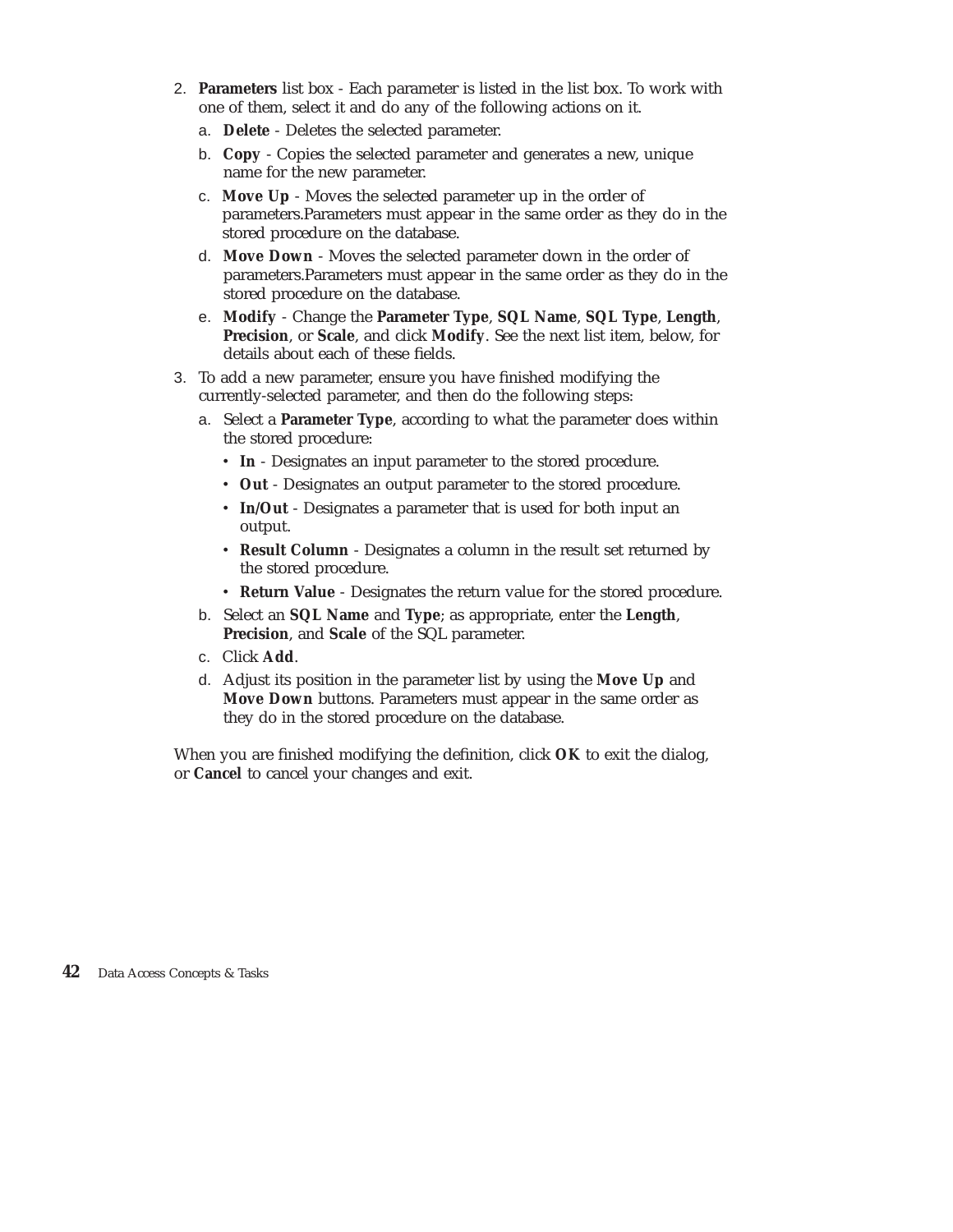# **Display List of Defined Stored Procedures**

To view the list of stored procedures that have been defined to the Data Access Builder, select Stored Proceduresfrom the schema icon's 鵾

popup menu. If the stored procedure you want is not listed in the **Stored Procedure Name** list, click the **Show Procedures** button to open the *Database*-Stored Procedures Listwindow (where *Database* is the name of the database the schema is from).

The name of the database is displayed in the window's title bar and the stored procedures that have been defined to Data Access Builder are displayed in the **Imported Stored Procedures List** container. Once a stored procedure has been defined to Data Access Builder, any modification to it deletes all its stored procedure call methods.

### **Import Database Stored Procedure Definitions**

To import a stored procedure's definition to the Data Access Builder so that you can add a method that calls the stored procedure, do the following steps:

- 1. Open the Stored Procedure List window by selecting Stored Procedures from the schema icon's popup menu.
- 2. If stored procedure that you want is not listed in the **Stored Procedure Name** list, click the **Show Procedures** button to open the *Database*-Stored Procedures List window, where *Database* is the schema's database. The name of the database is displayed in the window's title bar and the stored procedures that have been defined to Data Access Builder are displayed in the **Imported Stored Procedures List** container. To import another stored procedure definition:
	- a. Click **Get Stored Procedures** to connect to the database and display all its stored procedures in the **Stored Procedures** container.
	- b. Select the stored procedure that you want to import and click **Import**. The stored procedure is added to the **Imported Stored Procedure List** container.
	- c. Click **Close** to close the window.

### **Add User-Defined Methods With SQL Predicates**

After specifying that you want to add or modify a user-defined method with an SQL predicate (see Add User-Defined Methods or Modify User-Defined Methods on how to do this), you perform the following steps in the Add SQL Predicate notebook: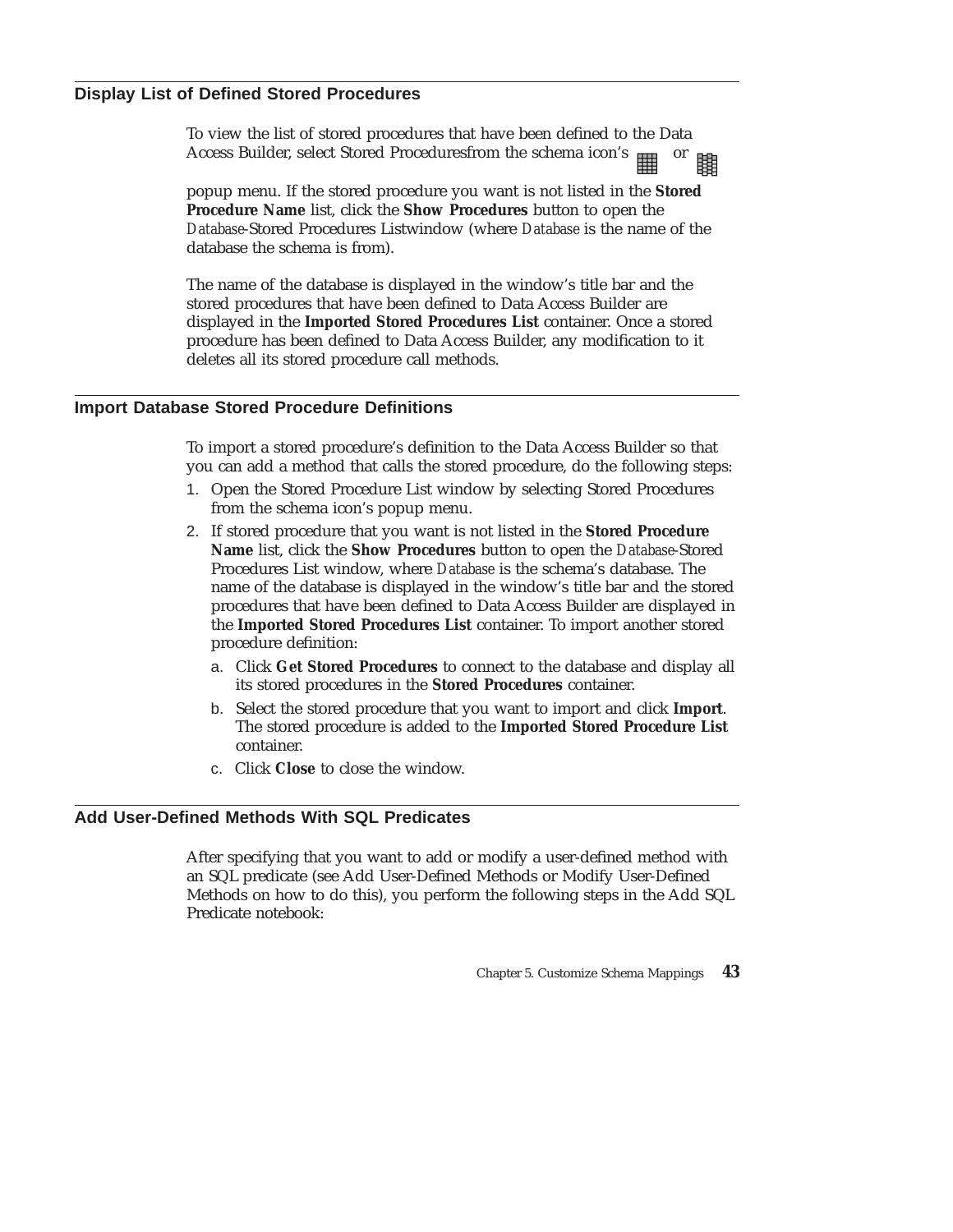- 1. Type the name of the method in the **Method Name** entry field.
- 2. On the SQL Predicate page, to help you construct the SQL predicate, the first part of the SQL statement from the mapping is shown above the SQL Predicate entry field. To enter the SQL predicate, type the SQL predicate in the **SQL Predicate** edit box. For example, to predefine the query of retrieving all CARs that are of a certain color and price over \$10,000, type the following SQL:

WHERE COLOR=? AND PRICE>10000

3. Click **Validate**. A database connection is required for validation. Each parameter (indicated by question marks in the SQL Predicate) is mapped to a parameter and a default  $C_{++}$  type. To change the  $C_{++}$  type mapping, go to the Parameter page.

**Warning!**If you are using DB2, the following lines must be in the DB2CLI.INI file in the SQLLIB directory, or else the validate action will return without an error message regardless of the SQL statement's actual validity:

[common] DEFERREDPREPARE=0

- 4. Enter a **Display Name** for the method. This name can contain double-byte characters and is used instead of the **Method Name** by builders such as the Visual Builder. By default, this is the same as **Method Name**.
- 5. The Parameter page shows the default mapping of SQL parameters to C++ parameters. If the Validate action was unable to determine the SQL type of a parameter, there will be an "X" next to the parameter name in the list box. You must select an SQL type for the parameter by doing the following steps:
	- a. Select the parameter in the Parameters list box.
	- b. Select the correct SQL type for the parameter in the **SQL Type** drop-down list.
	- c. Click the **Modify** button. The "X" will change to a check-mark.

To change the default mapping of parameters to  $C_{++}$  types, do the following steps for each parameter:

- a. Select the parameter in from the Parameters list box.
- b. If desired, change the parameter's name in the **Name** field.
- c. Select the desired C++ type from the **Type** drop-down list, which contains only appropriate C++ types.
- d. Click the **Modify** button.
- 6. On the Comment page, enter a comment for the method. This comment will be added to the generated code for the method.
- 7. Click **OK** to close the window and the method is added to the method's container in the Manager Methods window.
- **44** Data Access Concepts & Tasks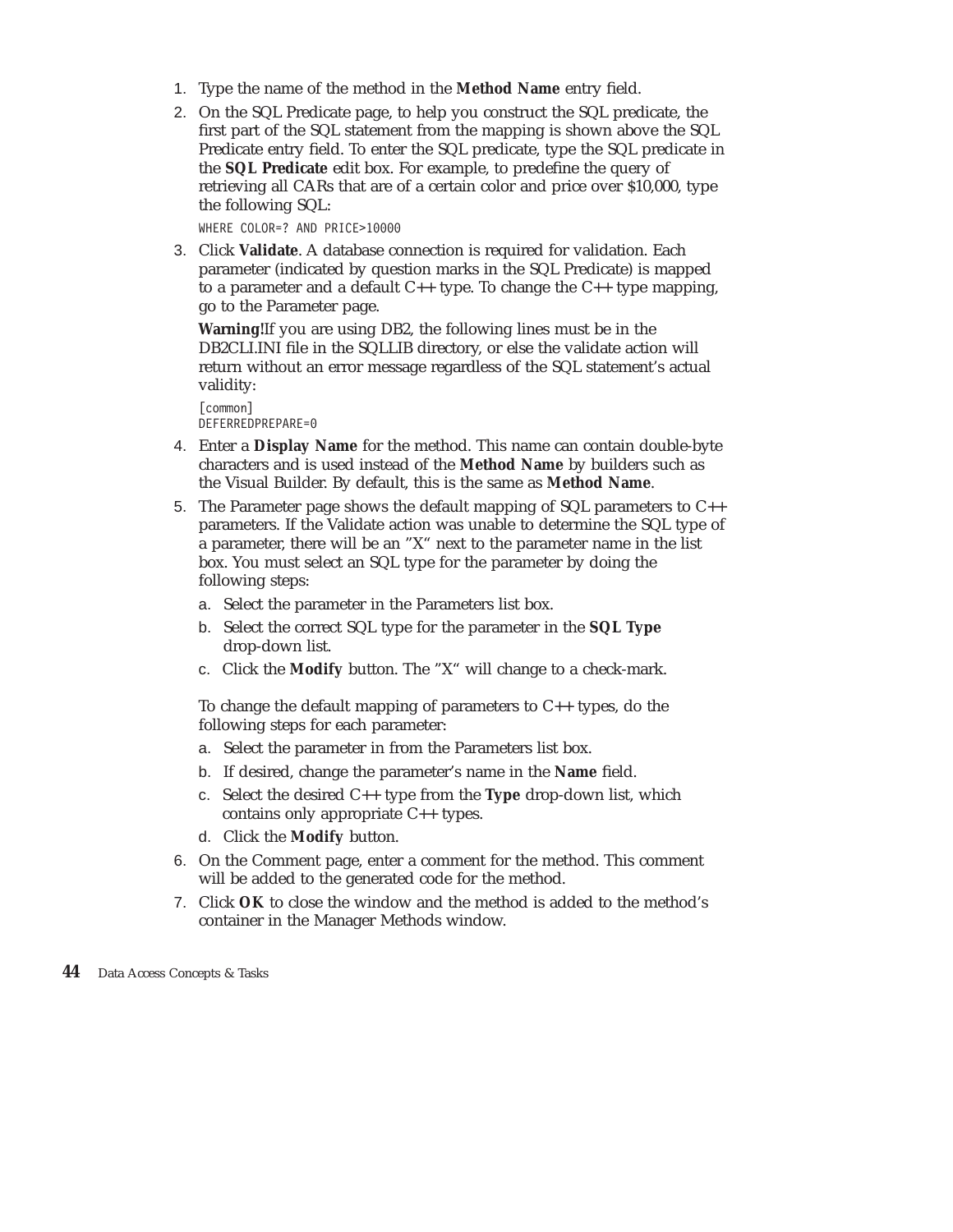You can add comments for your user-defined methods from the Methods Window or Manager Methods Window. The comment is added with the method in the generated code. To add comments follow these steps:

- 1. Select mapping icon that has the user-defined methods.
- 2. Click mouse button 2 to display its menu and select **Methods** or **Manager Methods** depending on where your user-defined methods were added. The Methods or Manager Methods window is opened.
- 3. Click  $\frac{1}{\sqrt{m}}$  to open the Method Comments window.
- 4. Scroll to see all the user-defined methods.
- 5. Type your comment for each method in the multi-line edit box under the method name.
- 6. Click **OK** to close the window.

Otherwise, enter the comment as you add each user-defined method, on the Comment page of the Add/Modify notebook.

# **Copy User-Defined Methods**

Data Access Builder lets you create a copy of a user-defined method or of a default method (for example, the retrieve method). This is an easy way to create a new method that is similar to an existing one. To copy a method:

- 1. Select the mapping icon that has the user-defined method.
- 2. Select **Methods** or **Manager Methods** from the icon's popup menu.
- 3. Select the method that you want to copy.
- 4. Click **Copy**.

A name is generated for the new method. Modify the new method by selecting it and clicking **Modify**.

# **Delete User-Defined Methods**

To delete a method that you have created, do the following steps:

1. In the Data Access Builder window, select the mapping that has the

user-defined method.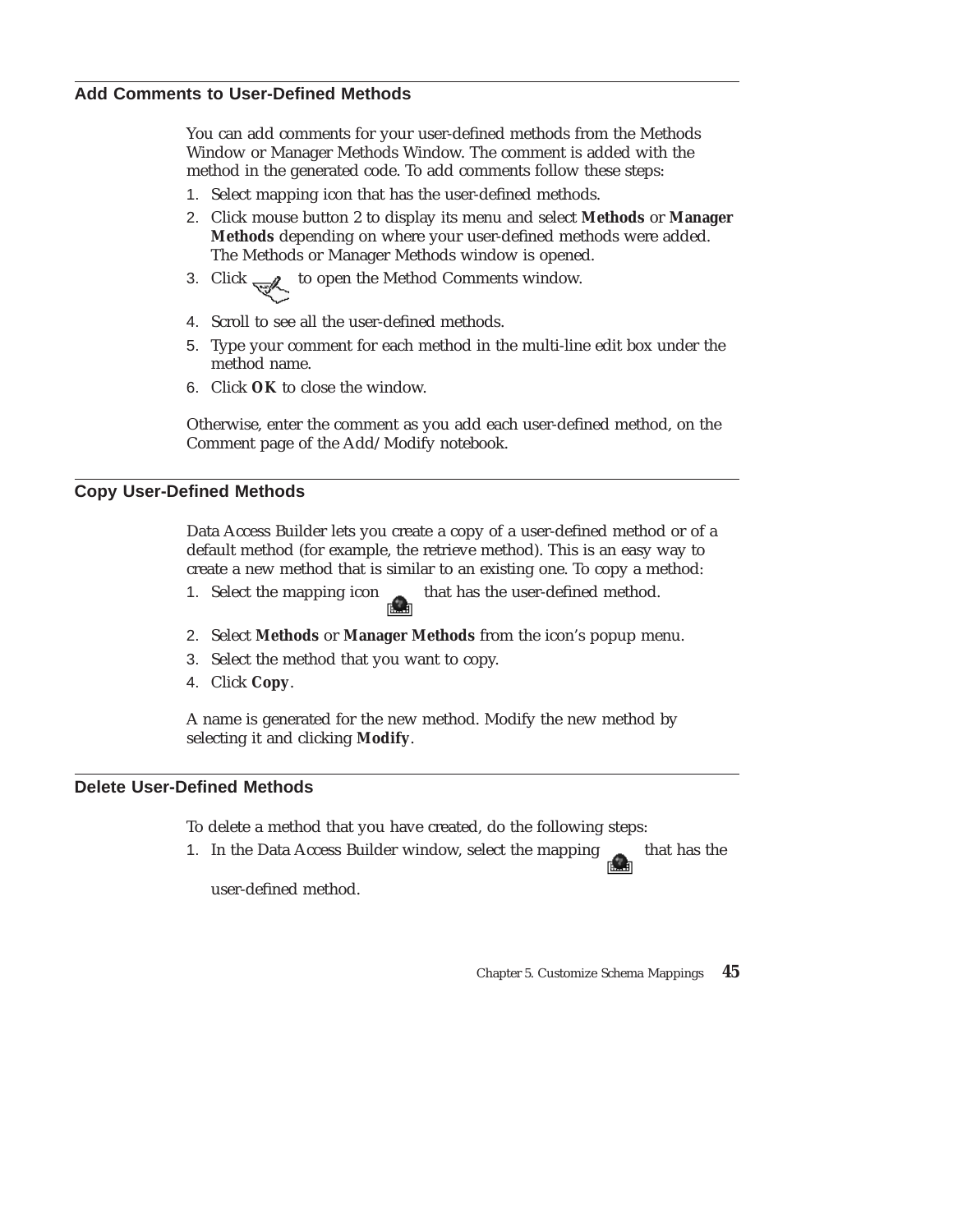- 2. Select **Methods** or **Manager Methods** from the mapping icon's popup menu to display all the user-defined methods for the *<class>* class or *<class>*Manager class, respectively.
- 3. Select the method that you want to delete from one of the containers.
- 4. Click the **Delete** button under the container.

You can choose to hide (exclude) a user-defined method rather than deleting it. If you hide it, the method will not be included in the generated code.

### **Modify User-Defined Methods**

To modify a method that you have created, do the following steps:

1. In the Data Access Builder window, select the mapping icon that has

the user-defined method.

- 2. Select **Methods** or **Manager Methods** from the mapping icon's popup menu to display all the user-defined methods for the *<class>* Class or *<class>*Manager Class, respectively.
- 3. Select the method that you want to modify from one of the containers.
- 4. Click **Modify** under the container to open the Modify notebook to make your changes.

Once you are in the Modify notebook, customize the method definition by following the steps in one of the following sections:

- Add User-Defined Methods with Customized SQL Statements
- Add User-Defined Methods That Are Stored Procedure Calls
- Add User-Defined Methods with SQL Predicates

# **Exclude Methods In the Generated Code**

To exclude user-defined methods and the default add, retrieve, and delete methods when generating code, do the following steps:

- 1. Select the mapping icon which has the methods.
- 2. Click mouse button 2 to display the mapping's menu.
- 3. Select **Methods** or **Manager Methods** from the menu.
- 4. In the Methods or Manager Methods, select the method that you want to exclude.
- 5. Click **Hide**; a black 'X' is displayed to the left of the method to indicate that the method is excluded from code generation.
- 6. Click **Close** to close the window.
- **46** Data Access Concepts & Tasks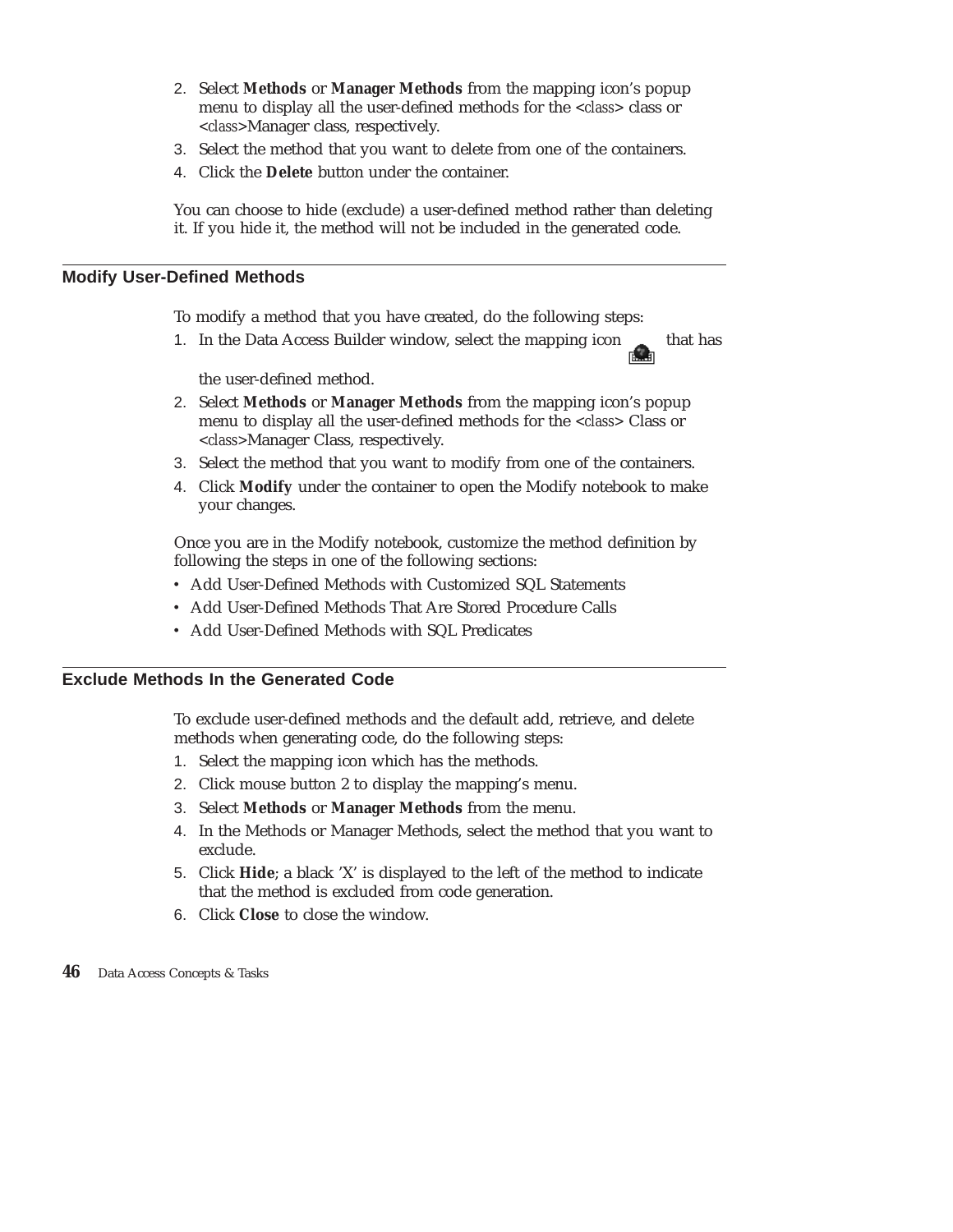### **Fix Broken Mappings**

After user-defined methods have been defined, changing certain parts of a mapping can break the mapping. For example, if you have defined a method that takes an attribute, *A*, as an input parameter, and then you delete *A* from the mapping, the user-defined method will be broken. Similarly, if you change *A*'s type, the method might be broken. Also, when a method is initially validated, it will be broken if Data Access Builder is unable to determine a parameter's SQL type.

If a mapping is broken, the mapping icon has a red 'X'  $\quad \times$  . To fix a

mapping, you must fix each broken method:

1. Check both **Methods** and **Manager Methods** windows for broken methods, designated by a red 'X'  $\times$  . These may be in the **Customized** 

**SQL Statement** list, the **SQL Predicate** list, or the **Stored Procedure Call** list.

- 2. Do the following steps to fix a broken method:
	- a. Select the method.
	- b. Click **Modify**. Parameters that are causing the method to break are indicated by an 'X' in the **Parameters** list.
	- c. To assign a type to a parameter of unknown type, go to the SQL Type page, select the broken parameter, and select the appropriate type from the **SQL Type** drop-down list.
	- d. To fix a broken parameter, go to the Parameter page, select the broken parameter, and change its settings to match the mapping or the stored procedure definition, as appropriate.
	- e. Click **OK**. If the method definition is valid, the red 'X' icon will be replaced by a method icon .

Alternatively, remove the method by selecting it and clicking **Delete**.

When you have fixed all broken methods, the mapping icon will return to normal **normal** 

**Note:** If a method is broken when code is generated for a mapping, the code for the broken method is excluded from the generated classes.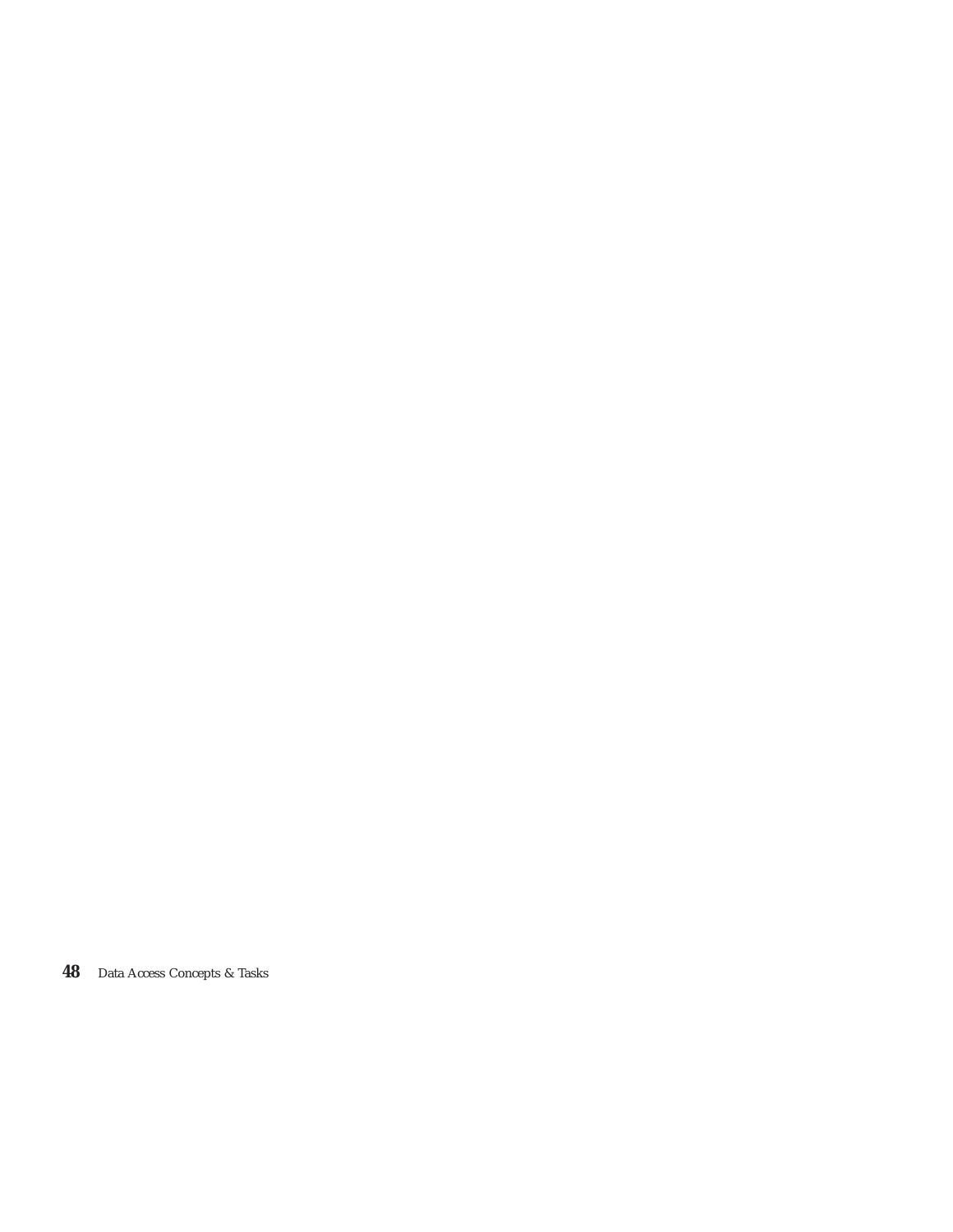# **Chapter 6. Generate Source Code**

After you have customized the schema mapping, generate the C++ classes for the mapping. From the Data Access Builder window, select **Generate** from the mapping icon's popup menu. When the source code is generated the

color of the mapping icon changes.

### **Add Comments to Generated Code**

You can add comments for the mapping, for each attribute in the mapping, and for each user-defined method. The comments will be in the generated source code. Add comments in any of the following ways:

- v Enter comments to the mapping when you are creating the schema mapping in SmartGuide steps.
- v Enter comments to the mapping in the mapping's properties notebook.
- v Enter comments in the attribute's properties notebooks.
- v Enter comments for user-defined methods when you add or modify them.

### **Migrate Existing Code**

Binary compatibility of this release of Data Access class library and generated code with previous releases is not guaranteed. If you want to use Data Access applications developed with previous releases with this release's runtime classes and generated Data Access classes, you must do the following things:

- 1. Generate new Data Access classes by importing the Data Access Builder session used for the original application's Data Access classes and regenerating. This release of VisualAge runtime classes will not work with Data Access classes from previous releases.
- 2. Re-compile and link the old application source with the new Data Access classes. The old application executable will not work with the new class library.

Since your old application will not have taken advantage of any of Data Access Builders new features, you will have to add code to the application if you want to use functionality such as stored procedure calls and large object access.

© Copyright IBM Corp. 1998 **49**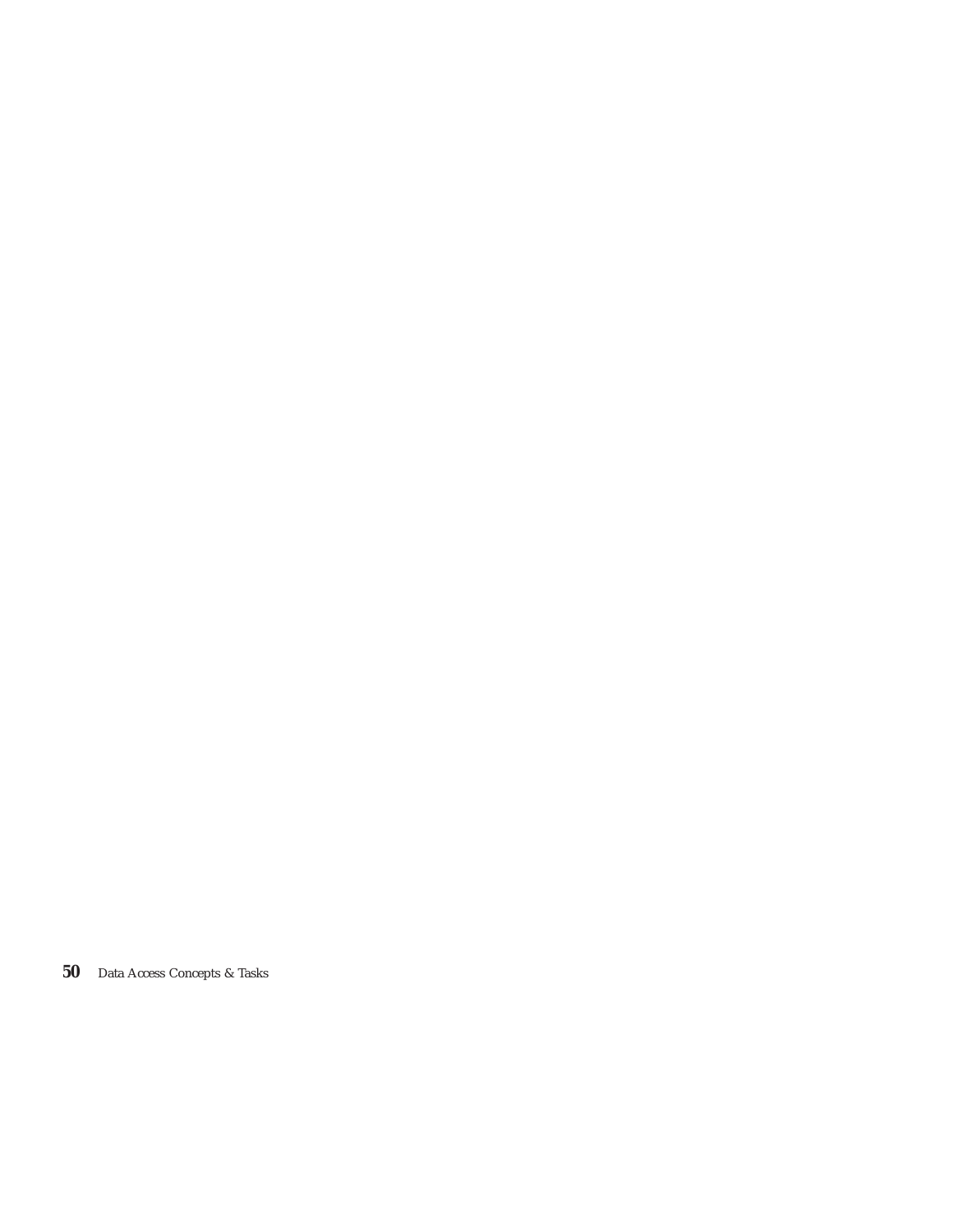# **Chapter 7. End a Data Access Builder Session**

# **Save a Data Access Builder Session**

When you are in the Data Access Builder window, use **Save** to save the information about *all* mappings for the session. Select **Save** from the **File** menu bar. Saving the session also updates the IDE; the Data Access Launch view will show the information in the session (that is, it updates changes to the .dax file and any .vbe and .vbf files). The session information is saved in the current project directory.

To save the session to a location of your choice, use **Export** from the File menu item.

### **Export a Data Access Builder Session**

All the information for a single Data Access Builder session is stored in a .dax file, which is a component of a Data Access part. It is stored in the current project's directory when the session is saved. To export this file to the file system for archiving or for sharing with another user, do one of the following actions:

- v In Data Access Builder, select **Export** from the **File** menu to save the current session to a .dax file anywhere in the file system; or,
- In DOS, OS/2, or Windows, use the operating system's copy command to copy the .dax file from the current IDE project directory to the desired location.

The generated class files from the mappings are not part of the exported package, and so must be generated when the other user imports the .dax file.

© Copyright IBM Corp. 1998 **51**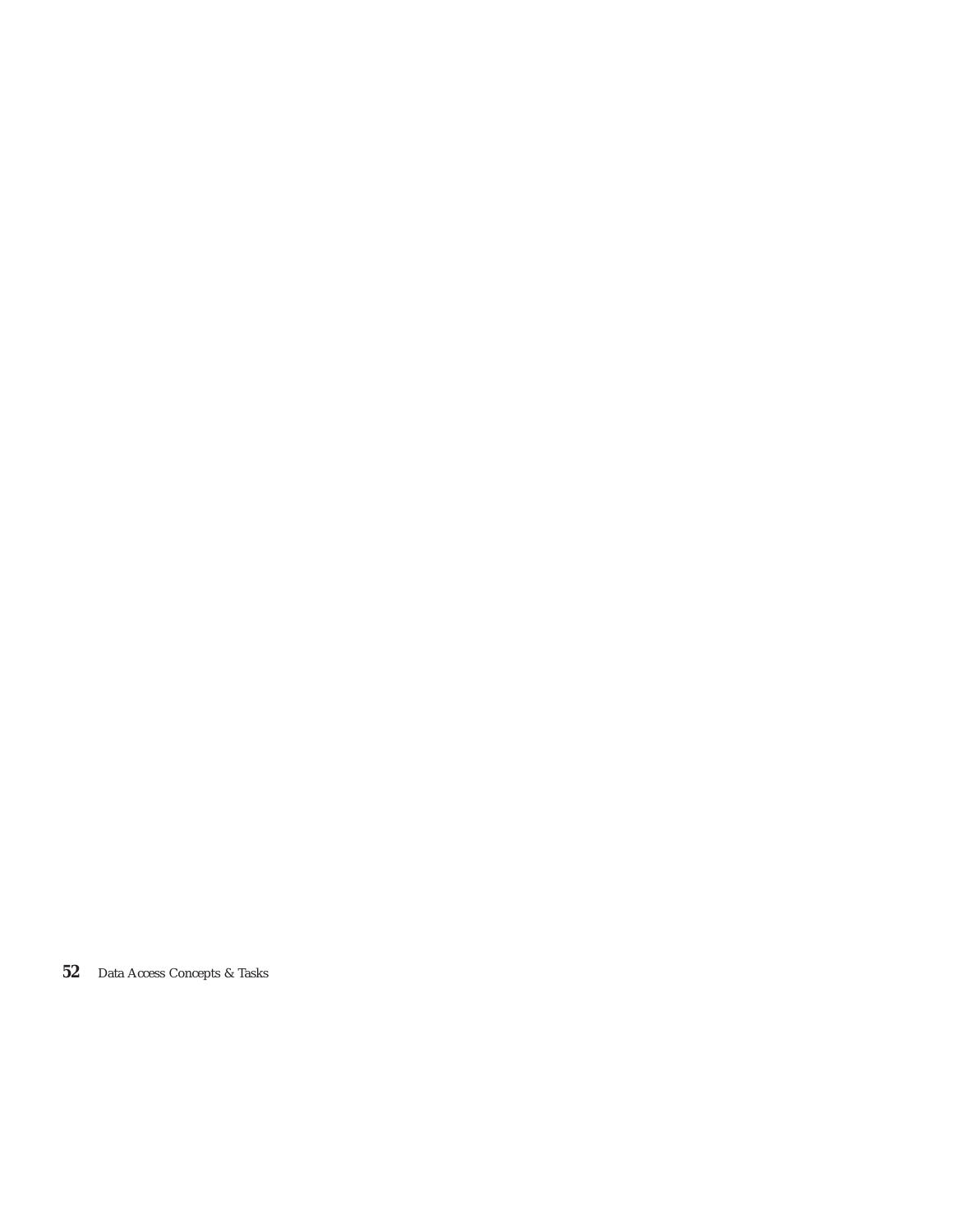# **Chapter 8. Write Applications that Use Class Library Generated Code**

# **Derive Your Own Classes from Generated Classes**

You can derive your own classes from the generated classes. This is useful when you want to add functionality to the generated classes without defining the new methods in Data Access Builder user-defined methods support, which would require that you re-generated the code. Deriving a new class is preferable to editing the generated class code, because if you ever re-generate the classes from Data Access Builder, you will lose any changes you made.

In the following instructions, the example given is for extending a generated class, Employee, with a new class, myEmployee:

1. Create your derived class from Employee, as usual with the following code:

```
class myEmployee: public Employee
{
  // add new functionality here
};
```
2. Create a derived manager with the following code: typedef EmployeeManagerTemplate<myEmployee> myEmployeeManager

If the derived object is for a Visual Builder application, then you derive the myEmployee class, as in Step 1, above. Then, to use the generated manager class, you must also provide feature code for a copy constructor of this new class (see Visual Builder help for deriving classes and generating feature code). The copy constructor code should be of the following form:

• In myEmployee.HPV: myEmployee( const myEmployee& aDerivedEmployee ); • In myEmployee.CPV: myEmployee::myEmployee( const myEmployee& aDerivedEmployee) : Employee( aDerivedEmployee) { // your copy code here

This is necessary because the Visual Builder does not support reference counted element members of sequences.

© Copyright IBM Corp. 1998 **53**

}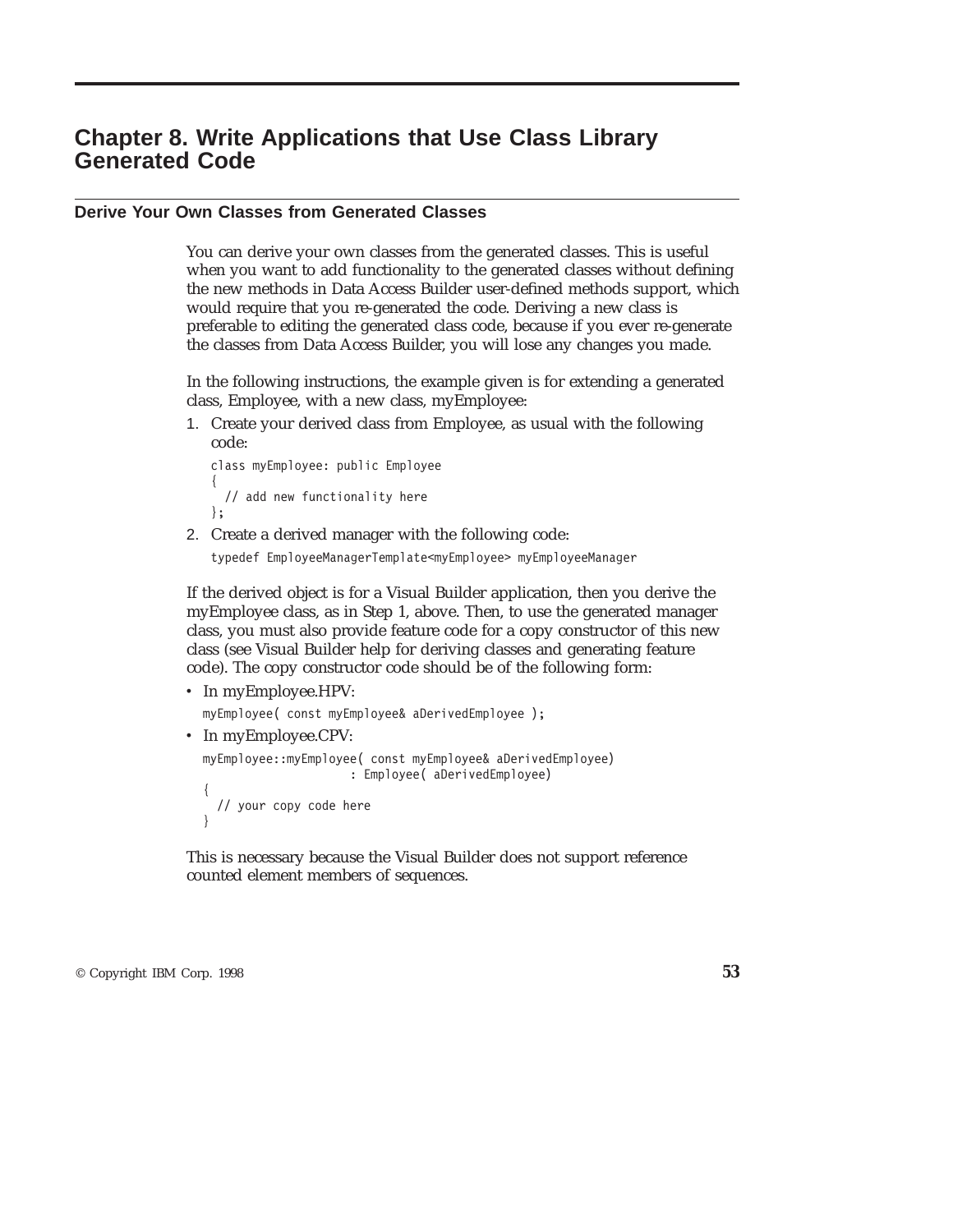### **Connect and Disconnect**

The classes generated by Data Access Builder help you access and manipulate information in one or more database tables. Before working with the data in an application, you must connect to the databases that your classes use. To do this, you must specify the database name (set the database name in either the code, as shown below, or in the mapping's properties notebook). Then connect, passing in user ID and password parameters if they are needed. You can also do this in one step, passing in the database name, user name, and password to the connect method.

The following sample code shows how to connect to the desired database:

theDeptDatastore.setDatastoreName (datastoreName); theDeptDatastore.connect (userid, password);

or:

theDeptDatastore.connect (datastoreName, userid, password);

After connecting, specify settings for the datastore, such as whether it automatically commits transactions. In the following code, the database is set so that it does *not* automatically commit transactions:

```
theDeptDatastore.enableAutoCommit(false);
```
To disconnect from the database, run the following command:

```
theDeptDatastore.disconnect();
```
# **Commit and Roll Back**

When you have made changes to database information using the Data Access classes, the changes are not permanent in the database until you commit them. Use the following command to set a database to automatically commit changes:

```
theDeptDatastore.enableAutoCommit();
```
However, since you may wish to verify changes before committing them to the database, you will probably want to pass false in to this method. **Note:** the autoCommit setting is on (true) by default.

When autoCommit is turned off, you must manually commit your changes using the commit method, as follows:

theDeptDatastore.commit();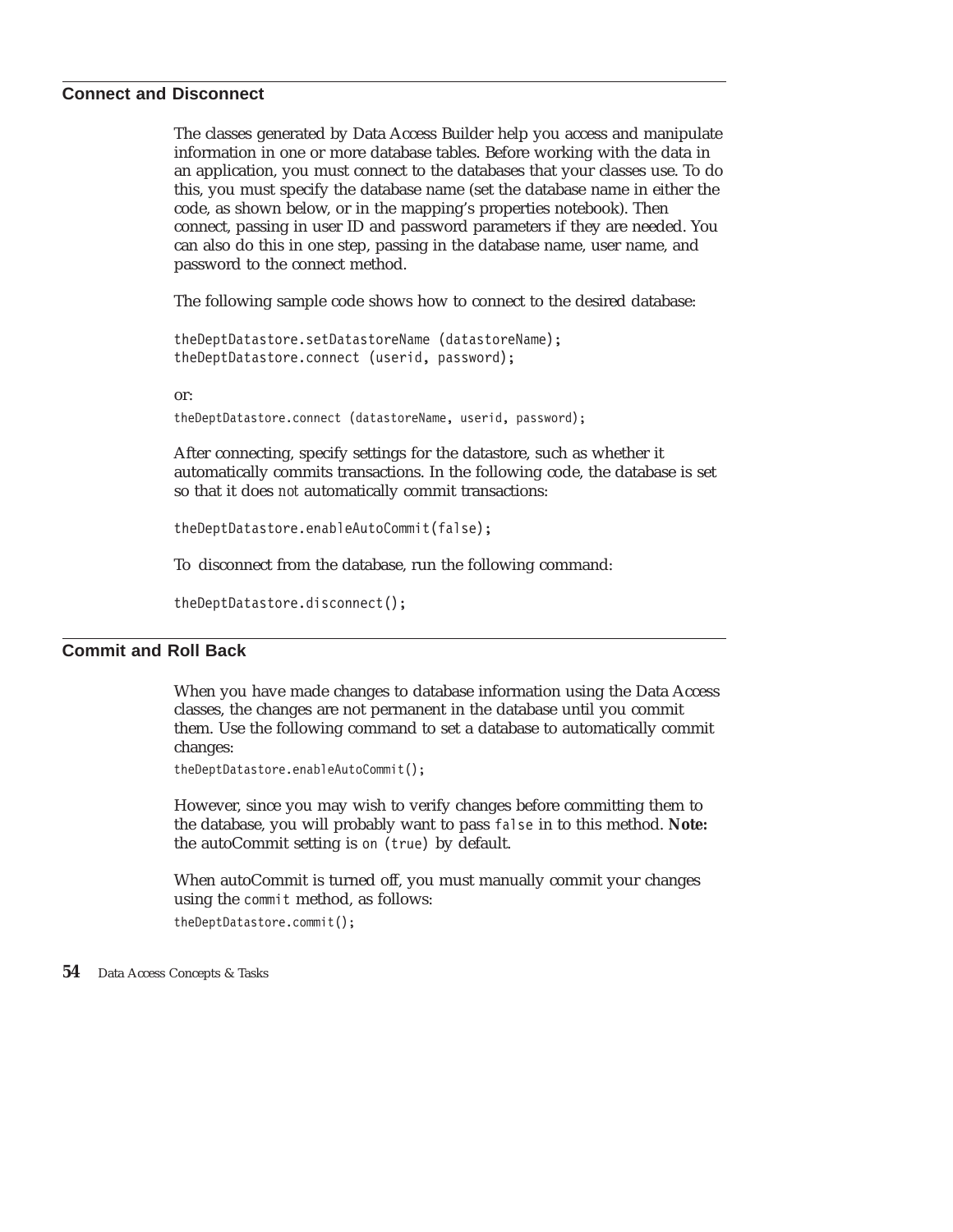This command will commit the current unit of work (all changes made since the last time you committed).

If you make changes and decide that you do not want to commit them to the database, use the rollback method to undo the current unit of work: theDeptDatastore.rollback();

The rollbackmethod is effective only if the autoCommit setting is turned off. You can enable or disable autoCommit at any point in your application.

# **Retrieve Rows from the Database**

Similar to database cursors, a Data Access Builder cursoris a means of moving through a collection of row objects one at a time from top to bottom. It is a more memory-wise alternative to retrieving a collection of rows.

#### **Using Select Method**

When you retrieve a collection of rows using the select method, or your own method defined using SQL Predicate, a cursor is opened, the desired rows are fetched into memory, and the cursor is closed; after that, you access the fetched rows with items method. For example,

```
// Select all managers where phoneno is null
theDeptMgr.select( "PHONENO IS NULL" );
// Print each row
for(int i=0; i< theDeptMgr.items()->numberOfElements(); i++)
{
  cout << theDeptMgr.items()->elementAt(i)->forDisplay() << endl;
}
```
If the method retrieves many rows, they may take up a lot of memory.

#### **Using fetchNext Method**

With cursor-enabled access, you can open a cursor and leave it open. When you use fetchNext, the cursor fetches each row into a cached object, which is overwritten when it fetches the next object. Memory usage is minimal.

Using methods that the tool generates for managing multiple rows, fetch each row as you need it, for example:

```
// Open the cursor on the entire Department Manager database,
// ordering the records by department name
theDeptMgr.open( "ORDER BY DEPTNAME" );
// Repeat for each row
while( theDeptMgr.fetchNext() )
{
  // Get the row
  Department* theDept = theDeptMgr.element();
```
Chapter 8. Write Applications that Use Class Library Generated Code **55**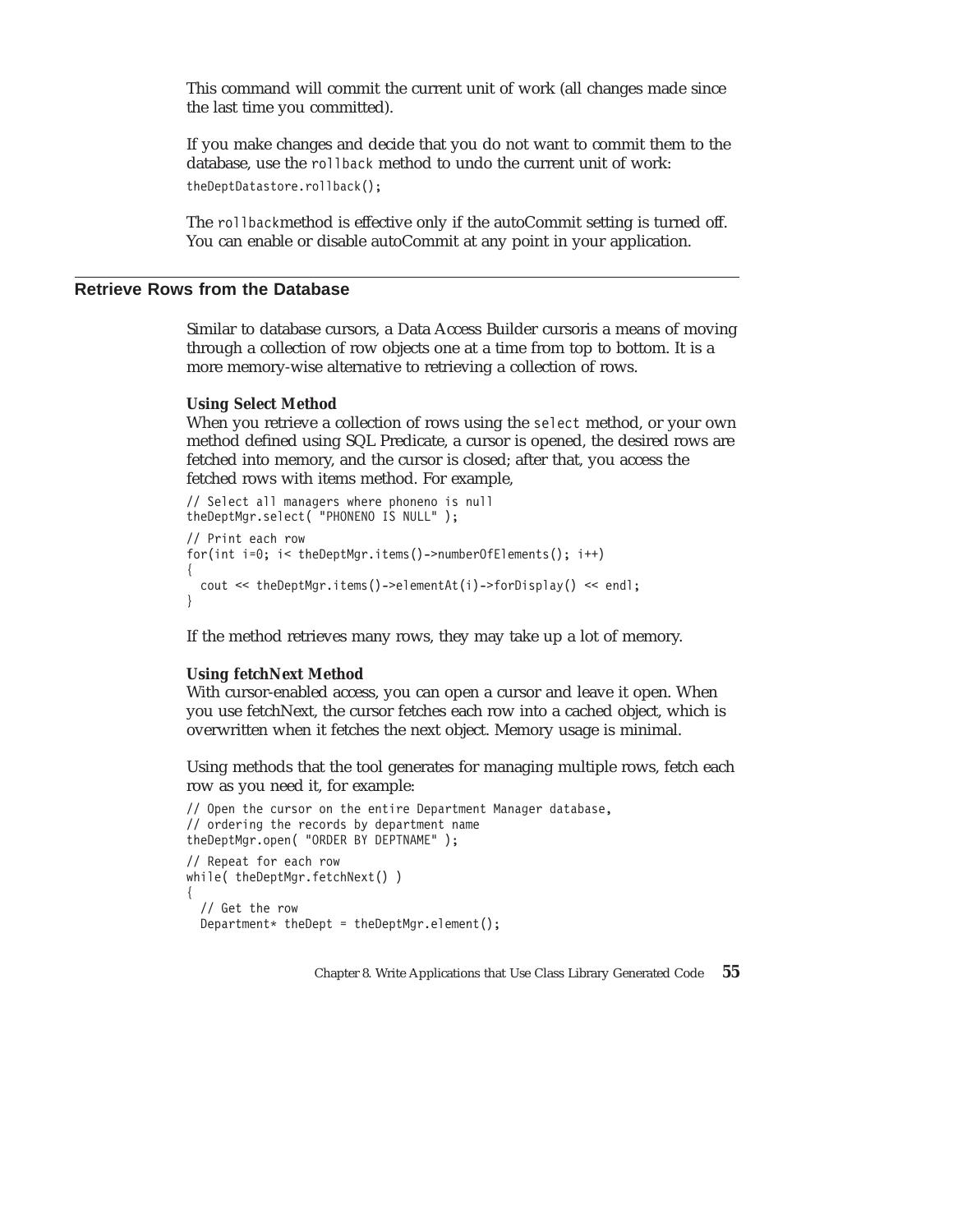```
// Print out the row
  cout << theDept->forDisplay() << endl;
}
// close the cursor
theDeptMgr.close();
```
Use generated methods such as updateFetched and deleteFetched to update and delete rows, respectively. (These methods are not generated for read-only tables nor table-join schemas.)

You can also fetch a row directly into a PersistentObject object by using fetchedNextInto method. This allows you to directly access the attributes in the PersistentObject.

#### **Using Vectors to Fetch Several Rows**

To improve the efficiency of the code, use fill method to fetch a specified number of rows into a cached vector, process the rows, and then fetch the next set of rows. For example:

```
// Open the cursor on the entire Department Manager database,
// ordering the records by department name
theDeptMgr.open( "ORDER BY DEPTNAME" );
// Fetch 10 rows
int num = theDeptMgr.fill(10);
// Print each row
for(int i=0; i< num; i++)
{
  cout << theDeptMgr.items()->elementAt(i)->forDisplay() << endl;
}
// Also prints the actual number of rows retrieved
// The actual number of rows retrieved is returned by fill
cout << "number of elements is " << num << endl;
// close the cursor
theDeptMgr.close();
```
Each time you call the fill method, it overwrites what was previously in the cached vector.

The append method does the same thing as the fill method, except it does not overwrite the previously filled vector, but rather appends the next rows onto what is currently in the vector. You can also specify a specific vector for the append method to fetch methods into, as shown in the following example:

```
// Create a vector, listManager, to be used for fetched rows
ISequence<Department> listManager;
// Open a cursor
theDeptMgr.open( "ORDER BY DEPTNAME" );
// Fetch 10 rows
int num = theDeptMgr.append( *listManager, 10 );
```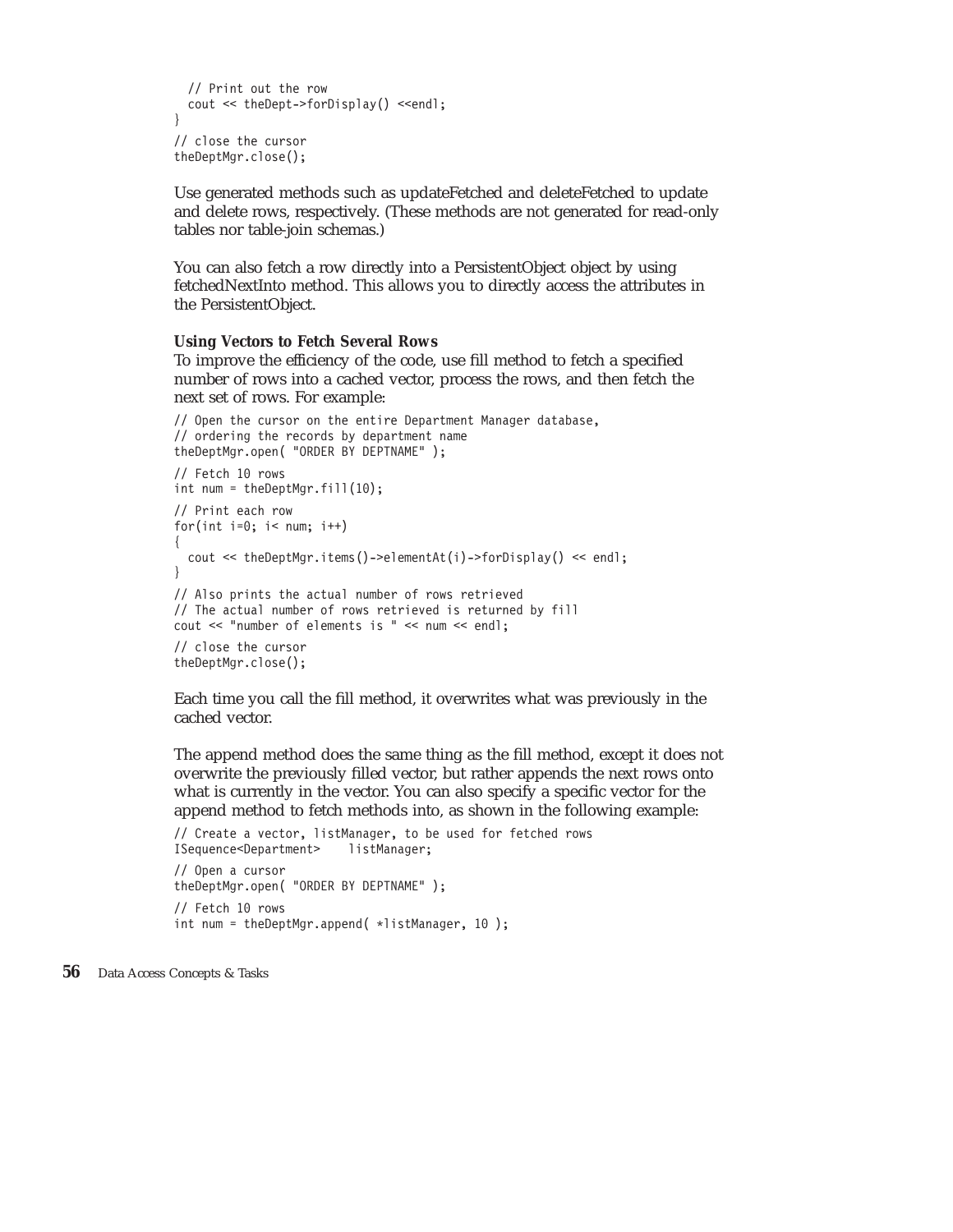```
// Print each row
for (int i=0; i < num; i++){
 cout << listManager.elementAt(i)->forDisplay() << endl;
}
// Fetch 5 more rows
int num2 = theDeptMgr.append( *listManager, 5 );
// Print out the size of the listManager vector, which will be 15
cout << "Size of listManager vector: " << listManager->numberOfElements(); << endl;
```
See Data Access Class Library and Generated Class Reference for more information on generated classes and methods.

# **Set and Retrieve IDate, ITime, and ITimestamp Attributes**

Data Access Builder supports mapping columns of SQL types DATE, TIME, and TIMESTAMP to attributes with C++ types IDate, ITime, and ITimestamp. See the related links to the data type conversion tables, below, for specific information on default and supported mappings of DATE, TIME, and TIMESTAMP.

If a *<class>* object has attributes of these types, it is important to know what format to use when setting these attributes, and what format to expect when retrieving their values. Data Access Builder uses the ODBC standard format for both getting and setting IDate, ITime, and ITimestamp attributes. The following table shows the format for passing in and retrieving these types:

| <b>SQL Type</b>  | Default C++ Type Mapping | <b>Get and Set Format</b>     |
|------------------|--------------------------|-------------------------------|
| <b>DATE</b>      | <b>IDate</b>             | YYYY-MM-DD                    |
| <b>TIME</b>      | <b>ITime</b>             | hh:mm:ss                      |
| <b>TIMESTAMP</b> | <b>ITimestamp</b>        | YYYY-MM-DD hh:mm:ss.nnnnnnnnn |

**Note:**  $YYYY = Year$ ;  $MM = Month$ ;  $DD = Day$ ;  $hh = Hours$  (24-hour clock);  $mm =$  Minutes;  $ss =$  seconds; nnnnnnnnn = parts of a second.

For example, to set a TimeOfSale attribute for a Car object, you would call the following code:

Car.setTimeOfSale('14:26:00');

Chapter 8. Write Applications that Use Class Library Generated Code **57**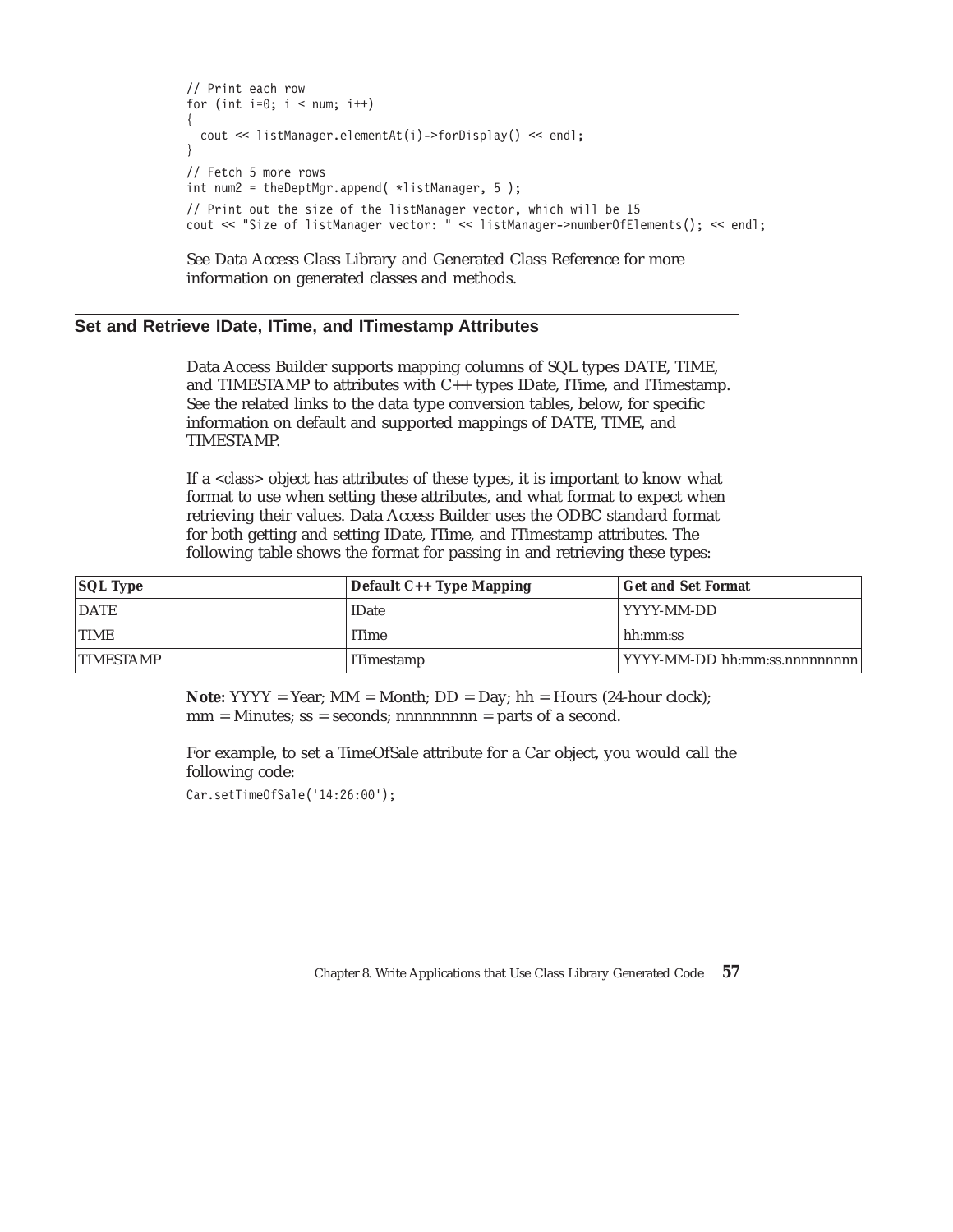# **Write Data Access Applications with the Visual Builder**

Visual Builder handles Data Access parts the same as it handles any other type of part. To create a Visual Builder application that can access a database, create the necessary Data Access parts by using Data Access Builder, and then load the needed parts into Visual Builder. The generated Data Access Builder parts are automatically Visual Builder-enabled.

Data Access Builder also provides some classes that you can use directly in applications, without generating any code. Load them into the Visual Builder to use in data access applications. All of these files are located in the include directory of the install image. The following Data Access .vbe files are provided:

- v IDS.vbe IDatastore; datastore connection for DB2 Embedded SQL.
- v IDSB.vbe IDatastoreBase; datastore connection abstract base class.
- v IDSBCLI.vbe IDatastoreBaseCLI; abstract base class for datastores supporting CLI/ODBC.
- v IDSDB2.vbe IDatastoreDB2; connection for DB2 databases.
- v IDSODBC.vbe IDatastoreODBC; connection for ODBC databases.
- v IDAExcep.vbe IDAException; Data Access Builder base exceptions.
- IDAMgr.vbe IDAManager; abstract base for Data Access managers.
- IPObj.vbe IPersistentObject; abstract base class for persistent objects.
- v IPODID.vbe IPODataId; abstract base class for persistent objects' data IDs.
- IVBDSODB.vbe IDatastoreODBC with background thread support.
- IVBDSDB2.vbe IDatastoreDB2 with background thread support.
- IVBDS.vbe- IDatastore with background thread support.

Two "connect canvas" parts are provided, also in the include directory. Drop one of them on your Visual Builder application when you want to have a dialog that lets the user connect to a database. Code for these parts is generated by the Visual Builder. The following Visual Builder parts are provided:

- v idsccabs.vbf IDSConnectCanvasBase; base class for a connect canvas using abstract IDatastoreBase.
- idsconcv.vbf IDSConnectCanvas; a connect panel for IDatastore.

### **The vbload.dat File**

Create a file called vbload.dat in your project's working directory. In this file, list all the .vbe and .vbf files that the Visual Builder needs to load in addition to the base parts that it automatically loads. List all Data Access parts from the include directory: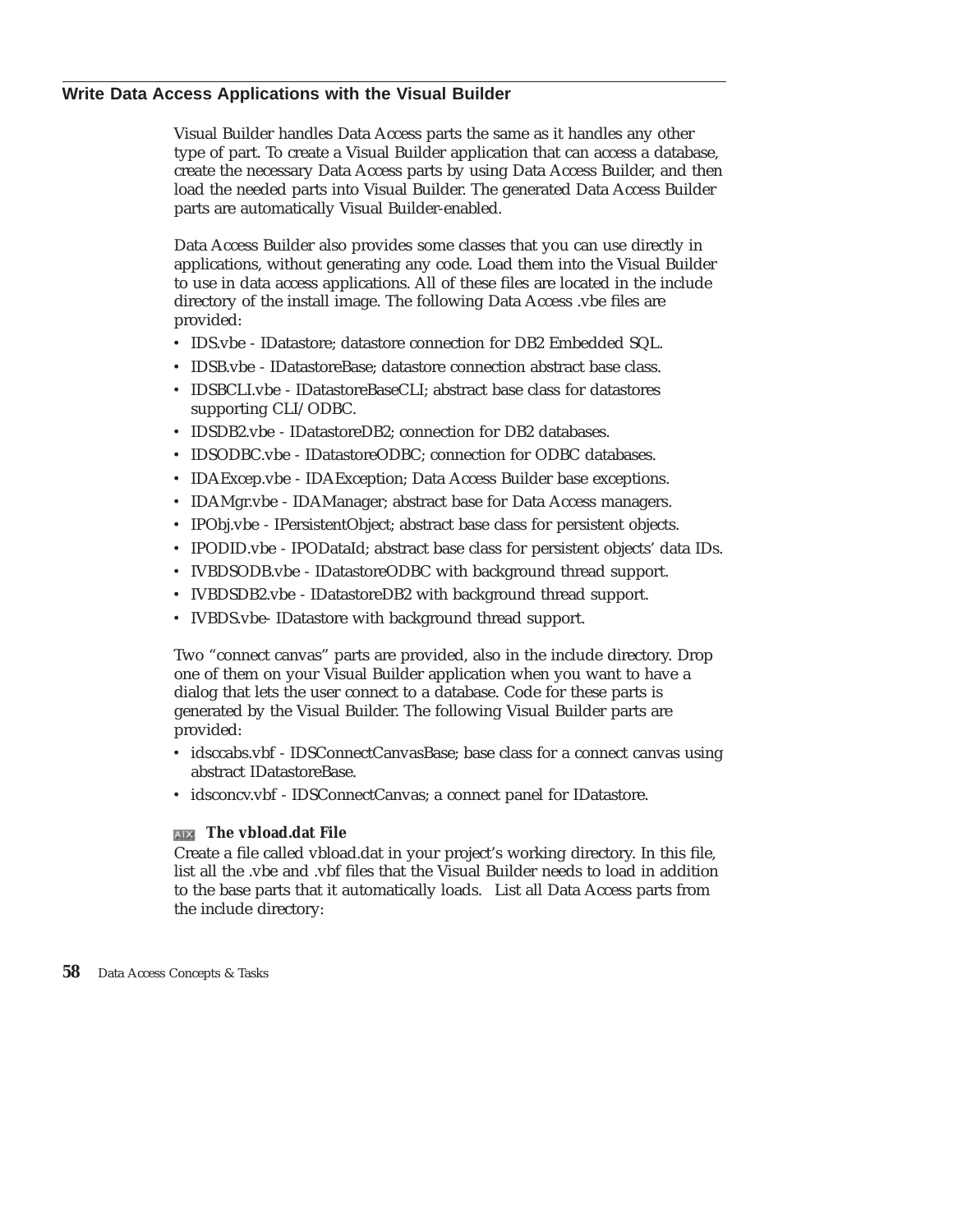usr/vacpp/include/IDS.vbe usr/vacpp/include/IDSB.vbe usr/vacpp/include/IDSBCLI.vbe ...and so on. usr/vacpp/include/idsccabs.vbf usr/vacpp/include/idsconcv.vbf

Then list all the generated parts from the mapping you created. For example, if the mapping was called Dept, then the list of files would look like this:

Dept.vbe DeptDataId.vbe DeptDataIdManager.vbe DeptDataIdManagerBase.vbe DeptDataIdManagerTemplate.vbe DeptDatastore.vbe DeptForm.vbf DeptManager.vbe DeptManagerBase.vbe DeptManagerTemplate.vbe

Then start Visual Builder from the working directory with the command ivb. The list of loaded parts will show all of these parts from the vbload.dat file.

Each time you generate a new .vbe or .vbf file for the project, update vbload.dat with the file name so each time you start Visual Builder, the file is automatically loaded.

### **Data Access/Visual Builder Tutorial**

Creating a Visual Data Access Application- Follow the instructions in this tutorial to create a basic data access application visually, by using some of the parts described above.

# **Tutorial: Create a Visual Data Access Application**

In this tutorial, you will create a Data Access application by generating parts in Data Access Builder and in Visual Builder. The application connects to a database table called Department (or Dept), which contains records with information about departments in a company. You can see a summarized list of all the departments, and you can select a single department and view all the table's columns of information for that department.

### **Preparing for the Tutorial**

- 1. Create a working directory, x:\IBMVAC\Working\datutorial, wherex:\IBMVAC is the directory where the product is installed.
- 2. If you want your application to use a DB2 database, create the DB2 sample database, if it is not created. To create the sample database, enter the following commands, one after the other, from a DB2 command line:

Chapter 8. Write Applications that Use Class Library Generated Code **59**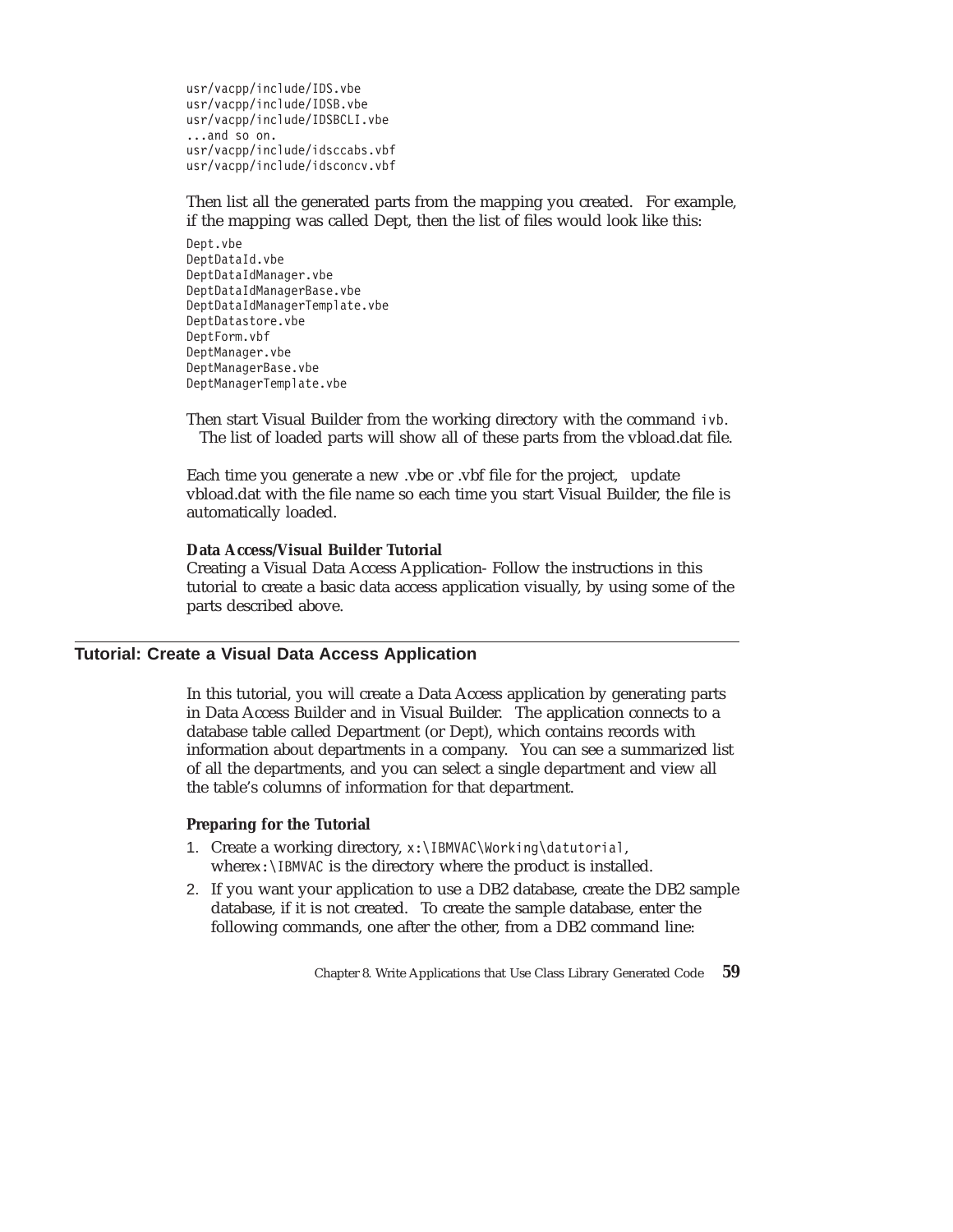db2sampl

Note: If you choose to use ODBC, rather than DB2, you will use CPPASAMP40, the sample database provided with Data Access Builder.

### Creating the Project and Target

- 1. Start the IDE. On the Welcome page, select **Create a new project** and click **OK**. If the Welcome page does not appear, then select **Create Project** from the **Project Workbook** menu.
- 2. In the Project SmartGuide, enter the project name DataApp. Set the project directory to x:\IBMVAC\Working\datutorial. Click **Next**.
- 3. Ensure the New Target setting is **Executable**. Click **Add Target** to launch the Target SmartGuide.
- 4. Enter the target name DataApp. Set the target directory to x:\IBMVAC\Working\datutorial.
- 5. In the Program Type list, select **Win IOC** or **OS/2 IOC**, depending on which operating system you are working on. Click **Next**.

### Creating Parts for the Application

For this application, you will be creating three parts:

- a data access part
- a visual part
- a nonvisual part

### Creating the Data Access Part

The data access part generated will provide access to a database table and also the actions needed to retrieve rows in the table.

- 1. In the New Part drop-down list, select **Data Access Part**. Click **Create Part**. This launches the Data Access SmartGuide.
- 2. On the Select Database and Mapping Method page, select either **DB2** or **ODBC**from the Database Source drop-down list.
- 3. If you selected **DB2**, select **SAMPLE** from the Databases list. If you selected **ODBC**, select **CPPASAMP40**.
- 4. Ensure the mapping method **By selecting database tables or views** is selected. Click **Next**.
- 5. If you selected DB2 for the Database source, select **DB2 Call Level Interface (CLI)** as the Access Method. Click **Next**. You will not see this page if you selected ODBC.
- 6. Click **Get Tables**. If you selected DB2, select the table *userid***.DEPARTMENT**. If you selected ODBC, select the table **DEPT**. Click **OK** to exit the Data Access SmartGuide and return to the Target SmartGuide.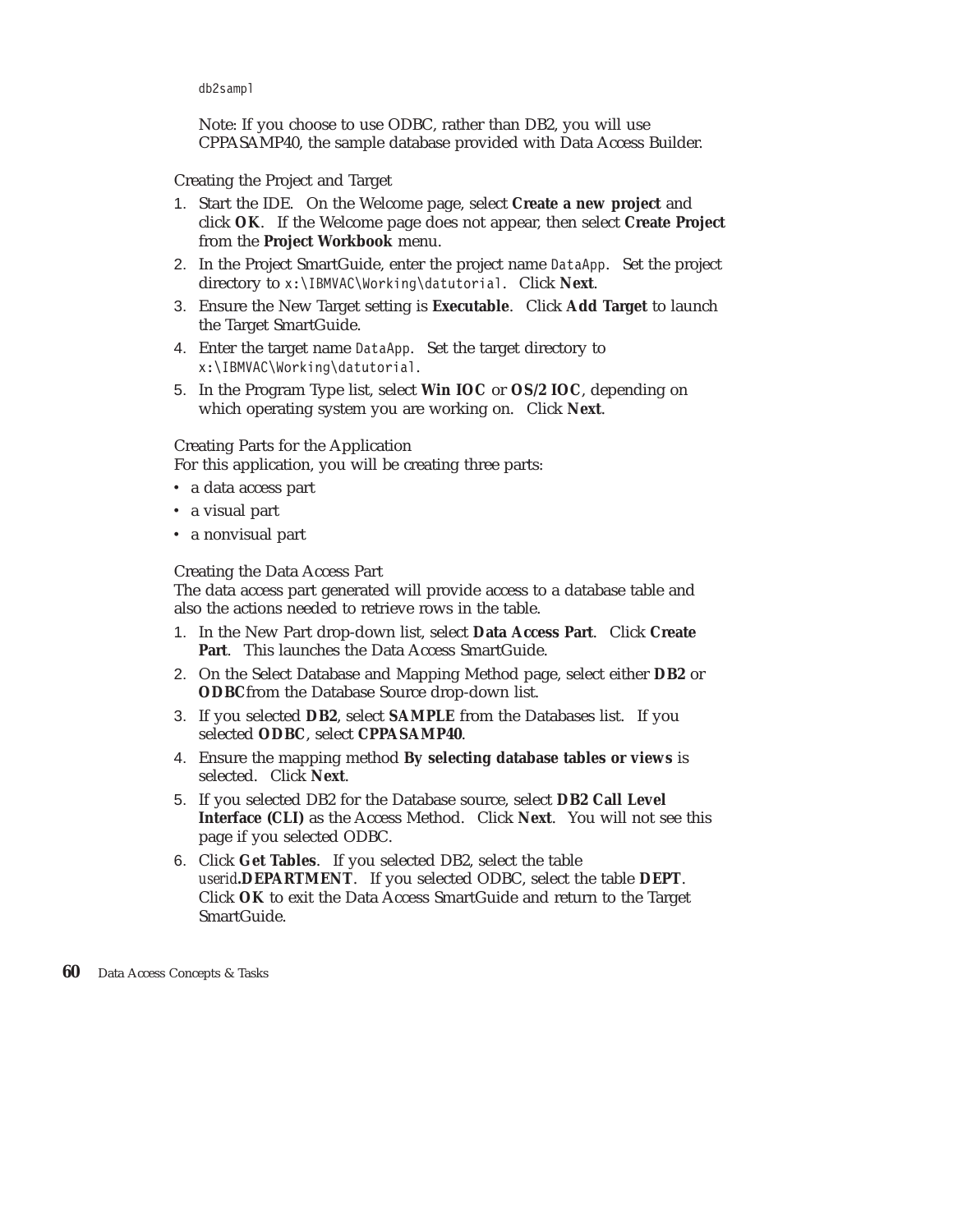Creating the Visual Part

The visual part will provide a window on which the GUI for the application sits.

- 1. In the New Part drop-down list, select **Visual Part**. Click **Create another part**.
- 2. Enter the Visual Part name MainView. Click **Next**.
- 3. Select the base class **IFrameWindow**. Click **Next**.
- 4. Select the client area **IMultiCellCanvas**. Click **OK** to return to the Target SmartGuide.

Creating the Nonvisual Part

The nonvisual part is the main code that launches the application.

- 1. In the New Part drop-down list, select **Nonvisual / Class Interface Part**. Click **Create another part**.
- 2. Enter the Nonvisual Part name DataApp.
- 3. On the Base Class page, select the **Nonvisual** radio button, and select **IVBMain**from the Base Class drop-down list. Click **OK**.

All three parts have now been added to the DataApp target. Click **OK** in the Target SmartGuide and **Finish** in the Project SmartGuide. When asked if you want to open the project in the IDE, click **Yes**. When asked if you want to build it, click **No**.

### **Modifying the Data Access Part**

Go to the Data Access page in the Project tab. Select **Refresh View** from the pop-up menu in the upper pane. Select the data access part, called DATAAPP.DAX, and click **Edit Session**. This will launch the Data Access Builder main window.

If you were creating an application that required customized data access, then this is when you would customize the mapping to suit your needs. However, for this tutorial, the default mapping, with the following modifications, is sufficient:

- 1. Double-click on the mapping icon
- 2. If you are using the DB2 sample database, SAMPLE, then change the mapping name so that the instructions that follow are easy to follow. Change both **Class Name** and **File Stem** from Department to Dept.
- 3. Ensure that the **Generate Forms** option is enabled.
- 4. Click **OK**.
- 5. Select **Save** from the **File** menu. When asked whether you want to remove the old .vbf objects from the configuration file, click **Yes**.

Chapter 8. Write Applications that Use Class Library Generated Code **61**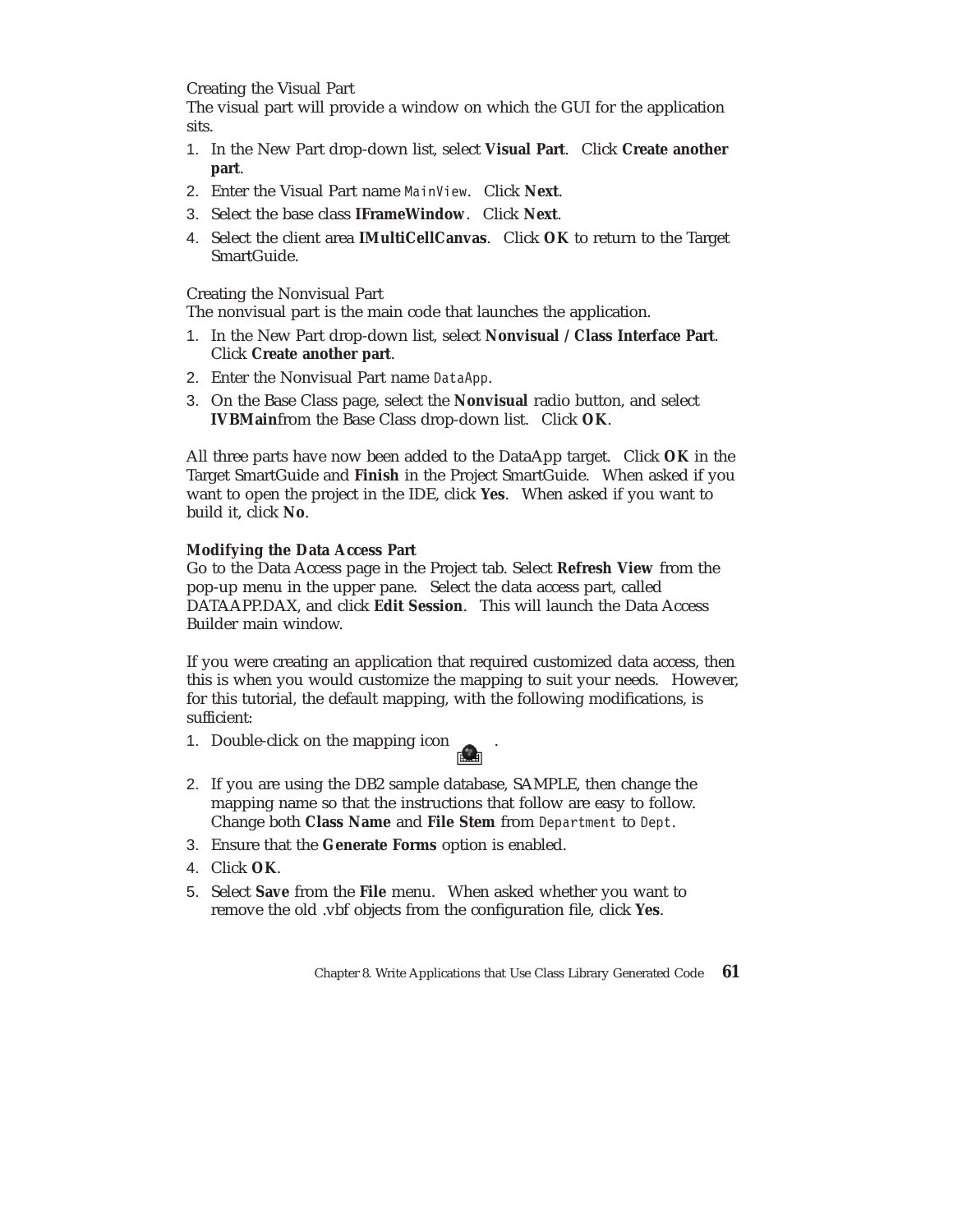Close Data Access Builder. Go to the Parts page and refresh the parts view.

### **Adding the Connection Canvas Part to the Configuration File**

The Data Access Class Library includes a class called IDSConnectCanvasBase that provides a visual front end to connecting to and disconnecting from a database. You need this class for the application, so it must be added to the configuration file. IDSConnectCanvasBase is in a source file called idsccabs.vbf, in the product's include directory. To add it:

- 1. Click the **Configuration** tab.
- 2. On the Source page, add the line source "idsccabs.vbf", so that the list of source files looks like this (the added line is shown third from the bottom):

```
source "DeptManagerTemplate.vbf"
source "DeptManagerBase.vbf"
source "DeptManager.vbf"
source "DeptForm.vbf"
source "DeptDatastore.vbf"
source "Dept.vbf"
source "DataApp.dax"
source "idsccabs.vbf"
source "MainView.vbf"
source "DataApp.vbf"
```
- 3. Type Ctrl+S to save the configuration file.
- 4. Return to the Parts page in the Project and refresh the view.

Setting Up the Nonvisual Main Part

To set up the nonvisual main part that you created:

- 1. In the Parts page, select the nonvisual part, DataApp.
- 2. Click **Edit Part** to launch Visual Builder.
- 3. Select **Add Part** from the **Options** menu.
- 4. Enter the class name MainView (which is the visual part you generated). Click **OK**.
- 5. Click in the upper left-hand area of the Visual Builder canvas to place the window.
- 6. Click mouse button 2 on the canvas. Select **Connect**, **ready**.
- 7. Your pointer will now have a line attached to it. Click on the MainView part and select **Show**. A arrow points from the canvas to the MainView part, indicating that the nonvisual executable will open the MainView visual part.
- 8. Select **Save** from the File menu, and then exit.

Creating the Data Access Application GUI The next step is creating the GUI that uses the data access parts to retrieve

**<sup>62</sup>** Data Access Concepts & Tasks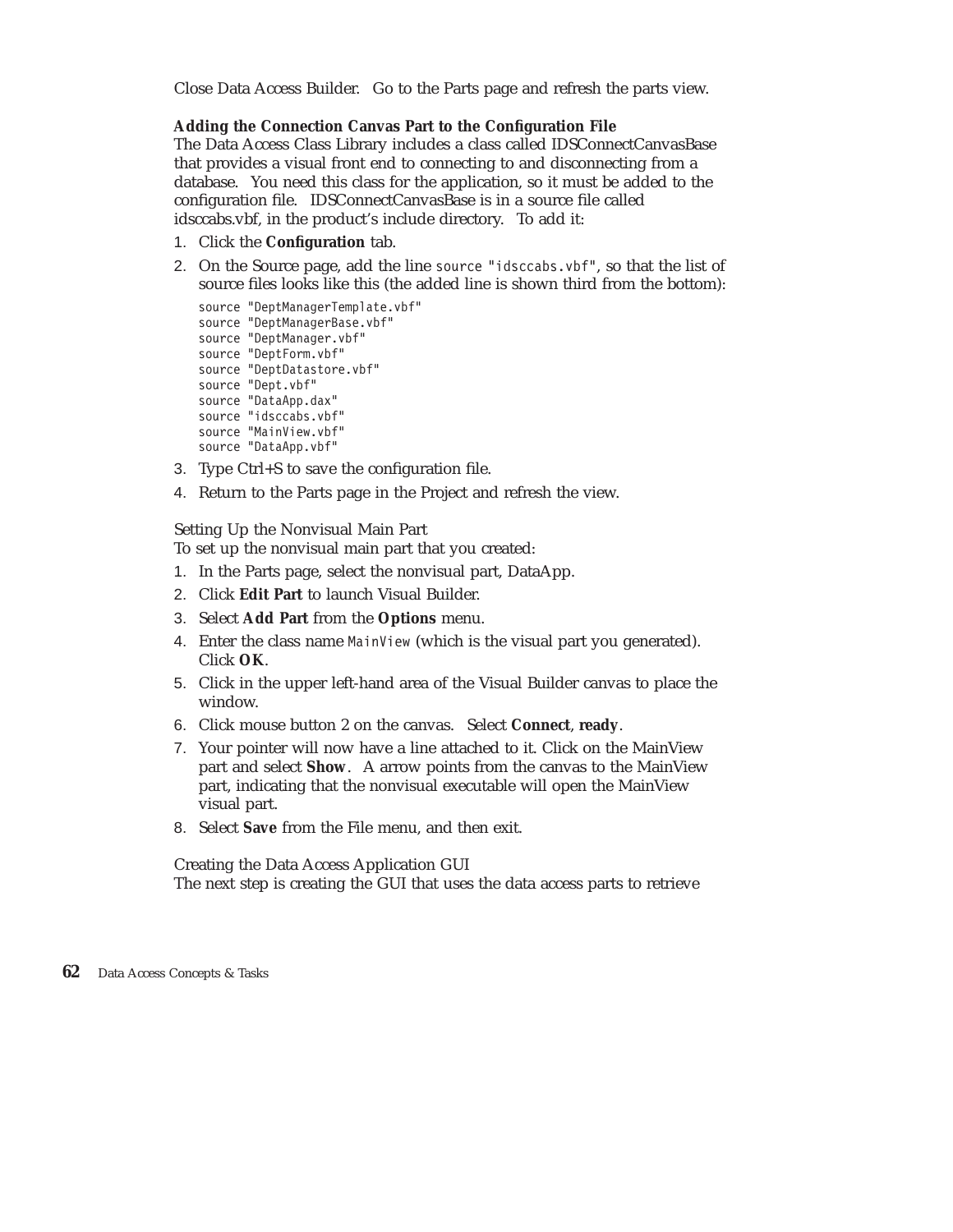database table contents. The GUI is built on MainView, the visual part you generated. In the upcoming steps, you will add the following parts to the main view:

- v A connection panel that lets you click buttons to connect, disconnect, commit, and rollback.
- v A message box that informs you if an error occurred.
- v A list that shows all the departments in the database by department number and name.
- v A form that shows all column values for a department when you select it in the list.
- v The data access parts that let the GUI actually access and display the contents of the Department table.

To create the GUI and connect it to the data access parts:

- 1. In the Parts page of the IDE, select the visual part, MainView, and click **Edit Part**. The Visual Builder will start. The MainView part, with the Cancel connection made, is shown.
- 2. **Create GUI for connecting to the database:**
- 3.
- a. Select **Add Part** from the **Options** menu. Enter the class name IDSConnectCanvasBase and click **OK**. **Note:** An alternative to typing in the whole class name is clicking the **List** button. In the list, type in the first few letters of the class name, and then select it from the list and click **OK**.
- b. Click in the upper left-hand corner of the MainView window to place the part.
- c. Similarly add the part DeptDatastore, but drop it off the MainView window, on the canvas.
- d. From the new DeptDatastore part's pop-up menu, select **Connect**, **this**. With a line attached to your mouse pointer, click on the IDSConnectCanvasBase part. From the pop-up menu, select **All Features**. From the attributes list, select **datastoreBase**.

The application can now connect to the Department table in the sample database, commit or rollback changes, and disconnect from it, all by clicking the buttons on the connection canvas. You will see this in action later, when you run the application.

# 4. **Create GUI for listing the departments by department number and name:**

- 5.
- a. From the Visual Builder parts pallet, select the Lists category, and the IVBContainer part.

Chapter 8. Write Applications that Use Class Library Generated Code **63**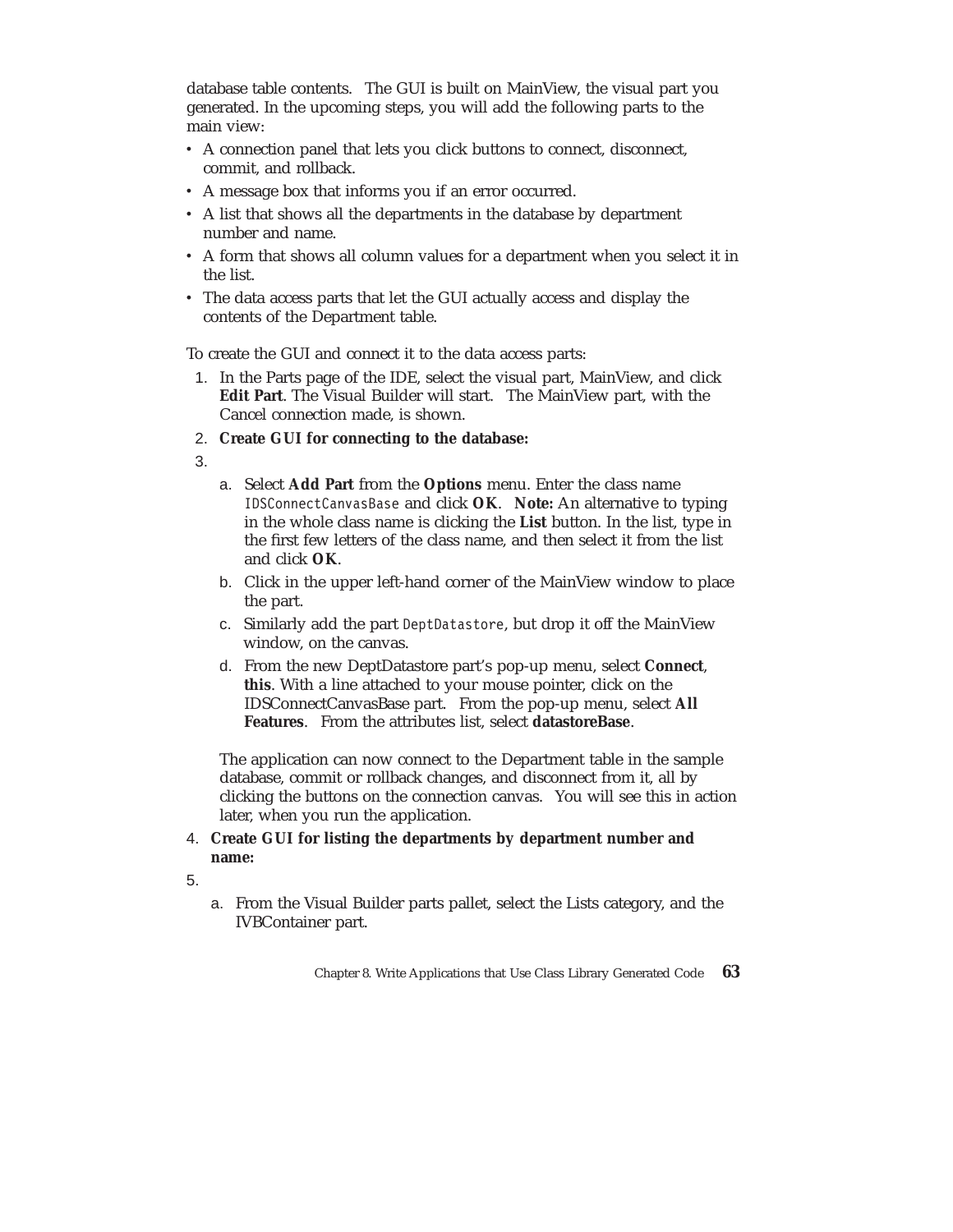- b. Drop it on MainView, just below the connection canvas. Stretch the part so that it fills up the space below the connection canvas.
- c. Double-click on the new container. In the Properties list, click on **viewType**. Select **showDetailsView** from the drop-down list.
- d. Click mouse button 2 on the IVBContainer part and select **Change Template Arguments** from the pop-up menu. Select the **class Element** item and type Dept\* in the entry field. Click **OK**. This sets the table to be list of pointers to Dept objects (rows from the Department table).
- e. From the pallet, select the IContainerColumn part and click on the IVBContainer on MainView. Select it again, and drop another column on the container. The container now has two columns, one for department numbers, and the other for department names.
- f. Double-click on the left-hand column.
- g.
- 1) Select the **Column Definition** property and click the **...** button.
- 2) Select the **Use an attribute from the part** radio button, and select **deptNoAsString**from the Attributes list. Click **OK**.
- 3) Select the **headingText** property and enter Dept No. Click **OK**.

The column is now set to display deptno attributes (department numbers) from Dept objects.

h. Double-click on the right-hand column.

i.

- 1) Select the **Column Definition** property and click the **...** button.
- 2) Select the **Use an attribute from the part** radio button, and select **deptnameAsString**from the Attributes list. Click **OK**.
- 3) Select the **displayWidth** property and enter 200.
- 4) Select the **headingText** property and enter Dept Name. Click **OK**.

The column is now set to display deptname attributes (department names) from Dept objects.

# 6. **Connect the list GUI to the data access part that accesses rows in the table:**

- 7.
- a. Select **Add Part** from the **Options** menu. Enter the class name DeptManager and click **OK**. Click on the canvas to drop the part.
- b. From the new DeptManager part's pop-up menu, select **Connect**, **items**. With a line attached to your mouse pointer, click on the IVBContainer object. Be very careful not to click on one of the columns; the red dotted line should highlight the entire IVBContainer part. From the pop-up menu, select **items**.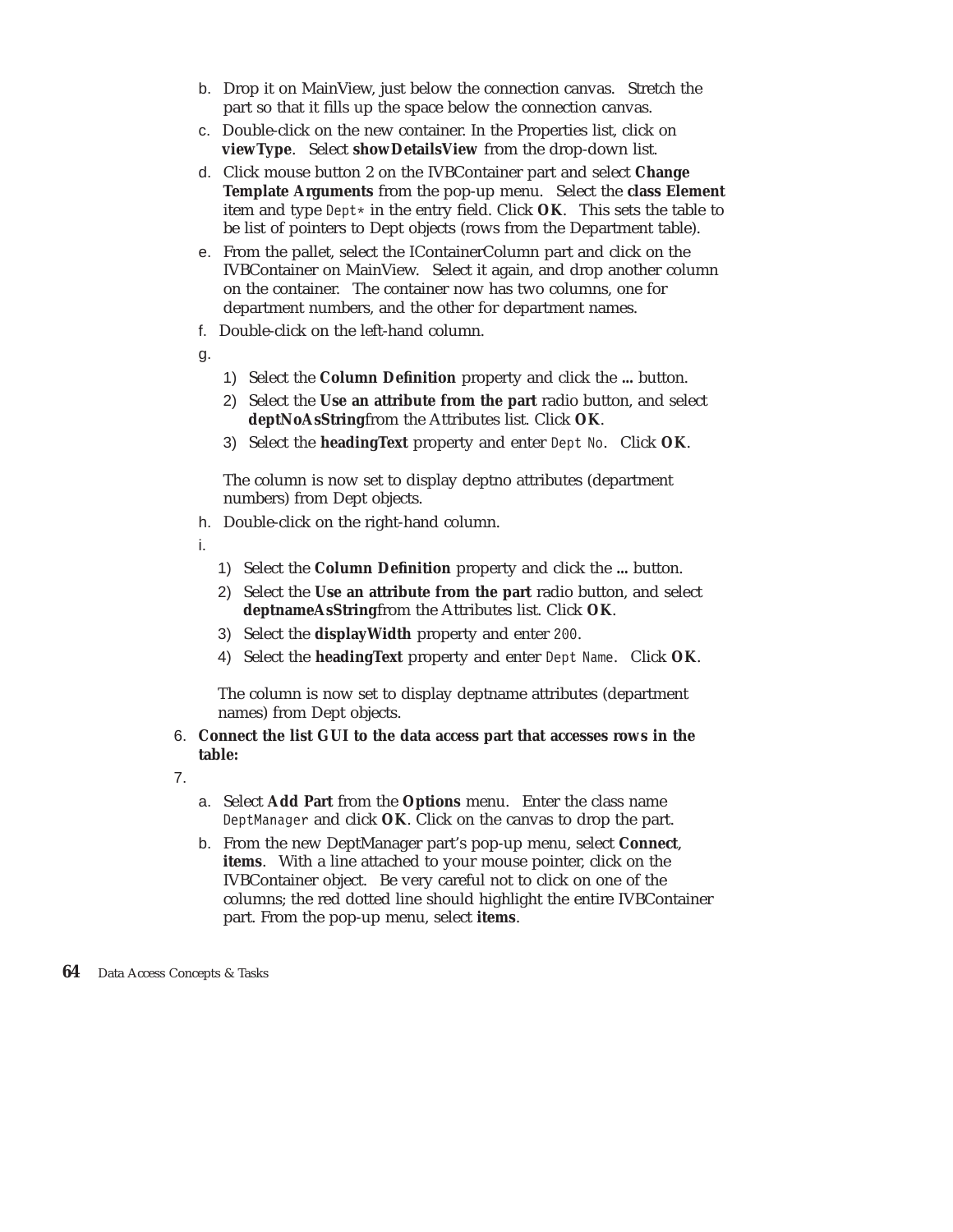8. **Create connection to show list departments when a successful database connection is made:**

9.

- a. From the pop-up menu for the DeptDatastore part, select **Connect**, **All Features**. From the Events list, select **Connected**. With a line attached to your mouse pointer, click the DeptManager part. From the pop-up menu, select **select**.
- b. The connection line that you just made is dotted because the select method requires a parameter: an SQL statement that indicates which rows to select. Double-click the dotted line and click **Set Parameters** button.
- c. Select the clause parameter and enter the following string, which will select all rows in the table and display them in order of department number:

1=1 order by deptno

- d. Click **OK** twice.
- 10. **Handle exceptions:**

11.

- a. If an error occurs while the application is connecting to the database or retrieving the rows, you need to pass the error message on to the user. Add a message box for the error message by selecting the Other category on the pallet. Select the IMessageBox part button and drop the part near the connection you just made (on the canvas).
- b. Click mouse button 2 on the connection line. From the pop-up menu, select **Connect**, **exceptionOccurred**. With a line attached to your mouse pointer, click the new IMessageBox part. From the pop-up menu, select **showException**.
- 12. **Create a form that shows details of a selected department:**

13.

- a. To add the data access form part in this step, you may have to stretch the MainView part so that everything will fit in. Click on the MainView window's title bar, and then grab the black square at the bottom right-hand corner of the window. Drag it down and to the right to make the window larger. You can also move the nonvisual parts (DeptDatastore, DeptManager, and MessageBox) by clicking and dragging them. The connections will remain.
- b. Select **Add Part** from the **Options** menu. Enter the class name DeptForm and click **OK**. Drop the part in the right-hand section of the MainView window, next to the IVBContainer. The form shows each of the Department table's columns as an attribute. When the application runs, the fields will show the column values for the department selected in the IVBContainer.

Chapter 8. Write Applications that Use Class Library Generated Code **65**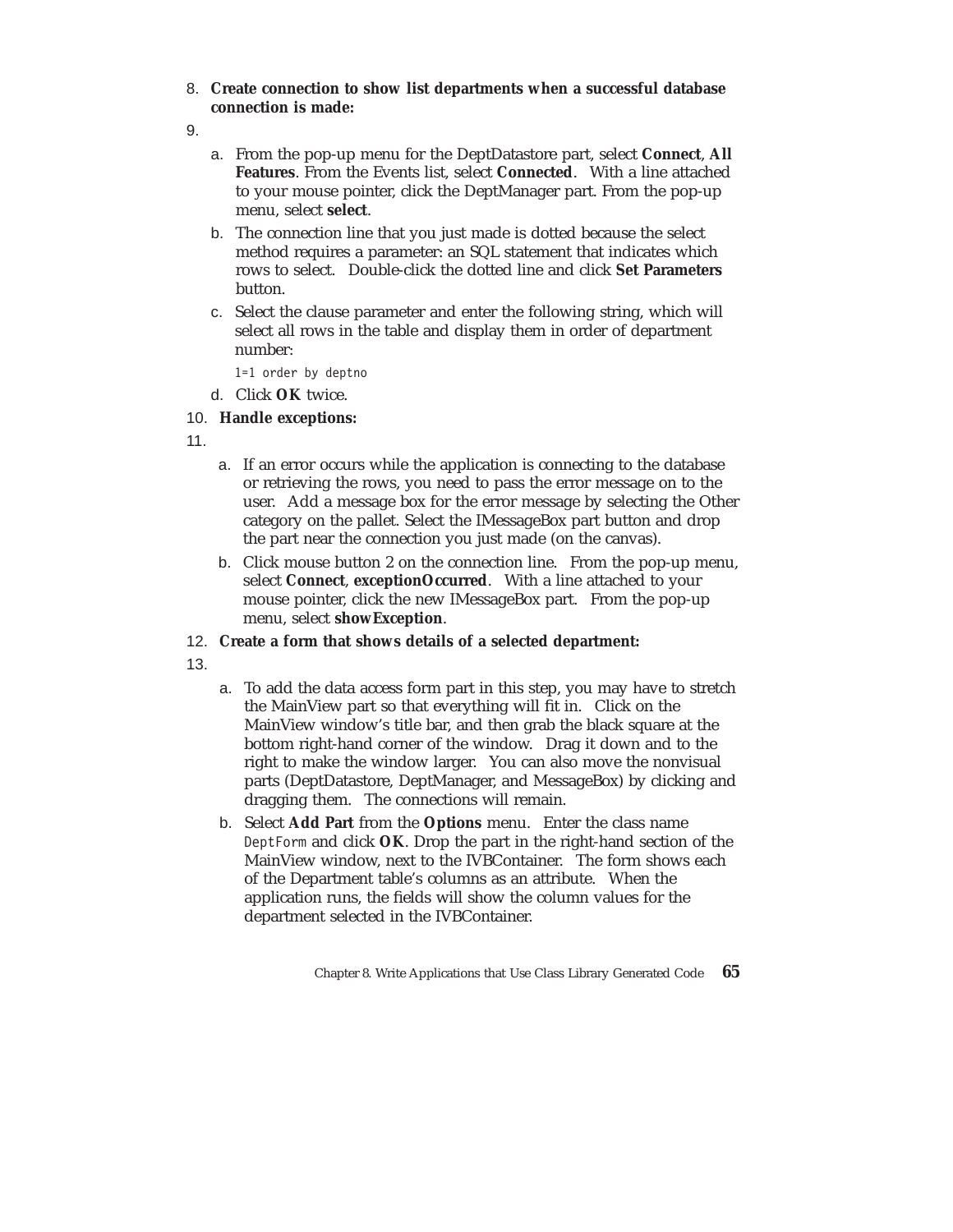- c. Select the IVBContainer (be sure not to select one of its columns). From its pop-up menu, select **Connect**, **selectedItem**. With a line attached to your mouse pointer, click the new DeptForm part. Select **All Features** from the pop-up menu. From the Action list, select **targetAsDept**. Click **OK**. The connection line created is very short, between the IVBContainer and the DeptForm part.
- 14. You have now created the entire GUI and made all necessary connections. Select **Save and Generate**, **Part Source** from the **File** menu. Exit Visual Builder.

Building and Running the Visual Data Access Application In the IDE, click the **Save all changes and build** button in the toolbar. The build process may take a few minutes, depending on your system.

To run the application from within the IDE, go to the Debug page of the Project, and click the **Run** button. To run it from the VisualAge for C++ command line, go to x:\IBMVAC\Working\datutorial and type DataApp.

### **Browsing the Application**

The application you just created has a graphical front end to a real database table. If you had implemented an update feature, changes made in the application would actually change the content of the table. This application, however, only lets you look at the contents of the table. The database table itself contains records for departments in a company. The application shows a list of all the department names and numbers, ordered by number. When you select a department, the application shows all column values for that department, including the manager's employee number, the administrating department, and the department's location.

To connect to the database and retrieve the list of all departments, click **Connect**. If you are not logged in to your system under the same user ID with which you created the sample database, fill in the **User ID** and **Password** fields; use a user ID that has access to the sample database.

In the list of departments, select one by clicking on it with the mouse or by using the arrow keys on the keyboard. The contents of the selected department are displayed in the form on the right.

When you are done, click **Cancel**. In the tutorial steps, you did not provide functionality for the **OK** or **Help** buttons, so they do nothing.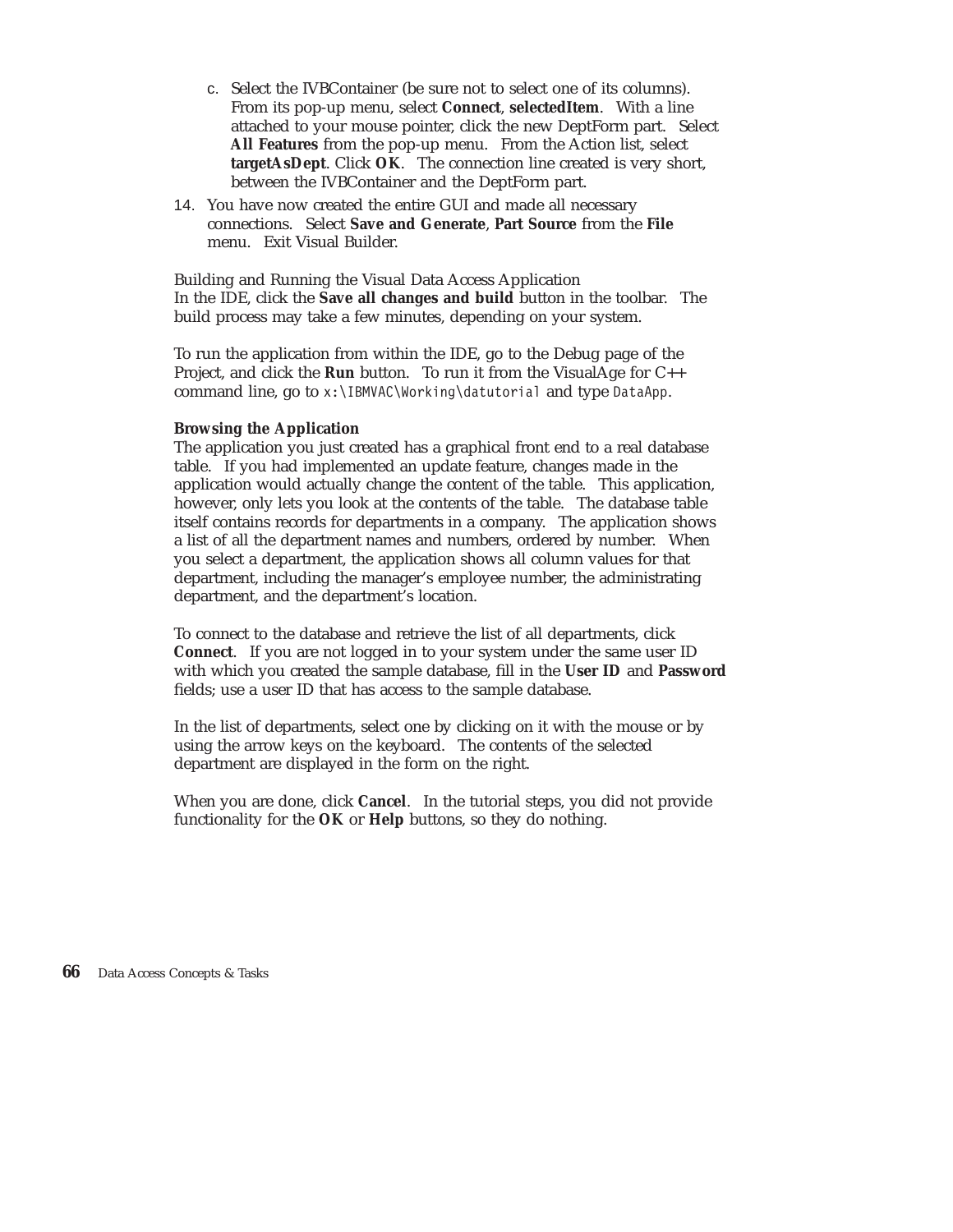## **Prepare a Target Machine for Running a Data Access Application**

Once you have completed building the Data Access part into your DLL or EXE target, you may want to install the Data Access application on a target machine (that is, a machine other than the one on which you wrote the application).

The target machine must be able to access the database that was specified in the part, and it must have all the appropriate authorities on that database so that it can run the methods that the application calls. So, for example, if you specified that the part was to use ESQL to access a DB2 database, then a DB2 client that can access that database must be installed on the target, and the client must have access to the tables that the application uses.

Also, install all runtime class library DLLs that the application uses, and the application DLL or EXE itself.

Chapter 8. Write Applications that Use Class Library Generated Code **67**